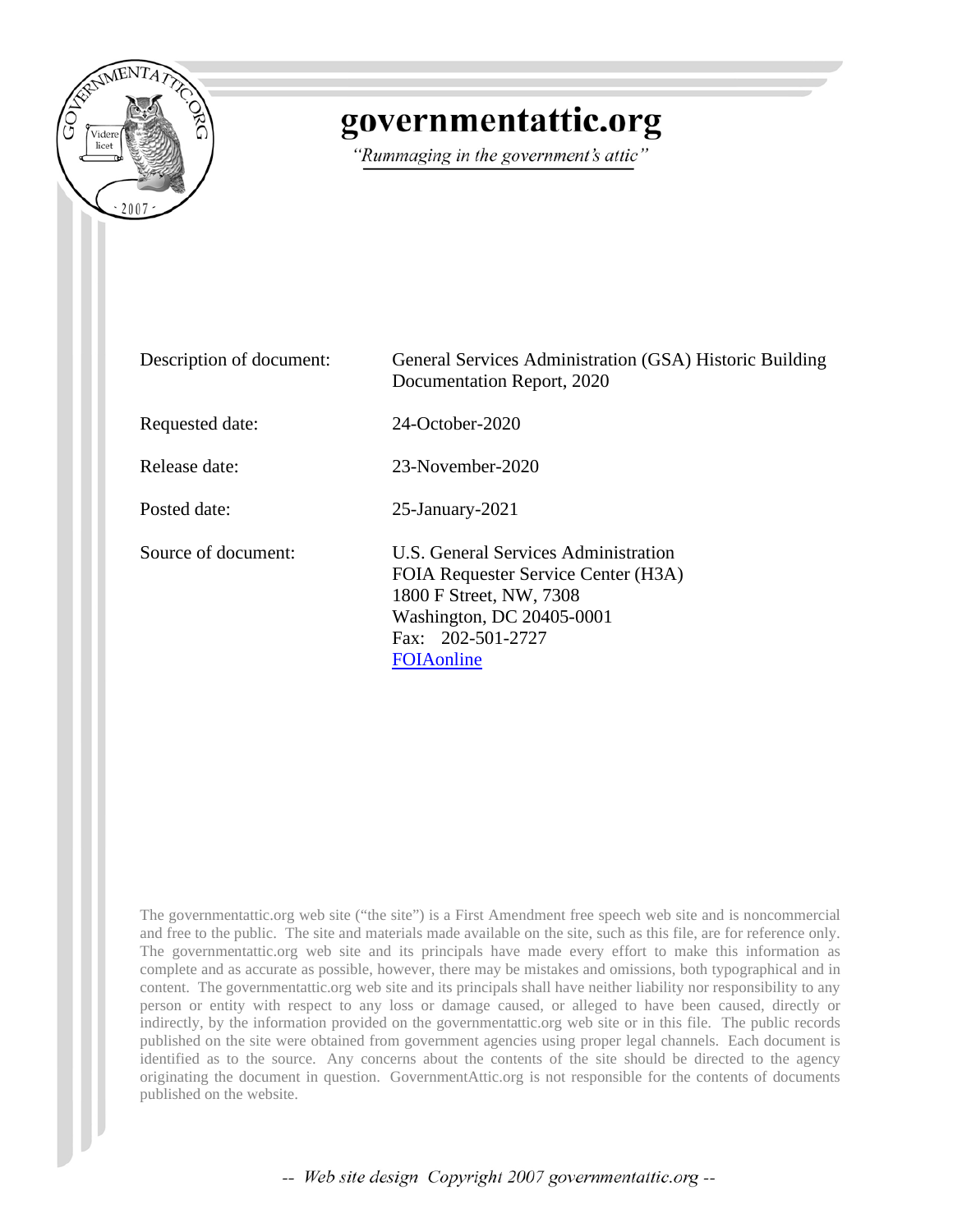

November 23, 2020

This letter is in response to your U.S. General Services Administration (GSA) Freedom of Information Act (FOIA) request number (GSA-2021-000119), submitted on October 24, 2020, in which you requested the following:

"A copy of the digital catalogue of historical analysis reports, architectural assessments, and similar types of documents at the Public Buildings Service."

Then on November 3, 2020, you further clarified your FOIA request by stating the following:

"I request a copy of the General Services Administration Public Buildings Service digital catalogue or tracking database that contains the following types of reports: HISTORICAL PRESERVATION ASSESSMENTS, and HISTORICAL PRESERVATION REVIEWS, HISTORICAL PRESERVATION STUDIES, and HISTORICAL **PRESERVATION PLANS.** 

I also request a description of that catalogue or database.

If the applicable catalogue or tracking database contains more than just the above mentioned items (i.e., is broader than just Historical Preservation records), then I agree to limit my request to just those types of items in the database, extracted from the database. But if extracting those items is difficult, I will accept instead the entire database."

Enclosed please find the Historic Building Documentation Report as response to your request. The list is current as of November 17, 2020 and includes building name, year, historical status, region and address.

> U.S General Services Administration 1800 F. Street, NW Washington, DC 20405 Toll Free: (855)-675-3642 Fax: (202) 501-2727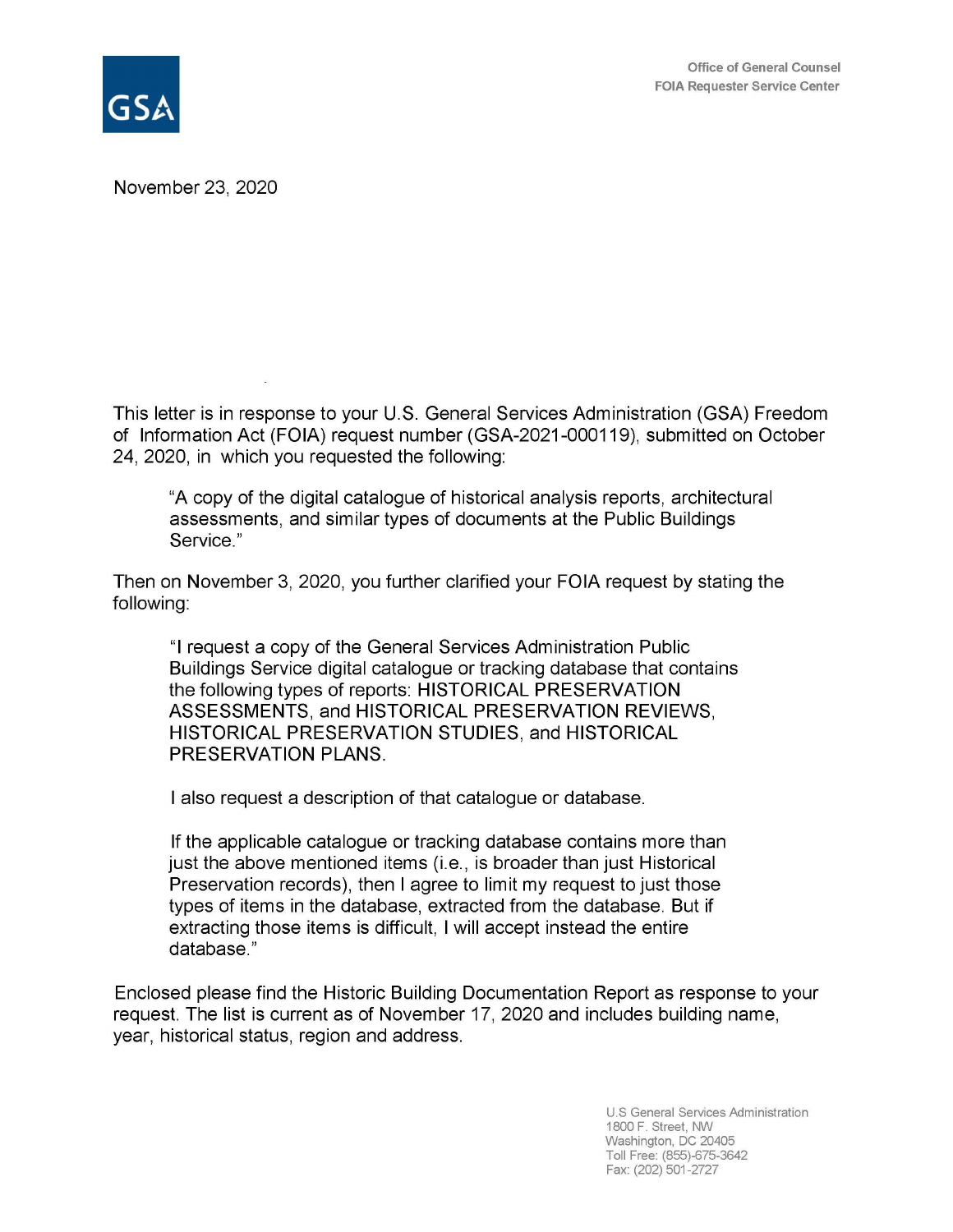This completes our action on this FOIA request. Should you have any questions, please contact Ms. Beth Savage, Director, Center for Historic Buildings & Federal Preservation Officer at (202) 208-1936 or by email at or beth.savage@gsa.gov. You may also contact the GSA FOIA Public Liaison, Audrey Brooks, at (202) 205-5912 or by email at audrey.brooks@gsa.gov for any additional assistance and to discuss any aspect of your FOIA request.

Sincerely,

Travis Lewis

Deputy Director Office of Accountability and Transparency Office of Administrative Services

Enclosure(s)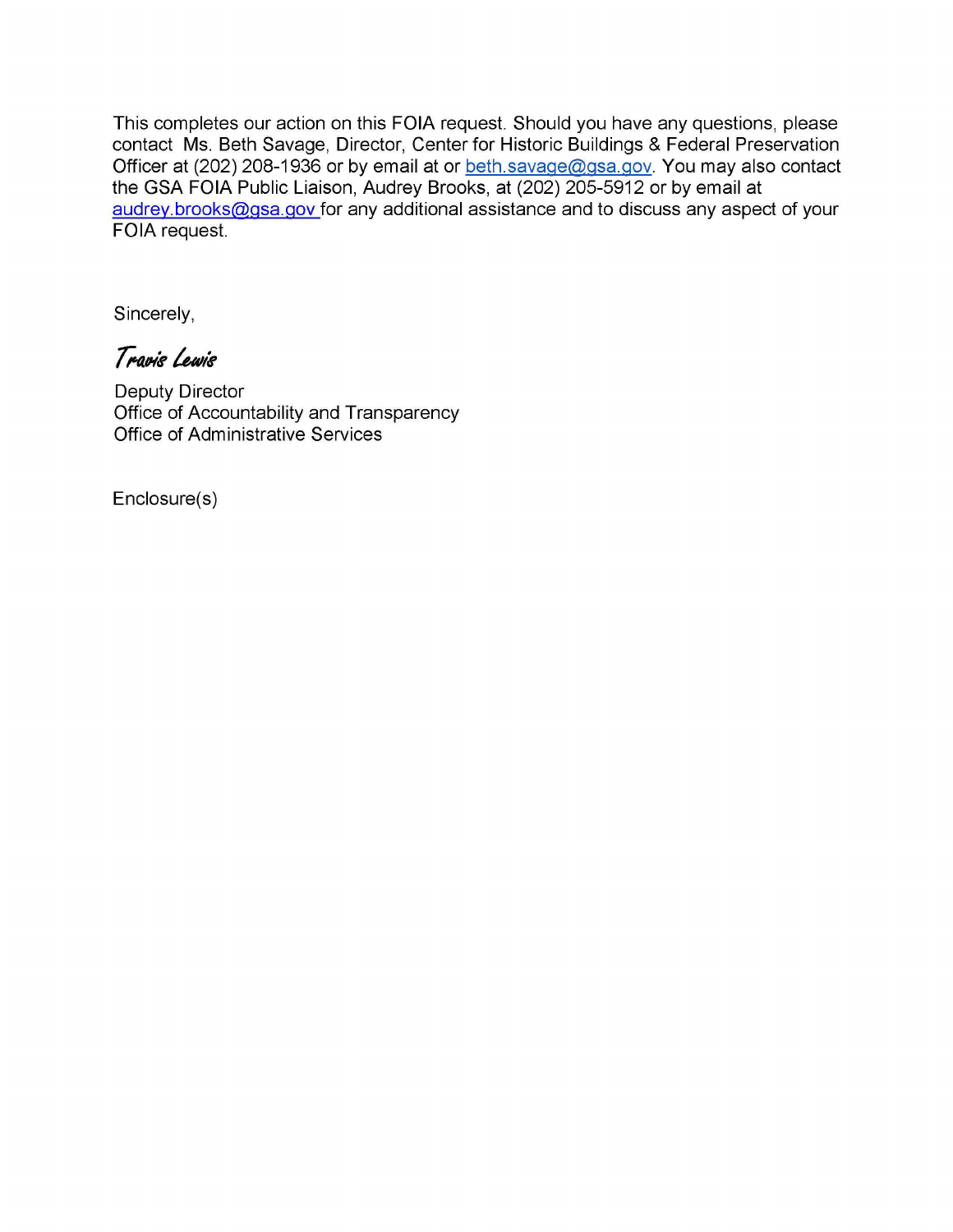| <b>Building ID</b> | <b>Building Name</b>                                                                | <b>Document Name</b>                        | Year | <b>Historical Status</b>                                  | Region           | <b>Status</b> | <b>Address</b>                | <b>City</b>          | <b>State</b>   | Zip       |
|--------------------|-------------------------------------------------------------------------------------|---------------------------------------------|------|-----------------------------------------------------------|------------------|---------------|-------------------------------|----------------------|----------------|-----------|
| AK0001ZZ           | ANCHORAGE FED BUILD                                                                 | AK0001ZZ_BPP_Archive.pdf                    | 2018 |                                                           | 10 - Region 10   | Active        | 605 W 4th Ave                 | <b>ANCHORAGE</b>     | <b>AK</b>      | 99501     |
| AK0001ZZ           | ANCHORAGE FED BUILD                                                                 | AK0001ZZ-Archive004.pdf                     |      |                                                           | 10 - Region 10   | Active        | 605 W 4th Ave                 | ANCHORAGE            | AK             | 99501     |
| AK0001ZZ           | ANCHORAGE FED BUILD                                                                 | AK ANCHORAGE FB BPP 11 MAY 2007.pdf         | 2007 |                                                           | 10 - Region 10   | Active        | 605 W 4th Ave                 | <b>ANCHORAGE</b>     | <b>AK</b>      | 99501     |
| AK0001ZZ           | ANCHORAGE FED BUILD                                                                 | AK ANCHORAGE FB BPP 15 APR 1993.pdf         | 1993 |                                                           | 10 - Region 10   | Active        | 605 W 4th Ave                 | ANCHORAGE            | lak            | 99501     |
| AK0001ZZ           | ANCHORAGE FED BUILD                                                                 | AK ANCHORAGE FB HSR 1979.pdf                | 1979 |                                                           | $10 -$ Region 10 | Active        | 605 W 4th Ave                 | ANCHORAGE            | AK             | 99501     |
| <b>AK0005AK</b>    | KETCHIKAN FEDERAL BUILDING                                                          | 1935_Specs for Ketchikan.pdf                | 1935 | 2 - NR listed individually or contributing to NR district | 10 - Region 10   | Active        | 648 MISSION ST                | <b>KETCHIKAN</b>     | AK             | 99901     |
| <b>AK0005AK</b>    | KETCHIKAN FEDERAL BUILDING                                                          | AK0005AK-Archive002.pdf                     |      | NR listed individually or contributing to NR district     | 10 - Region 10   | Active        | 648 MISSION ST                | <b>KETCHIKAN</b>     | AK             | 99901     |
| <b>AK0005AK</b>    | KETCHIKAN FEDERAL BUILDING                                                          | AK0005AK Building Preservation Plan.pdf     | 2001 | 2 - NR listed individually or contributing to NR district | 10 - Region 10   | Active        | 648 MISSION ST                | <b>KETCHIKAN</b>     | AK             | 99901     |
| AK0005AK           | KETCHIKAN FEDERAL BUILDING                                                          | AK Ketchikan FB BPP 25 Jan 1996.pdf         | 1996 | - NR listed individually or contributing to NR district   | 10 - Region 10   | Active        | 648 MISSION ST                | <b>KETCHIKAN</b>     | lak            | 99901     |
| <b>AK0005AK</b>    | KETCHIKAN FEDERAL BUILDING                                                          | AK KETCHIKAN FB BPP 28 MAR 2007.pdf         | 2007 | 2 - NR listed individually or contributing to NR district | 10 - Region 10   | Active        | 648 MISSION ST                | <b>KETCHIKAN</b>     | <b>AK</b>      | 99901     |
| <b>AK0005AK</b>    | KETCHIKAN FEDERAL BUILDING                                                          | ketchikan historic district nom.pdf         | 1995 | 2 - NR listed individually or contributing to NR district | 10 - Region 10   | Active        | 648 MISSION ST                | <b>KETCHIKAN</b>     | <b>AK</b>      | 99901     |
| AK0013ZZ           | HURFF A. SAUNDERS FB & ROBERT BOOCHEVER AK0013ZZ-Archive001.pdf                     |                                             |      | 3 - NR eligible                                           | 10 - Region 10   | Active        | 709 W 9TH ST                  | JUNEAU               | AK             | 99801     |
| AK0013ZZ           | HURFF A. SAUNDERS FB & ROBERT BOOCHEVER AK0013ZZ Building Preservation Plan.pdf     |                                             | 2012 | - NR eligible                                             | 10 - Region 10   | Active        | 709 W 9TH ST                  | JUNEAU               | <b>AK</b>      | 99801     |
| AK3311ZZ           | 333 SHORE AVENUE                                                                    | BPP doc1.docx                               | 1920 | - NR listed individually or contributing to NR district   | 10 - Region 10   | Active        | 333 SHORE AVENUE KOTZEBUE     |                      | <b>AK</b>      | 997529800 |
| AK3311ZZ           | 333 SHORE AVENUE                                                                    | BPP doc1-1.docx                             |      | 2 - NR listed individually or contributing to NR district | 10 - Region 10   | Active        | 333 SHORE AVENUE KOTZEBUE     |                      | lak            | 997529800 |
| AK3311ZZ           | 333 SHORE AVENUE                                                                    | BPP_supp_doc2.docx                          | 1921 | 2 - NR listed individually or contributing to NR district | 10 - Region 10   | Active        | 333 SHORE AVENUE KOTZEBUE     |                      | <b>AK</b>      | 997529800 |
| AL0004ZZ           | FB-CT                                                                               | AL0004ZZ-Archive001.pdf                     |      | - NR listed individually or contributing to NR district   | 04 - Region 4    | Active        | 1129 NOBLE ST                 | <b>ANNISTON</b>      | AL.            | 36201     |
| AL0004ZZ           | FB-CT                                                                               | AL0004ZZ Building Preservation Plan.pdf     | 2016 | - NR listed individually or contributing to NR district   | 04 - Region 4    | Active        | 1129 NOBLE ST                 | <b>ANNISTON</b>      | AL             | 36201     |
| AL0004ZZ           | FB-CT                                                                               | AL0004ZZ Building Preservation Plan-1.pdf   | 2018 | 2 - NR listed individually or contributing to NR district | 04 - Region 4    | Active        | 1129 NOBLE ST                 | <b>ANNISTON</b>      | <b>AL</b>      | 36201     |
| AL0004ZZ           | FB-CT                                                                               | AL ANNISTON FB-CT BPP 06 JUL 2005.pdf       | 2005 | 2 - NR listed individually or contributing to NR district | 04 - Region 4    | Active        | 1129 NOBLE ST                 | <b>ANNISTON</b>      | AL             | 36201     |
| AL0011ZZ           | ROBERT S. VANCE FB-CT                                                               | AL0011ZZ-Archive001.pdf                     |      | 2 - NR listed individually or contributing to NR district | 04 - Region 4    | Active        | 1800 5TH AVE N                | <b>BIRMINGHAM</b>    | AL             | 35203     |
| AL0011ZZ           | ROBERT S. VANCE FB-CT                                                               | AL BIRMINGHAM VANCE BPP 15 DEC 1997.pdf     | 1997 | 2 - NR listed individually or contributing to NR district | 04 - Region 4    | Active        | 1800 5TH AVE N                | <b>BIRMINGHAM</b>    | AL             | 35203     |
| AL0011ZZ           | ROBERT S. VANCE FB-CT                                                               | AL BIRMINGHAM VANCE BPP MAR 2010.pdf        | 2010 | NR listed individually or contributing to NR district     | 04 - Region 4    | Active        | 1800 5TH AVE N                | <b>BIRMINGHAM</b>    | AL             | 35203     |
| AL0019ZZ           | FB-CT                                                                               | AL0019ZZ-Archive001.pdf                     |      | - NR listed individually or contributing to NR district   | 04 - Region 4    | Active        | 100 W TROY ST                 | <b>DOTHAN</b>        | AL             | 36303     |
| AL0019ZZ           | FB-CT                                                                               | AL DOTHAN FB-CT BPP JUN 2010.pdf            | 2010 | 2 - NR listed individually or contributing to NR district | 04 - Region 4    | Active        | 100 W TROY ST                 | <b>DOTHAN</b>        | AL             | 36303     |
| AL0034ZZ           | PO-CT                                                                               | AL0034ZZ-Archive001.pdf                     |      | 2 - NR listed individually or contributing to NR district | 04 - Region 4    | Active        | 101 HOLMES AVE NE HUNTSVILLE  |                      | AL             | 35801     |
| AL0034ZZ           | PO-CT                                                                               | AL HUNTSVILLE PO-CT BPP 31 MAY 1993.pdf     | 1993 | 2 - NR listed individually or contributing to NR district | 04 - Region 4    | Active        | 101 HOLMES AVE NE HUNTSVILLE  |                      | AL             | 35801     |
| AL0039AB           | JOHN A CAMPBELL USCT                                                                | AL0039AB-Archive001.pdf                     |      | - NR listed individually or contributing to NR district   | 04 - Region 4    | Active        | 113 ST JOSEPH ST   MOBILE     |                      | AL             | 36602     |
| AL0039AB           | JOHN A CAMPBELL USCT                                                                | AL Mobile Campbell BPP 1997.pdf             | 1997 | 2 - NR listed individually or contributing to NR district | 04 - Region 4    | Active        | 113 ST JOSEPH ST              | <b>MOBILE</b>        | AL             | 36602     |
| AL0043AC           | F.M.JOHNSON JR. FBCT                                                                | AL0043ZZ-Archive001.pdf                     |      |                                                           | 04 - Region 4    | Active        | 15 LEE ST                     | <b>MONTGOMERY</b>    | AL             | 36104     |
| AL0043AC           | F.M.JOHNSON JR. FBCT                                                                | AL MONTGOMERY JOHNSON BPP 02 JUN 1992.pdf   | 1992 |                                                           | 04 - Region 4    | Active        | 15 LEE ST                     | <b>MONTGOMERY</b>    | AL.            | 36104     |
| AL0043AC           | F.M.JOHNSON JR. FBCT                                                                | Al Montgomery Johnson BPP Sep 2009.pdf      | 2009 |                                                           | 04 - Region 4    | Active        | 15 LEE ST                     | <b>MONTGOMERY</b>    | AL             | 36104     |
| AL0046ZZ           | G. W. ANDREWS FB-CT                                                                 | AL0046ZZ-Archive001.pdf                     |      | NR listed individually or contributing to NR district     | 04 - Region 4    | Active        | 701 AVENUE A                  | OPELIKA              | AL             | 36801     |
| AL0046ZZ           | G. W. ANDREWS FB-CT                                                                 | AL OPELIKA ANDREWS BPP OCT 2010.pdf         | 2010 | - NR listed individually or contributing to NR district   | 04 - Region 4    | Active        | 701 AVENUE A                  | OPELIKA              | AL             | 36801     |
| AL0055ZZ           | <b>FB CT</b>                                                                        | AL0055ZZ-Archive001.pdf                     |      | 2 - NR listed individually or contributing to NR district | 04 - Region 4    | Active        | 908 ALABAMA AVE               | <b>SELMA</b>         | AL             | 36701     |
| AL0055ZZ           | FB CT                                                                               | AL SELMA FB-CT BPP 15 DEC 1997.pdf          | 1997 | 2 - NR listed individually or contributing to NR district | 04 - Region 4    | Active        | 908 ALABAMA AVE               | <b>SELMA</b>         | AL             | 36701     |
| AR0021ZZ           | JUDGE ISAAC C. PARKER FEDERAL BUILDING                                              | AR0021ZZ-Archive001.pdf                     |      | 2 - NR listed individually or contributing to NR district | 07 - Region 7    | Active        | 30 S 6TH ST                   | FORT SMITH           | <b>AR</b>      | 72901     |
| AR0021ZZ           | JUDGE ISAAC C. PARKER FEDERAL BUILDING                                              | AR Fort Smith Parker BPP 01 Dec 1993.pdf    | 1993 | 2 - NR listed individually or contributing to NR district | 07 - Region 7    | Active        | 30 S 6TH ST                   | <b>FORT SMITH</b>    | <b>AR</b>      | 72901     |
| AR0030RK           | RICHARD SHEPPARD ARNOLD UNITED STATES CLAR0030ZZ-Archive001.pdf                     |                                             |      |                                                           | 07 - Region 7    | Active        | 600 W CAPITOL AVE LITTLE ROCK |                      | A <sub>R</sub> | 72201     |
| AR0030RK           | RICHARD SHEPPARD ARNOLD UNITED STATES CAR Little Rock Old PO-CT BPP 10 Apr 1992.pdf |                                             | 1992 |                                                           | 07 - Region 7    | Active        | 600 W CAPITOL AVE LITTLE ROCK |                      | AR             | 72201     |
| AR0030RK           | RICHARD SHEPPARD ARNOLD UNITED STATES CAR Little Rock PO-CT BPP 25 Oct 1993.pdf     |                                             | 1993 |                                                           | 07 - Region 7    | Active        | 600 W CAPITOL AVE LITTLE ROCK |                      | AR             | 72201     |
| AR0031ZZ           | LITTLE ROCK OLD USPOCTHS                                                            | AR0031ZZ-Archive001.pdf                     |      | 2 - NR listed individually or contributing to NR district | 07 - Region 7    | Active        | 300 W 2ND ST                  | <b>LITTLE ROCK</b>   | AR             | 72201     |
| AR0031ZZ           | LITTLE ROCK OLD USPOCTHS                                                            | AR0031ZZ Building Preservation Plan.pdf     | 2003 | NR listed individually or contributing to NR district     | 07 - Region 7    | Active        | 300 W 2ND ST                  | <b>LITTLE ROCK</b>   | AR             | 72201     |
| AR0057ZZ           | TEXARKANA USPOCOURTHOUSE                                                            | AR0057ZZ-Archive001.pdf                     |      | - NR listed individually or contributing to NR district   | 07 - Region 7    | Active        | 500 N STATE LINE AV TEXARKANA |                      | lar            | 71854     |
| AR0057ZZ           | TEXARKANA USPOCOURTHOUSE                                                            | AR Texarkana PO-CT BPP 30 Nov 1995.pdf      | 1995 | 2 - NR listed individually or contributing to NR district | 07 - Region 7    | Active        | 500 N STATE LINE AV TEXARKANA |                      | AR             | 71854     |
| AZ0015ZZ           | JAMES A. WALSH COURTHOUSE                                                           | AZ0015ZZ-Archive001.pdf                     |      | 2 - NR listed individually or contributing to NR district | 09 - Region 9    | Active        | 38 S SCOTT AVE                | <b>TUCSON</b>        | AZ             | 85701     |
| AZ0015ZZ           | JAMES A. WALSH COURTHOUSE                                                           | AZ TUCSON WALSH BPP 04 JAN 1993.pdf         | 1993 | 2 - NR listed individually or contributing to NR district | 09 - Region 9    | Active        | 38 S SCOTT AVE                | <b>TUCSON</b>        | AZ             | 85701     |
| AZ0015ZZ           | JAMES A. WALSH COURTHOUSE                                                           | AZ TUCSON WALSH HSR 1986.pdf                | 1986 | 2 - NR listed individually or contributing to NR district | 09 - Region 9    | Active        | 38 S SCOTT AVE                | <b>TUCSON</b>        | AZ             | 85701     |
| AZ0551BB           | DECONCINI LPOE - CUSTOMS BLDG                                                       | AZ0551BB-Archive001.pdf                     |      | - NR listed individually or contributing to NR district   | 09 - Region 9    | Active        | 9 N Grand Ave                 | <b>NOGALES</b>       | <b>AZ</b>      | 85621     |
| AZ0553BB           | DECONCINI LPOE - MORLEY GATE                                                        | AZ0553BB-Archive001.pdf                     |      | 2 - NR listed individually or contributing to NR district | 09 - Region 9    | Active        | 9 N Grand Ave                 | <b>NOGALES</b>       | AZ             | 85621     |
| AZ0601CC           | SASABE LPOE MAIN BLDG                                                               | AZ0601CC-Archive001.pdf                     |      | 2 - NR listed individually or contributing to NR district | 09 - Region 9    | Active        | Highway 286 and Inter SASABE  |                      | AZ             | 85633     |
| AZ0602CC           | SASABE LPOE GARAGE                                                                  | AZ0602CC-Archive001.pdf                     |      | I - NR eligible                                           | 09 - Region 9    | Active        | Highway 286 and Inter SASABE  |                      | AZ             | 85633     |
| AZ0611DD           | RAUL HECTOR CASTRO LPOE MAIN BLDG                                                   | AZ0611DD-Archive001.pdf                     |      | - NR listed individually or contributing to NR district   | 09 - Region 9    | Active        | PAN AMERICAN AVEI DOUGLAS     |                      | AZ             | 85607     |
| AZ0612DD           | RAUL HECTOR CASTRO LPOE GARAGE                                                      | AZ0612DD-Archive001.pdf                     |      | - NR listed individually or contributing to NR district   | 09 - Region 9    | Active        | 1st St & Pan American DOUGLAS |                      | <b>AZ</b>      | 85607     |
| AZ0681HH           | NACO LPOE MAIN BLDG                                                                 | AZ0681HH-Archive001.pdf                     |      | 2 - NR listed individually or contributing to NR district | 09 - Region 9    | Active        | 3867 S Towner Ave             | <b>NACO</b>          | AZ             | 85620     |
| CA0041ZZ           | US COURT HOUSE                                                                      | CA0041ZZ-Archive001.pdf                     |      | 2 - NR listed individually or contributing to NR district | 09 - Region 9    | Active        | 312 N SPRING ST               | <b>LOS ANGELES</b>   | CA             | 90012     |
| CA0041ZZ           | US COURT HOUSE                                                                      | CA0041ZZ Building Preservation Plan.pdf     |      | 2 - NR listed individually or contributing to NR district | 09 - Region 9    | Active        | 312 N SPRING ST               | <b>LOS ANGELES</b>   | CA             | 90012     |
| CA0041ZZ           | <b>US COURT HOUSE</b>                                                               | CA LOS ANGELES CT HSR 1986.pdf              | 1986 | NR listed individually or contributing to NR district     | 09 - Region 9    | Active        | 312 N SPRING ST               | <b>LOS ANGELES</b>   | <b>CA</b>      | 90012     |
| CA0041ZZ           | <b>US COURT HOUSE</b>                                                               | CA Los Angeles CT HSR C1985.pdf             | 1985 | - NR listed individually or contributing to NR district   | 09 - Region 9    | Active        | 312 N SPRING ST               | <b>LOS ANGELES</b>   | <b>CA</b>      | 90012     |
| CA0083ZZ           | <b>FEDERAL BUILDING</b>                                                             | CA0083ZZ-Archive001.pdf                     |      | 2 - NR listed individually or contributing to NR district | 09 - Region 9    | Active        | 801 I ST                      | SACRAMENTO           | CA             | 95814     |
| CA0083ZZ           | <b>FEDERAL BUILDING</b>                                                             | CA SACRAMENTO FB BPP 15 APR 1993.pdf        | 1993 | 2 - NR listed individually or contributing to NR district | 09 - Region 9    | Active        | 801 I ST                      | SACRAMENTO           | CA             | 95814     |
| CA0083ZZ           | FEDERAL BUILDING                                                                    | CA SACRAMENTO FB HSR 1985_2.pdf             | 1985 | 2 - NR listed individually or contributing to NR district | 09 - Region 9    | Active        | 801 I ST                      | SACRAMENTO           | CA             | 95814     |
| CA0083ZZ           | <b>FEDERAL BUILDING</b>                                                             | CA Sacramento FB HSR 1985.pdf               | 1985 | - NR listed individually or contributing to NR district   | 09 - Region 9    | Active        | 801 I ST                      | SACRAMENTO           | CA             | 95814     |
| CA0088ZZ           | J. WEINBERGER COURTHOUSE                                                            | CA0088ZZ-Archive001.pdf                     |      | - NR listed individually or contributing to NR district   | 09 - Region 9    | Active        | 325 W F ST                    | SAN DIEGO            | CA             | 92101     |
| CA0088ZZ           | J. WEINBERGER COURTHOUSE                                                            | CA SAN DIEGO CT HSR 1980.pdf                | 1980 | 2 - NR listed individually or contributing to NR district | 09 - Region 9    | Active        | 325 W F ST                    | SAN DIEGO            | CA             | 92101     |
| CA0088ZZ           | J. WEINBERGER COURTHOUSE                                                            | CA SAN DIEGO WEINBERGER BPP 08 JAN 1993.pdf | 1993 | 2 - NR listed individually or contributing to NR district | 09 - Region 9    | Active        | 325 W F ST                    | SAN DIEGO            | CA             | 92101     |
| CA0091AA           | <b>APPRAISERS BLDG</b>                                                              | CA0091AA-Archive001.pdf                     |      | 2 - NR listed individually or contributing to NR district | 09 - Region 9    | Active        | 630 SANSOME ST                | <b>SAN FRANCISCO</b> | <b>CA</b>      | 94111     |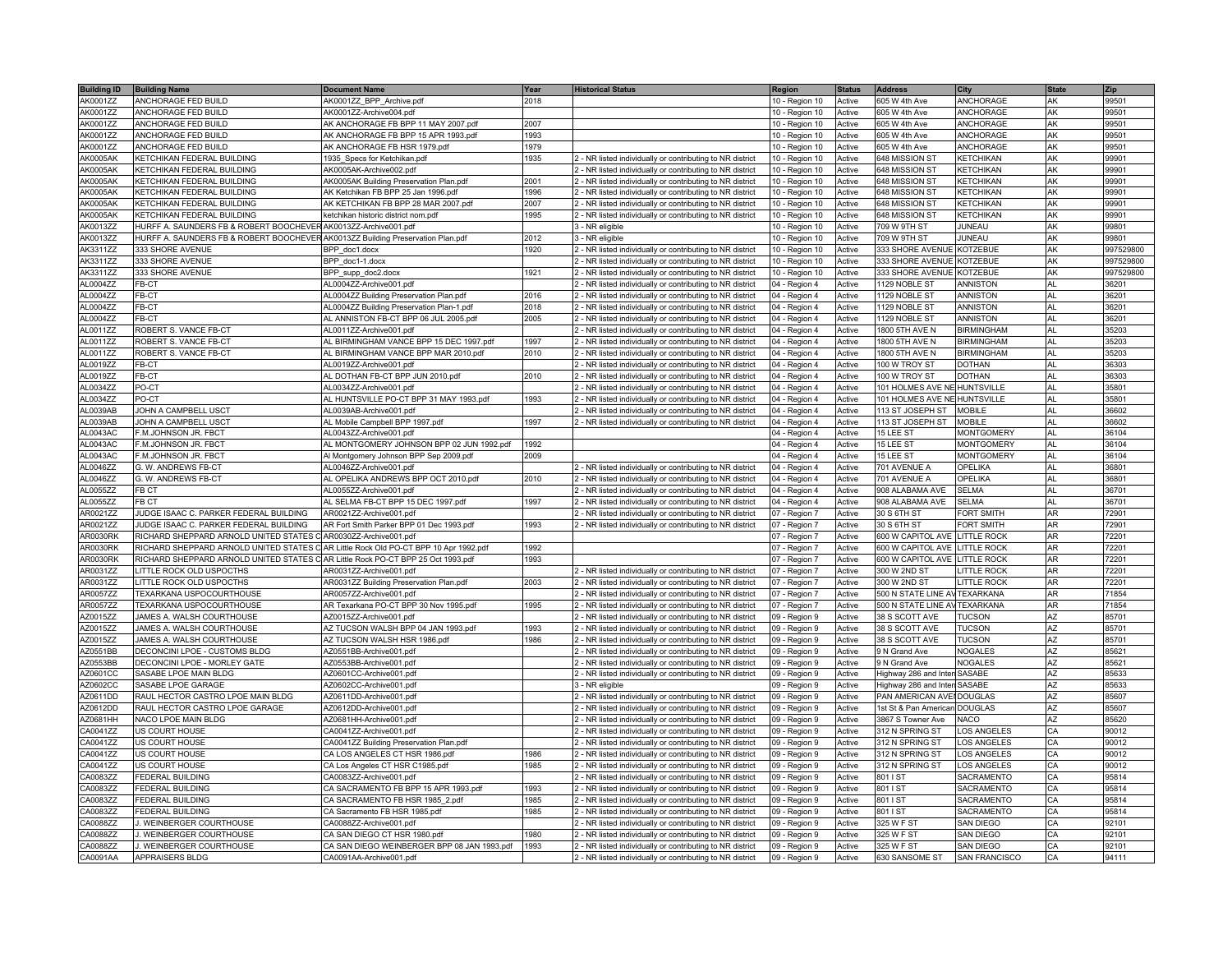| CA0091AA        | APPRAISERS BLDG               | CA SAN FRANCISCO APPRAISERS BPP 08 JAN 1993.p 1993 |      | 2 - NR listed individually or contributing to NR district                                                         | 09 - Region 9  | Active | 630 SANSOME ST                  | <b>SAN FRANCISCO</b>  | CA             | 94111 |
|-----------------|-------------------------------|----------------------------------------------------|------|-------------------------------------------------------------------------------------------------------------------|----------------|--------|---------------------------------|-----------------------|----------------|-------|
| CA0092AA        | US CUSTOM HOUSE               | CA0092AA-Archive001.pdf                            |      | 2 - NR listed individually or contributing to NR district                                                         | 09 - Region 9  | Active | 555 BATTERY ST                  | SAN FRANCISCO         | CA             | 94111 |
| CA0092AA        | US CUSTOM HOUSE               | CA SANFRANCISCO CUSTOM BPP 09 APR 1992.pdf         | 1992 | 2 - NR listed individually or contributing to NR district                                                         | 09 - Region 9  | Active | 555 BATTERY ST                  | SAN FRANCISCO         | CA             | 94111 |
| CA0092AA        | US CUSTOM HOUSE               | CA SAN FRANCISCO CUSTOM HSR 1982.pdf               | 1982 | 2 - NR listed individually or contributing to NR district                                                         | 09 - Region 9  | Active | 555 BATTERY ST                  | SAN FRANCISCO         | CA             | 94111 |
| CA0093ZZ        | FEDERAL OFFICE BLDG           | CA0093ZZ-Archive001.pdf                            |      | 1 - NHL individually or contributing to NHL district                                                              | 09 - Region 9  | Active | 50 UNITED NATIONS SAN FRANCISCO |                       | CA             | 94102 |
| CA0093ZZ        | FEDERAL OFFICE BLDG           | CA SAN FRANCISCO 50 UNP HSR 1982.pdf               | 1982 | 1 - NHL individually or contributing to NHL district                                                              | 09 - Region 9  | Active | 50 UNITED NATIONS SAN FRANCISCO |                       | CA             | 94102 |
| CA0093ZZ        | FEDERAL OFFICE BLDG           | CA San Francisco FB BPP 09 Apr 1992.pdf            | 1992 | 1 - NHL individually or contributing to NHL district                                                              | 09 - Region 9  | Active | 50 UNITED NATIONS SAN FRANCISCO |                       | CA             | 94102 |
| CA0093ZZ        | FEDERAL OFFICE BLDG           | CA San Francisco FB BPP 09 Apr 1992 grayscale.pdf  | 1992 | - NHL individually or contributing to NHL district                                                                | 09 - Region 9  | Active | 50 UNITED NATIONS SAN FRANCISCO |                       | CA             | 94102 |
| CA0093ZZ        | FEDERAL OFFICE BLDG           | CA SAN FRANCISCO FB BPP JAN 2011.pdf               | 2011 | - NHL individually or contributing to NHL district                                                                | 09 - Region 9  | Active | 50 UNITED NATIONS SAN FRANCISCO |                       | l CA           | 94102 |
| CA0093ZZ        | FEDERAL OFFICE BLDG           | CA SAN FRANCISCO FB HSR 1982.pdf                   | 1982 |                                                                                                                   |                | Active | 50 UNITED NATIONS SAN FRANCISCO |                       | CA             | 94102 |
| CA0096ZZ        | JAMES R. BROWNING U.S. CRTHSE | CA0096ZZ-Archive001.pdf                            |      | 1 - NHL individually or contributing to NHL district<br>2 - NR listed individually or contributing to NR district | 09 - Region 9  | Active | 95 7TH ST                       | SAN FRANCISCO         | <b>CA</b>      | 94103 |
| CA0096ZZ        | JAMES R. BROWNING U.S. CRTHSE | CA SAN FRANCISCO BROWNING BPP 10 JUL 1992.pdf 1992 |      |                                                                                                                   | 09 - Region 9  | Active | 95 7TH ST                       | <b>SAN FRANCISCO</b>  | CA             | 94103 |
|                 |                               |                                                    |      | 2 - NR listed individually or contributing to NR district                                                         | 09 - Region 9  |        |                                 |                       | <b>CA</b>      |       |
| CA0501BB        | CWLPOE HISTORIC CUSTOM HOUSE  | CA0501BB-Archive001.pdf                            |      | 2 - NR listed individually or contributing to NR district                                                         | 09 - Region 9  | Active | 23 Heffernan Ave                | CALEXICO              |                | 92231 |
| CA0501BB        | CWLPOE HISTORIC CUSTOM HOUSE  | CA CALEXICO LPOE BPP 04 DEC 1995.pdf               | 1995 | 2 - NR listed individually or contributing to NR district                                                         | 09 - Region 9  | Active | 23 Heffernan Ave                | CALEXICO              | CA             | 92231 |
| CA0521SS        | CHET HOLIFIELD FED BLDG       | CA0521SS-Archive001.pdf                            |      | 3 - NR eligible                                                                                                   | 09 - Region 9  | Active | 24000 AVILA RD                  | LAGUNA NIGUEL         | CA             | 92677 |
| CA0581GG        | SYLPOE HISTORICAL CUSTOMS HSE | CA0581GG-Archive001.pdf                            |      | 2 - NR listed individually or contributing to NR district                                                         | 09 - Region 9  | Active | 801 E SAN YSIDRO BISAN YSIDRO   |                       | CA             | 92173 |
| CA0581GG        | SYLPOE HISTORICAL CUSTOMS HSE | CA SAN YSIDRO LPOE BPP 04 DEC 1995.pdf             | 1995 | 2 - NR listed individually or contributing to NR district                                                         | 09 - Region 9  | Active | 801 E SAN YSIDRO B SAN YSIDRO   |                       | CA             | 92173 |
| CA0581GG        | SYLPOE HISTORICAL CUSTOMS HSE | CA SAN YSIDRO LPOE HSR 1986.pdf                    | 1986 | 2 - NR listed individually or contributing to NR district                                                         | 09 - Region 9  | Active | 801 E SAN YSIDRO BISAN YSIDRO   |                       | CA             | 92173 |
| CA0801LL        | TECATE LPOE MAIN BLDG         | CA0801LL-Archive001.pdf                            |      | 2 - NR listed individually or contributing to NR district                                                         | 09 - Region 9  | Active | 405 Tecate Rd                   | <b>TECATE</b>         | lca            | 91980 |
| <b>CA0801LL</b> | TECATE LPOE MAIN BLDG         | CA TECATE LPOE BPP 26 AUG 1994.pdf                 | 1994 | 2 - NR listed individually or contributing to NR district                                                         | 09 - Region 9  | Active | 405 Tecate Rd                   | <b>TECATE</b>         | CA             | 91980 |
| <b>CA0801LL</b> | TECATE LPOE MAIN BLDG         | CA TECATE LPOE BPP JAN 2011.pdf                    | 2011 | 2 - NR listed individually or contributing to NR district                                                         | 09 - Region 9  | Active | 405 Tecate Rd                   | <b>TECATE</b>         | CA             | 91980 |
| <b>CA0802LL</b> | TECATE LPOE RESIDENCE         | CA0802LL-Archive001.pdf                            |      | 2 - NR listed individually or contributing to NR district                                                         | 09 - Region 9  | Active | 405 Tecate Rd                   | TECATE                | CA             | 91980 |
| CA0803LL        | TECATE LPOE RESIDENCE         | CA0803LL-Archive001.pdf                            |      | 2 - NR listed individually or contributing to NR district                                                         | 09 - Region 9  | Active | 405 Tecate Rd                   | <b>TECATE</b>         | CA             | 91980 |
| CA9551ZZ        | RICHARD H CHAMBERS CH         | CA9551RR-Archive001.pdf                            |      | 2 - NR listed individually or contributing to NR district                                                         | 09 - Region 9  | Active | 125 S GRAND AVE                 | PASADENA              | l CA           | 91105 |
| CA9551ZZ        | RICHARD H CHAMBERS CH         | CA9551ZZ BPP Archive.pdf                           | 2019 | 2 - NR listed individually or contributing to NR district                                                         | 09 - Region 9  | Active | 125 S GRAND AVE                 | PASADENA              | CA             | 91105 |
| CA9551ZZ        | RICHARD H CHAMBERS CH         | CA9551ZZ BPP Archive001.pdf                        | 2019 | 2 - NR listed individually or contributing to NR district                                                         | 09 - Region 9  | Active | 125 S GRAND AVE                 | PASADENA              | CA             | 91105 |
| CA9551ZZ        | RICHARD H CHAMBERS CH         | CA PASADENA CHAMBERS HSR 1980_2.pdf                | 1980 | 2 - NR listed individually or contributing to NR district                                                         | 09 - Region 9  | Active | 125 S GRAND AVE                 | PASADENA              | CA             | 91105 |
| CA9551ZZ        | RICHARD H CHAMBERS CH         | CA Pasadena Chambers HSR 1980.pdf                  | 1980 | 2 - NR listed individually or contributing to NR district                                                         | 09 - Region 9  | Active | 125 S GRAND AVE                 | PASADENA              | <b>CA</b>      | 91105 |
| CA9551ZZ        | RICHARD H CHAMBERS CH         | CA PASEDENA CHAMBERS BPP 01 APR 1993.pdf           | 1993 | 2 - NR listed individually or contributing to NR district                                                         | 09 - Region 9  | Active | 125 S GRAND AVE                 | PASADENA              | <b>CA</b>      | 91105 |
| CO0006ZZ        | FB-CU                         | CO0006ZZ-Archive001.pdf                            |      | 2 - NR listed individually or contributing to NR district                                                         | 08 - Region 8  | Active | 721 19TH ST                     | <b>DENVER</b>         | co             | 80202 |
| CO0009ZZ        | BYRON WHITE US CRTHS          | CO0009ZZ-Archive001.pdf                            |      | 2 - NR listed individually or contributing to NR district                                                         | 08 - Region 8  | Active | 1823 STOUT ST                   | <b>DENVER</b>         | co             | 80257 |
| CO0009ZZ        | BYRON WHITE US CRTHS          | CO DENVER CUSTOM HSR 1980.pdf                      | 1980 | 2 - NR listed individually or contributing to NR district                                                         | 08 - Region 8  | Active | 1823 STOUT ST                   | <b>DENVER</b>         | co             | 80257 |
| CO0009ZZ        | BYRON WHITE US CRTHS          | CO DENVER FB-CUSTOM BPP DEC 2009.pdf               | 2009 | 2 - NR listed individually or contributing to NR district                                                         | 08 - Region 8  | Active | 1823 STOUT ST                   | <b>DENVER</b>         | co             | 80257 |
| CO0009ZZ        | BYRON WHITE US CRTHS          | CO DENVER WHITE BPP 25 MAR 2000.pdf                | 2000 | 2 - NR listed individually or contributing to NR district                                                         | 08 - Region 8  | Active | 1823 STOUT ST                   | <b>DENVER</b>         | co             | 80257 |
| CO0009ZZ        | BYRON WHITE US CRTHS          | CO DENVER WHITE HSR 1988.pdf                       | 1988 | 2 - NR listed individually or contributing to NR district                                                         | 08 - Region 8  | Active | 1823 STOUT ST                   | <b>DENVER</b>         | co             | 80257 |
| CO0018ZZ        | WAYNE ASPINALL FBCT           | CO0018ZZ-Archive001.pdf                            |      | 2 - NR listed individually or contributing to NR district                                                         | 08 - Region 8  | Active | 400 ROOD AVE                    | <b>GRAND JUNCTION</b> | co             | 81501 |
| CO0018ZZ        | WAYNE ASPINALL FBCT           | CO Grand Junction Aspinall BPP 28 Jul 1998.pdf     | 1998 | 2 - NR listed individually or contributing to NR district                                                         | 08 - Region 8  | Active | 400 ROOD AVE                    | <b>GRAND JUNCTION</b> | co             | 81501 |
| CO0018ZZ        | WAYNE ASPINALL FBCT           | CO GRAND JUNCTION ASPINALL HSR 1980.pdf            | 1980 |                                                                                                                   |                | Active | 400 ROOD AVE                    | <b>GRAND JUNCTION</b> | co             | 81501 |
|                 | BYRON G.ROGERS FB-CT          | CO0039ZZ-Archive001.pdf                            |      | 2 - NR listed individually or contributing to NR district                                                         | 08 - Region 8  | Active |                                 |                       | lco            | 80202 |
| CO0039ZZ        |                               |                                                    |      | 2 - NR listed individually or contributing to NR district                                                         | 08 - Region 8  |        | 1961 Stout St                   | <b>DENVER</b>         |                | 80202 |
| CO0039ZZ        | BYRON G.ROGERS FB-CT          | CO DENVER ROGERS BPP SEP 2009.pdf                  | 2009 | 2 - NR listed individually or contributing to NR district                                                         | 08 - Region 8  | Active | 1961 Stout St                   | <b>DENVER</b>         | lco            |       |
| CO0050ZZ        | FEDERAL GARAGE BLDG           | CO0050ZZ-Archive001.pdf                            |      | 3 - NR eligible                                                                                                   | 08 - Region 8  | Active | 2106 CALIFORNIA ST DENVER       |                       | lco            | 80205 |
| CO0051ZZ        | FEDERAL GARAGE BLDG           | CO0051ZZ-Archive001.pdf                            |      | 3 - NR eligible                                                                                                   | 08 - Region 8  | Active | 2101 WELTON ST                  | <b>DENVER</b>         | lco            | 80205 |
| CO0631AA        | DFC BLDG 710                  | CO0631AA-Archive001.pdf                            |      | 2 - NR listed individually or contributing to NR district                                                         | 08 - Region 8  | Active | W 6TH AVE & KIPLIN LAKEWOOD     |                       | co             | 80225 |
| CT0013ZZ        | WILLIAM R. COTTER FB          | CT0013ZZ_BPP_Archive.pdf                           |      | 2 - NR listed individually or contributing to NR district                                                         | 01 - Region 1  | Active | 135 HIGH ST                     | <b>HARTFORD</b>       | lст            | 06103 |
| CT0013ZZ        | WILLIAM R. COTTER FB          | CT0013ZZ-Archive001.pdf                            |      | 2 - NR listed individually or contributing to NR district                                                         | 01 - Region 1  | Active | 135 HIGH ST                     | <b>HARTFORD</b>       | cт             | 06103 |
| CT0013ZZ        | WILLIAM R. COTTER FB          | CT0013ZZ Building Preservation Plan.pdf            |      | 2 - NR listed individually or contributing to NR district                                                         | 01 - Region 1  | Active | 135 HIGH ST                     | <b>HARTFORD</b>       | CT             | 06103 |
| CT0013ZZ        | WILLIAM R. COTTER FB          | CT Hartford Cotter BPP 1989.pdf                    | 1989 | 2 - NR listed individually or contributing to NR district                                                         | 01 - Region 1  | Active | 135 HIGH ST                     | <b>HARTFORD</b>       | Iст            | 06103 |
| CT0013ZZ        | WILLIAM R. COTTER FB          | CT HARTFORD COTTER HSR 1990.pdf                    | 1990 | 2 - NR listed individually or contributing to NR district                                                         | 01 - Region 1  | Active | 135 HIGH ST                     | <b>HARTFORD</b>       | $\overline{c}$ | 06103 |
| CT0024ZZ        | Richard C. Lee U S Courthouse | CT0024ZZ-Archive001.pdf                            |      | 2 - NR listed individually or contributing to NR district                                                         | 01 - Region 1  | Active | 141 CHURCH ST                   | <b>NEW HAVEN</b>      | Iст            | 06510 |
| CT0024ZZ        | Richard C. Lee U S Courthouse | CT NewHaven CT HSR 1991.pdf                        | 1991 | 2 - NR listed individually or contributing to NR district                                                         | 01 - Region 1  | Active | 141 CHURCH ST                   | <b>NEW HAVEN</b>      | Iст            | 06510 |
| CT0024ZZ        | Richard C. Lee U S Courthouse | CT NEW HAVEN LEE BPP JUL 1995.pdf                  | 1995 | 2 - NR listed individually or contributing to NR district                                                         | 01 - Region 1  | Active | 141 CHURCH ST                   | <b>NEW HAVEN</b>      | CT             | 06510 |
| CT0024ZZ        | Richard C. Lee U S Courthouse | CT NEW HAVEN LEE BPP SEP 2009.pdf                  | 2009 | 2 - NR listed individually or contributing to NR district                                                         | 01 - Region 1  | Active | 141 CHURCH ST                   | <b>NEW HAVEN</b>      | CT             | 06510 |
| CT0024ZZ        | Richard C. Lee U S Courthouse | CT NEW HAVEN LEE HSR 1990.pdf                      | 1990 | 2 - NR listed individually or contributing to NR district                                                         | 01 - Region 1  | Active | 141 CHURCH ST                   | <b>NEW HAVEN</b>      | lст            | 06510 |
| DC0001ZZ        | CENTRAL HTG PLNT STM          | DC0001ZZ-Archive001.pdf                            |      | 2 - NR listed individually or contributing to NR district                                                         | 11 - Region 11 | Active | 13TH & C STS SW                 | <b>WASHINGTON</b>     | DC             | 20407 |
| DC0001ZZ        | CENTRAL HTG PLNT STM          | DC WASHINGTON AGRI SOUTH HSR 1988.pdf              | 1988 | 2 - NR listed individually or contributing to NR district                                                         | 11 - Region 11 | Active | 13TH & C STS SW                 | <b>WASHINGTON</b>     | DC             | 20407 |
| DC0001ZZ        | CENTRAL HTG PLNT STM          | DC WASHINGTON BLAIR HSR 1983.pdf                   | 1983 | 2 - NR listed individually or contributing to NR district                                                         | 11 - Region 11 | Active | 13TH & C STS SW                 | <b>WASHINGTON</b>     | DC             | 20407 |
| DC0001ZZ        | CENTRAL HTG PLNT STM          | DC WASHINGTON CENTRAL HEATING PLANT BPP 05 1995    |      | 2 - NR listed individually or contributing to NR district                                                         | 11 - Region 11 | Active | <b>I3TH &amp; C STS SW</b>      | <b>WASHINGTON</b>     | DC             | 20407 |
| DC0003ZZ        | JAMES L. WHITTEN FB           | DC0003ZZ-Archive001.pdf                            |      | 2 - NR listed individually or contributing to NR district                                                         | 11 - Region 11 | Active | 12TH & JEFF DRIVE SWASHINGTON   |                       | DC             | 20250 |
| DC0005ZZ        | <b>AGRI SOUTH</b>             | DC0005ZZ-Archive001.pdf                            |      | 2 - NR listed individually or contributing to NR district                                                         | 11 - Region 11 | Active | 14TH + INDEP AVE S\WASHINGTON   |                       | <b>DC</b>      | 20250 |
| DC0005ZZ        | AGRI SOUTH                    | DC Washington AG South BPP 25 Feb 1993.pdf         | 1993 | 2 - NR listed individually or contributing to NR district                                                         | 11 - Region 11 | Active | 14TH + INDEP AVE SWASHINGTON    |                       | <b>DC</b>      | 20250 |
| DC0007ZZ        | <b>VETERANS ADMIN</b>         | DC0007ZZ-Archive001.pdf                            |      | 1 - NHL individually or contributing to NHL district                                                              | 11 - Region 11 | Active | 810 VERMONT AVE NWASHINGTON     |                       | DC             | 20420 |
| DC0007ZZ        | <b>VETERANS ADMIN</b>         | DC0007ZZ Building Preservation Plan.pdf            |      | 1 - NHL individually or contributing to NHL district                                                              | 11 - Region 11 | Active | 810 VERMONT AVE NWASHINGTON     |                       | DC             | 20420 |
| DC0013ZZ        | HERBERT C. HOOVER BLDG        | DC0013ZZ-Archive001.pdf                            |      | - NHL individually or contributing to NHL district                                                                | 11 - Region 11 | Active | 1401 CONSTITUTION WASHINGTON    |                       | <b>DC</b>      | 20004 |
| DC0013ZZ        | HERBERT C. HOOVER BLDG        | DC WASHINGTON COMMERCE HSR 1985.pdf                | 1985 | - NHL individually or contributing to NHL district                                                                | 11 - Region 11 | Active | 1401 CONSTITUTION WASHINGTON    |                       | DC             | 20004 |
|                 | HERBERT C. HOOVER BLDG        |                                                    | 2006 |                                                                                                                   |                |        | 1401 CONSTITUTION WASHINGTON    |                       | DC             | 20004 |
| DC0013ZZ        |                               | DC WASHINGTON COMMERCE HSR 2006.pdf                |      | 1 - NHL individually or contributing to NHL district                                                              | 11 - Region 11 | Active |                                 |                       | DC             |       |
| DC0014PB        | ELIJAH BARRETT PRETTYMAN BLDG | DC0014ZZ-Archive001.pdf                            |      |                                                                                                                   | 11 - Region 11 | Active | 333 CONSTITUTION AWASHINGTON    |                       |                | 20001 |
| DC0014PB        | ELIJAH BARRETT PRETTYMAN BLDG | DC WASHINGTON PRETTYMAN BPP 09 MAY 2001.pdf 2001   |      |                                                                                                                   | 11 - Region 11 | Active | 333 CONSTITUTION AWASHINGTON    |                       | DC             | 20001 |
| DC0014PB        | ELIJAH BARRETT PRETTYMAN BLDG | DC WASHINGTON PRETTYMAN HSR 1999.pdf               | 1999 |                                                                                                                   | 11 - Region 11 | Active | 333 CONSTITUTION AWASHINGTON    |                       | <b>DC</b>      | 20001 |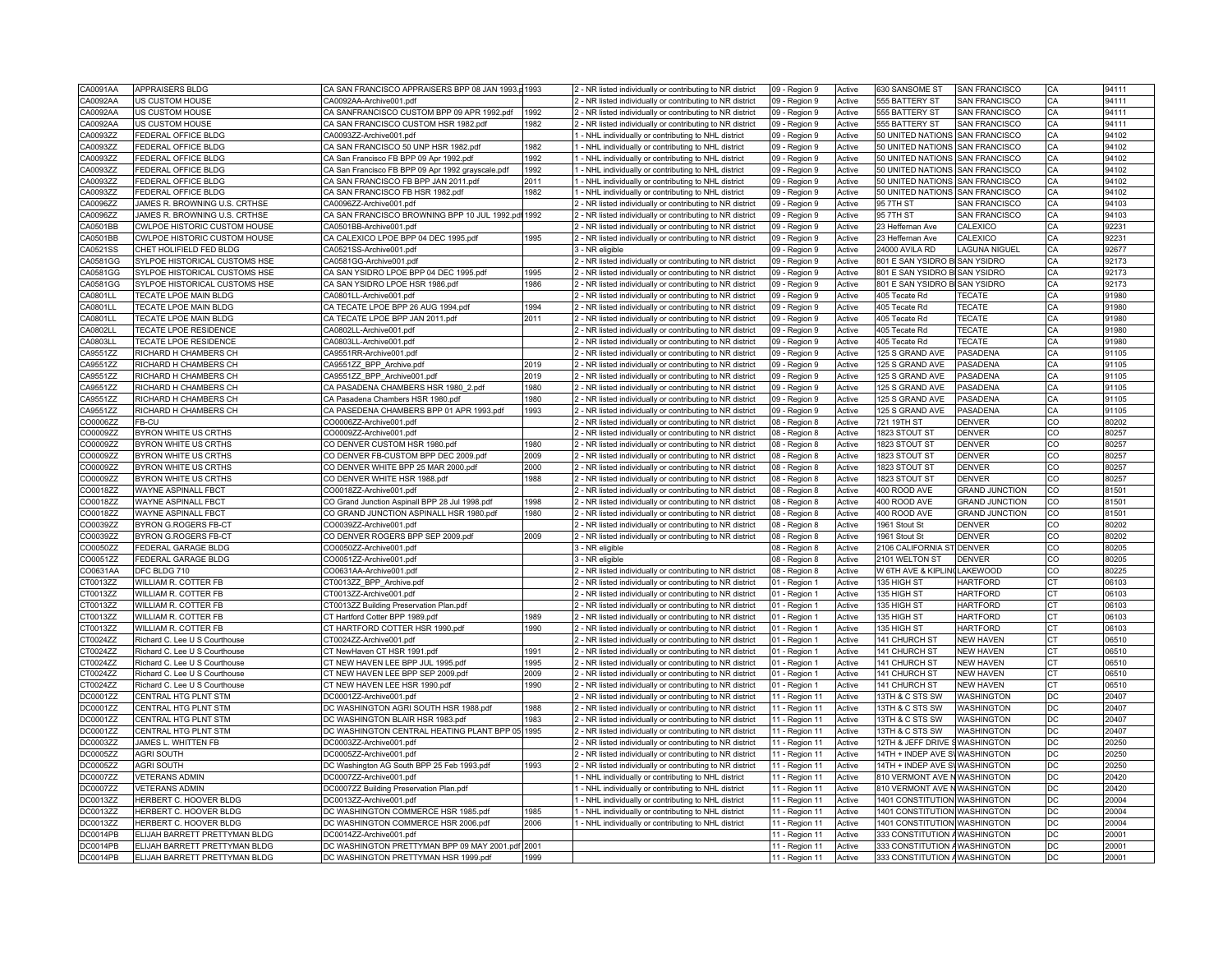| DC0016ZZ        | COURT OF MIL APP                   | DC0016ZZ-Archive001.pdf                             |      | 2 - NR listed individually or contributing to NR district | 11 - Region 11 | Active | 450 E ST NW                         | <b>WASHINGTON</b> | DC              | 20001 |
|-----------------|------------------------------------|-----------------------------------------------------|------|-----------------------------------------------------------|----------------|--------|-------------------------------------|-------------------|-----------------|-------|
| DC0019ZZ        | FEDERAL TRADE                      | DC0019ZZ-Archive001.pdf                             |      | 2 - NR listed individually or contributing to NR district | 11 - Region 11 | Active | 600 Pennsylvania Aver WASHINGTON    |                   | DC              | 20580 |
| DC0019ZZ        | FEDERAL TRADE                      | DC WASHINGTON FTC BPP 07 APR 2011.pdf               | 2011 | 2 - NR listed individually or contributing to NR district | 11 - Region 11 | Active | 600 Pennsylvania Aver WASHINGTON    |                   | DC              | 20580 |
| DC0019ZZ        | FEDERAL TRADE                      | DC WASHINGTON FTC HSR 1987.pdf                      | 1987 | 2 - NR listed individually or contributing to NR district | 11 - Region 11 | Active | 600 Pennsylvania Aver WASHINGTON    |                   | DC              | 20580 |
|                 |                                    |                                                     |      |                                                           |                |        |                                     |                   | <b>DC</b>       | 20240 |
| DC0020ZZ        | STEWART LEE UDALL DEPT OF INTR     | DC0020ZZ-Archive001.pdf                             |      | 2 - NR listed individually or contributing to NR district | 11 - Region 11 | Active | 1849 C ST NW                        | <b>WASHINGTON</b> |                 |       |
| DC0020ZZ        | STEWART LEE UDALL DEPT OF INTR     | DC Washington Udall BPP 11 Mar 1992.pdf             | 1992 | 2 - NR listed individually or contributing to NR district | 11 - Region 11 | Active | 1849 C ST NW                        | <b>WASHINGTON</b> | DC              | 20240 |
| DC0020ZZ        | STEWART LEE UDALL DEPT OF INTR     | DC WASHINGTON UDALL HSR 1988.pdf                    | 1988 | 2 - NR listed individually or contributing to NR district | 11 - Region 11 | Active | 1849 C ST NW                        | <b>WASHINGTON</b> | $ _{DC}$        | 20240 |
| DC0021ZZ        | GSA                                | DC0021ZZ-Archive001.pdf                             |      | 2 - NR listed individually or contributing to NR district | 11 - Region 11 | Active | 1800 F ST NW                        | <b>WASHINGTON</b> | DC              | 20405 |
| DC0021ZZ        | <b>GSA</b>                         | DC Washington GSA BPP 22 Jul 1993.pdf               | 1993 | 2 - NR listed individually or contributing to NR district | 11 - Region 11 | Active | 1800 F ST NW                        | <b>WASHINGTON</b> | l DC            | 20405 |
| DC0021ZZ        | <b>GSA</b>                         | DC WASHINGTON GSA BPP JAN 2011.pdf                  | 2011 | 2 - NR listed individually or contributing to NR district | 11 - Region 11 | Active | 1800 F ST NW                        | <b>WASHINGTON</b> | DC              | 20405 |
| DC0021ZZ        | <b>GSA</b>                         | DC WASHINGTON GSA BPP JUN 2009.pdf                  | 2009 | 2 - NR listed individually or contributing to NR district | 11 - Region 11 | Active | 1800 F ST NW                        | <b>WASHINGTON</b> | DC              | 20405 |
| DC0021ZZ        | <b>GSA</b>                         | DC WASHINGTON GSA HSR 1985.pdf                      | 1985 | 2 - NR listed individually or contributing to NR district | 11 - Region 11 | Active | 1800 F ST NW                        | <b>WASHINGTON</b> | DC              | 20405 |
| DC0022ZZ        | <b>IRS BUILDING</b>                | DC0022ZZ-Archive001.pdf                             |      | 2 - NR listed individually or contributing to NR district | 11 - Region 11 | Active | 1111 CONST AVE NW WASHINGTON        |                   | l DC            | 20224 |
| DC0022ZZ        | <b>IRS BUILDING</b>                | DC WASHINGTON IRS BPP 10 AUG 1993.pdf               | 1993 | 2 - NR listed individually or contributing to NR district | 11 - Region 11 | Active | <b>1111 CONST AVE NW WASHINGTON</b> |                   | <b>DC</b>       | 20224 |
| DC0022ZZ        | <b>IRS BUILDING</b>                | DC WASHINGTON IRS BPP 11 MAR 1992.pdf               | 1992 | 2 - NR listed individually or contributing to NR district | 11 - Region 11 | Active | 1111 CONST AVE NW WASHINGTON        |                   | DC              | 20224 |
|                 |                                    |                                                     |      |                                                           |                |        |                                     |                   | l DC            |       |
| DC0022ZZ        | <b>IRS BUILDING</b>                | DC WASHINGTON IRS HSR 1981.pdf                      | 1981 | 2 - NR listed individually or contributing to NR district | 11 - Region 11 | Active | 1111 CONST AVE NW WASHINGTON        |                   |                 | 20224 |
| DC0023ZZ        | ROBERT F. KENNEDY BLDG             | DC0023ZZ-Archive001.pdf                             |      | 2 - NR listed individually or contributing to NR district | 11 - Region 11 | Active | 950 Pennsylvania AverWASHINGTON     |                   | <b>DC</b>       | 20530 |
| DC0026ZZ        | LAFAYETTE                          | DC0026ZZ-Archive001.pdf                             |      | 2 - NR listed individually or contributing to NR district | 11 - Region 11 | Active | 811 VERMONT AVE NWASHINGTON         |                   | DC              | 20571 |
| DC0026ZZ        | LAFAYETTE                          | DC WASHINGTON LAFAYETTE BPP 11 MAR 1992.pdf 1992    |      | 2 - NR listed individually or contributing to NR district | 11 - Region 11 | Active | 811 VERMONT AVE NWASHINGTON         |                   | <b>DC</b>       | 20571 |
| DC0026ZZ        | LAFAYETTE                          | DC WASHINGTON LAFAYETTE SQUARE HSR 1963.pdf 1963    |      | 2 - NR listed individually or contributing to NR district | 11 - Region 11 | Active | 811 VERMONT AVE N WASHINGTON        |                   | DC              | 20571 |
| DC0028ZZ        | WILLIAM JEFFERSON CLINTON FED BLDG | DC0028ZZ-Archive001.pdf                             |      | 2 - NR listed individually or contributing to NR district | 11 - Region 11 | Active | 1200 PENNSYLVANIA WASHINGTON        |                   | l DC            | 20004 |
| DC0028ZZ        | WILLIAM JEFFERSON CLINTON FED BLDG | DC WASHINGTON ARIEL RIOS BPP 14 SEP 1994.pdf   1994 |      | 2 - NR listed individually or contributing to NR district | 11 - Region 11 | Active | 1200 PENNSYLVANIA WASHINGTON        |                   | DC              | 20004 |
| DC0028ZZ        | WILLIAM JEFFERSON CLINTON FED BLDG | DC WASHINGTON ARIEL RIOS BPP 18 JUN 1994.pdf        | 1994 | 2 - NR listed individually or contributing to NR district | 11 - Region 11 | Active | 1200 PENNSYLVANIA WASHINGTON        |                   | l DC            | 20004 |
| DC0028ZZ        | WILLIAM JEFFERSON CLINTON FED BLDG | DC WASHINGTON RIOS HSR 1980.pdf                     | 1980 | 2 - NR listed individually or contributing to NR district | 11 - Region 11 | Active | 1200 PENNSYLVANIA WASHINGTON        |                   | l DC            | 20004 |
| DC0029ZZ        | POST OFFICE OLD                    | DC0029ZZ-Archive001.pdf                             |      | 2 - NR listed individually or contributing to NR district | 11 - Region 11 | Active | 1100 Pennsylvania Ave WASHINGTON    |                   | DC              | 20004 |
| DC0029ZZ        | POST OFFICE OLD                    | DC WASHINGTON OLD POST OFFICE HSR 1977_1.pdf 1977   |      | 2 - NR listed individually or contributing to NR district | 11 - Region 11 | Active | 1100 Pennsylvania Ave WASHINGTON    |                   | DC              | 20004 |
|                 |                                    |                                                     |      |                                                           |                |        |                                     |                   | $\overline{DC}$ |       |
| DC0029ZZ        | POST OFFICE OLD                    | DC WASHINGTON OLD POST OFFICE HSR 1977_2.pdf 1977   |      | 2 - NR listed individually or contributing to NR district | 11 - Region 11 | Active | 1100 Pennsylvania Ave WASHINGTON    |                   |                 | 20004 |
| DC0029ZZ        | POST OFFICE OLD                    | DC Washington OPO HSR 1977.pdf                      | 1977 | - NR listed individually or contributing to NR district   | 11 - Region 11 | Active | 1100 Pennsylvania AveWASHINGTON     |                   | DC              | 20004 |
| DC0030ZZ        | NATIONAL BUILDING MUSEUM           | DC0030ZZ-Archive001.pdf                             |      | 1 - NHL individually or contributing to NHL district      | 11 - Region 11 | Active | 401 F St NW                         | <b>WASHINGTON</b> | DC              | 20001 |
| DC0031ZZ        | GSA-ROB                            | DC0031ZZ-Archive001.pdf                             |      |                                                           | 11 - Region 11 | Active | 301 7TH ST SW                       | <b>WASHINGTON</b> | DC              | 20024 |
| DC0031ZZ        | GSA-ROB                            | DC Washington NCR HSR Excepts 1993.pdf              | 1993 |                                                           | 11 - Region 11 | Active | 301 7TH ST SW                       | <b>WASHINGTON</b> | DC              | 20024 |
| DC0033ZZ        | MARY E. SWITZER BUILDING           | DC0033ZZ-Archive001.pdf                             |      | 2 - NR listed individually or contributing to NR district | 11 - Region 11 | Active | 330 C ST SW                         | <b>WASHINGTON</b> | DC              | 20024 |
| DC0034ZZ        | WILBUR J COHEN BLDG                | DC0034ZZ-Archive001.pdf                             |      | 2 - NR listed individually or contributing to NR district | 11 - Region 11 | Active | 330 INDEP AVE SW                    | <b>WASHINGTON</b> | DC              | 20201 |
| DC0034ZZ        | WILBUR J COHEN BLDG                | DC WASHINGTON COHEN BPP 23 FEB 1993.pdf             | 1993 | 2 - NR listed individually or contributing to NR district | 11 - Region 11 | Active | 330 INDEP AVE SW WASHINGTON         |                   | DC              | 20201 |
| DC0034ZZ        | WILBUR J COHEN BLDG                | DC WASHINGTON COHEN HSR 1991_1.pdf                  | 1991 | 2 - NR listed individually or contributing to NR district | 11 - Region 11 | Active | 330 INDEP AVE SW   WASHINGTON       |                   | DC              | 20201 |
| DC0034ZZ        | WILBUR J COHEN BLDG                | DC WASHINGTON COHEN HSR 1991 2.pdf                  | 1991 | 2 - NR listed individually or contributing to NR district | 11 - Region 11 | Active | 330 INDEP AVE SW WASHINGTON         |                   | l DC            | 20201 |
| DC0035ZZ        | DWIGHT D. EISENHOWER EXECUTIVE     | DC0035ZZ-Archive001.pdf                             |      | 1 - NHL individually or contributing to NHL district      | 11 - Region 11 | Active | 17TH AND PA AVE. N WASHINGTON       |                   | DC              | 20506 |
| DC0035ZZ        | DWIGHT D. EISENHOWER EXECUTIVE     | DC WASHINGTON EEOB BPP 11 JUN 1993.pdf              | 1993 | 1 - NHL individually or contributing to NHL district      | 11 - Region 11 | Active | 17TH AND PA AVE. N WASHINGTON       |                   | DC              | 20506 |
| DC0035ZZ        | DWIGHT D. EISENHOWER EXECUTIVE     | DC WASHINGTON EEOB HSR 1991 1.pdf                   | 1991 | 1 - NHL individually or contributing to NHL district      | 11 - Region 11 | Active | 17TH AND PA AVE. N WASHINGTON       |                   | DC              | 20506 |
| DC0035ZZ        | DWIGHT D. EISENHOWER EXECUTIVE     |                                                     | 1991 |                                                           |                | Active | 17TH AND PA AVE. N WASHINGTON       |                   | DC              | 20506 |
|                 |                                    | DC WASHINGTON EEOB HSR 1991_2.pdf                   |      | 1 - NHL individually or contributing to NHL district      | 11 - Region 11 |        |                                     |                   |                 |       |
| DC0035ZZ        | DWIGHT D. EISENHOWER EXECUTIVE     | DC WASHINGTON EEOB HSR 1991 3.pdf                   | 1991 | 1 - NHL individually or contributing to NHL district      | 11 - Region 11 | Active | 17TH AND PA AVE. N WASHINGTON       |                   | DC              | 20506 |
| DC0036ZZ        | US INTERNATIONAL TR                | DC0036ZZ-Archive001.pdf                             |      | 1 - NHL individually or contributing to NHL district      | 11 - Region 11 | Active | <b>701 E ST NW</b>                  | <b>WASHINGTON</b> | <b>DC</b>       | 20004 |
| DC0036ZZ        | US INTERNATIONAL TR                | DC Washington GPO BPP 25 Aug 1997.pdf               | 1997 | 1 - NHL individually or contributing to NHL district      | 11 - Region 11 | Active | <b>701 E ST NW</b>                  | <b>WASHINGTON</b> | l DC            | 20004 |
| DC0036ZZ        | US INTERNATIONAL TR                | DC WASHINGTON GPO HSR 1981.pdf                      | 1981 | 1 - NHL individually or contributing to NHL district      | 11 - Region 11 | Active | <b>701 E ST NW</b>                  | <b>WASHINGTON</b> | l DC            | 20004 |
| DC0036ZZ        | US INTERNATIONAL TR                | DC WASHINGTON GPO HSRappendix 1981.pdf              | 1981 | 1 - NHL individually or contributing to NHL district      | 11 - Region 11 | Active | 701 E ST NW                         | <b>WASHINGTON</b> | DC              | 20004 |
| DC0042ZZ        | PRESIDENTS GUEST HOUSE             | DC0042ZZ-Archive001.pdf                             |      | 1 - NHL individually or contributing to NHL district      | 11 - Region 11 | Active | 1651-53 PENNSYLVAI WASHINGTON       |                   | l DC            | 20503 |
| DC0046ZZ        | HARRY S. TRUMAN                    | DC0046ZZ-Archive001.pdf                             |      | 3 - NR eligible                                           | 11 - Region 11 | Active | 2201 C ST NW                        | <b>WASHINGTON</b> | DC              | 20522 |
| DC0046ZZ        | HARRY S. TRUMAN                    | DC WASHINGTON TRUMAN BPP 11 MAR 1992.pdf            | 1992 | 3 - NR eligible                                           | 11 - Region 11 | Active | 2201 C ST NW                        | <b>WASHINGTON</b> | l DC            | 20522 |
| DC0046ZZ        | HARRY S. TRUMAN                    | DC WASHINGTON TRUMAN HSRv1 1990.pdf                 | 1990 | 3 - NR eligible                                           | 11 - Region 11 | Active | 2201 C ST NW                        | <b>WASHINGTON</b> | <b>DC</b>       | 20522 |
| DC0046ZZ        | HARRY S. TRUMAN                    | DC WASHINGTON TRUMAN HSRv2 1990.pdf                 | 1990 | 3 - NR eligible                                           | 11 - Region 11 | Active | 2201 C ST NW                        | <b>WASHINGTON</b> | DC              | 20522 |
| DC0048ZZ        | WINDER                             | DC0048ZZ-Archive001.pdf                             |      | 2 - NR listed individually or contributing to NR district | 11 - Region 11 | Active | 600 SEVENTEENTH SWASHINGTON         |                   | DC              | 20006 |
| DC0066SE        | SE;1&2;CENTER BLDG                 | DC0066EE-Archive001.pdf                             |      |                                                           | 11 - Region 11 | Active | 2701 Martin Luther Kin WASHINGTON   |                   | DC              | 20032 |
| <b>DC0066SE</b> | SE;1&2;CENTER BLDG                 | DC WASHINGTON STES 118 BPP 12 MAR 2010.pdf          | 2010 |                                                           | 11 - Region 11 | Active | 2701 Martin Luther Kin WASHINGTON   |                   | DC              | 20032 |
| <b>DC0066SE</b> | SE;1&2;CENTER BLDG                 | DC WASHINGTON STEs 11 BPP 12 MAR 2010.pdf           |      |                                                           |                |        | 2701 Martin Luther Kin WASHINGTON   |                   | <b>DC</b>       | 20032 |
|                 |                                    |                                                     | 2010 |                                                           | 11 - Region 11 | Active |                                     |                   |                 |       |
| DC0066SE        | SE;1&2;CENTER BLDG                 | DC WASHINGTON STES 123 BPP 12 MAR 2010.pdf          | 2010 |                                                           | 11 - Region 11 | Active | 2701 Martin Luther Kin WASHINGTON   |                   | DC              | 20032 |
| <b>DC0066SE</b> | SE;1&2;CENTER BLDG                 | DC WASHINGTON STEs 12 BPP 12 MAR 2010.pdf           | 2010 |                                                           | 11 - Region 11 | Active | 2701 Martin Luther Kin WASHINGTON   |                   | <b>DC</b>       | 20032 |
| <b>DC0066SE</b> | SE;1&2;CENTER BLDG                 | DC WASHINGTON STES 130 BPP 12 MAR 2010.pdf          | 2010 |                                                           | 11 - Region 11 | Active | 2701 Martin Luther Kin WASHINGTON   |                   | $\overline{p}$  | 20032 |
| <b>DC0066SE</b> | SE;1&2;CENTER BLDG                 | DC WASHINGTON STEs 1-6 HSR 12 MAR 2010.pdf          | 2010 |                                                           | 11 - Region 11 | Active | 2701 Martin Luther Kin WASHINGTON   |                   | DC              | 20032 |
| <b>DC0066SE</b> | SE;1&2;CENTER BLDG                 | DC WASHINGTON STES 30 HSR 12 MAR 2010.pdf           | 2010 |                                                           | 11 - Region 11 | Active | 2701 Martin Luther Kin WASHINGTON   |                   | DC              | 20032 |
| <b>DC0066SE</b> | SE;1&2;CENTER BLDG                 | DC WASHINGTON STES 44 HSR 12 MAR 2010.pdf           | 2010 |                                                           | 11 - Region 11 | Active | 2701 Martin Luther Kin WASHINGTON   |                   | DC              | 20032 |
| DC0066SE        | SE;1&2;CENTER BLDG                 | DC WASHINGTON STES 53 BPP 12 MAR 2010.pdf           | 2010 |                                                           | 11 - Region 11 | Active | 2701 Martin Luther Kin WASHINGTON   |                   | DC              | 20032 |
| <b>DC0066SE</b> | SE;1&2;CENTER BLDG                 | DC WASHINGTON STES 55 BPP 12 MAR 2010.pdf           | 2010 |                                                           | 11 - Region 11 | Active | 2701 Martin Luther Kin WASHINGTON   |                   | DC              | 20032 |
| <b>DC0066SE</b> | SE;1&2;CENTER BLDG                 | DC WASHINGTON STES 77 BPP 12 MAR 2010.pdf           | 2010 |                                                           | 11 - Region 11 | Active | 2701 Martin Luther Kin WASHINGTON   |                   | l DC            | 20032 |
| <b>DC0066SE</b> | SE;1&2;CENTER BLDG                 | DC WASHINGTON STEs SUMMARY HSR 12 APR 2010. 2010    |      |                                                           | 11 - Region 11 | Active | 2701 Martin Luther Kin WASHINGTON   |                   | <b>DC</b>       | 20032 |
| DC0074SE        | ST E; 1&2 ALLISON D                | DC WASHINGTON STES 23 HSR 12 MAR 2010.pdf           | 2010 |                                                           | 11 - Region 11 | Active | 2701 Martin Luther Kin WASHINGTON   |                   | DC              | 20032 |
| DC0075ZZ        | 320 FIRST STREET NW                | DC0075ZZ-Archive001.pdf                             |      | 2 - NR listed individually or contributing to NR district | 11 - Region 11 | Active | 320 FIRST STREET N WASHINGTON       |                   | l DC            | 20001 |
|                 |                                    |                                                     |      |                                                           |                |        |                                     |                   |                 |       |
| <b>DC0075ZZ</b> | 320 FIRST STREET NW                | DC WASHINGTON 320 FIRST HSRv1 1991.pdf              | 1991 | 2 - NR listed individually or contributing to NR district | 11 - Region 11 | Active | 320 FIRST STREET N WASHINGTON       |                   | <b>DC</b>       | 20001 |
| <b>DC0075ZZ</b> | 320 FIRST STREET NW                | DC WASHINGTON 320 FIRST HSRv2 1991.pdf              | 1991 | 2 - NR listed individually or contributing to NR district | 11 - Region 11 | Active | 320 FIRST STREET N WASHINGTON       |                   | l DC            | 20001 |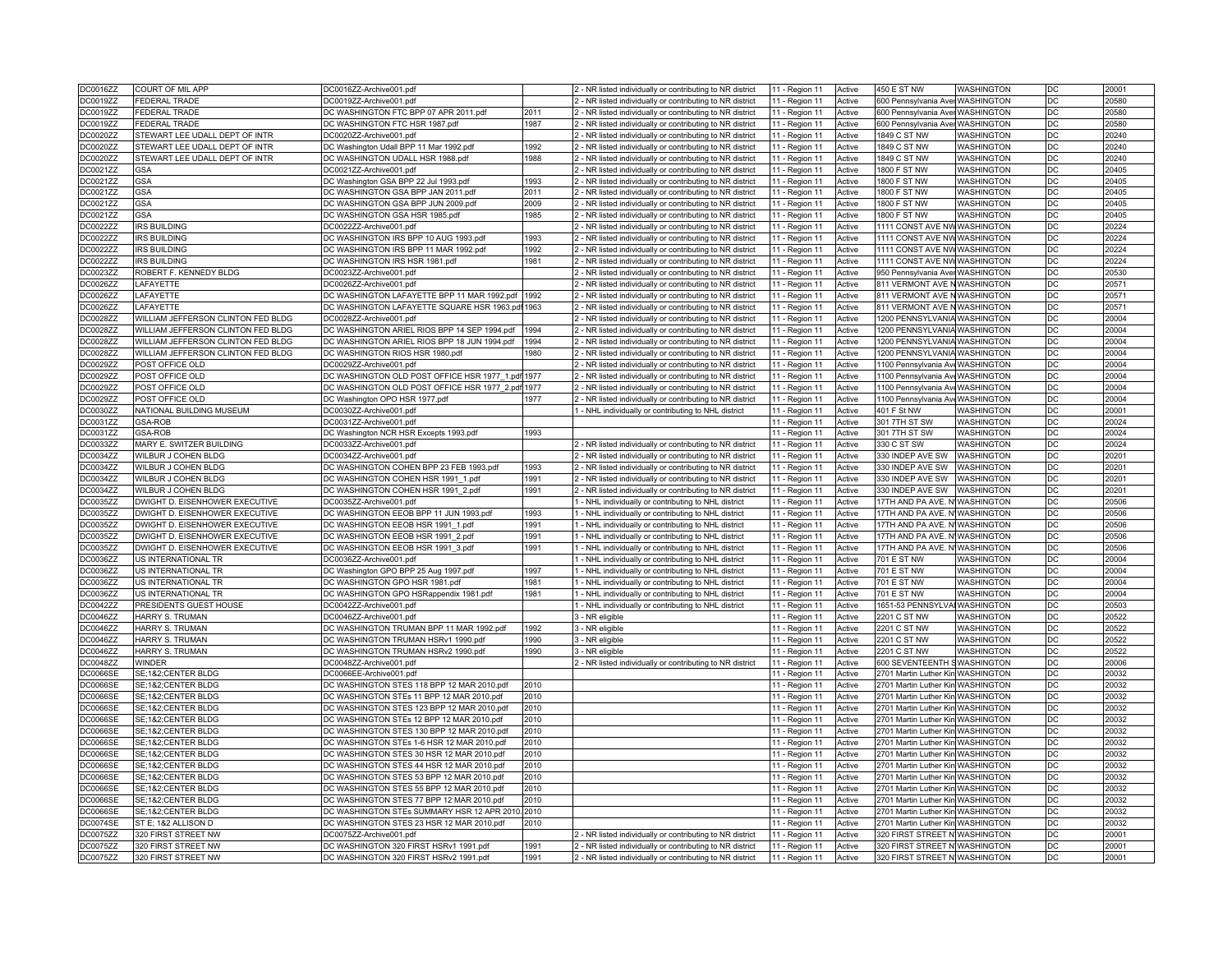| DC0078ZZ        | 1724 F STREET NW            | DC0078ZZ-Archive001.pdf                           |      | 2 - NR listed individually or contributing to NR district | 11 - Region 11 | Active | 1724 F STREET NW WASHINGTON        |                   | DC        | 20505 |
|-----------------|-----------------------------|---------------------------------------------------|------|-----------------------------------------------------------|----------------|--------|------------------------------------|-------------------|-----------|-------|
| DC0081SE        | ST E; 1&2 ALLISON C         | DC WASHINGTON STES 24 HSR 12 MAR 2010.pdf         | 2010 |                                                           | 11 - Region 11 | Active | 2701 Martin Luther Kin WASHINGTON  |                   | DC        | 20032 |
| <b>DC0087SE</b> | ST E; 1& 2 ALLISON B        | DC WASHINGTON STES 26 HSR 12 MAR 2010.pdf         | 2010 |                                                           | 11 - Region 11 | Active | 2701 Martin Luther Kin WASHINGTON  |                   | DC        | 20032 |
| DC0092ZZ        | ROBERT C. WEAVER BUILDING   | DC0092ZZ-Archive001.pdf                           |      | 2 - NR listed individually or contributing to NR district | 11 - Region 11 | Active | 451 7TH STREET SW WASHINGTON       |                   | DC        | 20410 |
| DC0092ZZ        | ROBERT C. WEAVER BUILDING   | DC WASHINGTON HSR SOW.pdf                         |      | 2 - NR listed individually or contributing to NR district | 11 - Region 11 | Active | 451 7TH STREET SW WASHINGTON       |                   | DC        | 20410 |
| DC0092ZZ        | ROBERT C. WEAVER BUILDING   | DC WASHINGTON HUD HSR 1999.pdf                    | 1999 | 2 - NR listed individually or contributing to NR district | 11 - Region 11 | Active | 451 7TH STREET SW WASHINGTON       |                   | DC        | 20410 |
|                 |                             |                                                   |      |                                                           |                |        |                                    |                   | DC        |       |
| <b>DC0100SE</b> | ST E; 56 & 57; POWER HOUSE  | DC WASHINGTON STES 56-57 BPP 12 MAR 2010.pdf      | 2010 |                                                           | 11 - Region 11 | Active | 2701 Martin Luther Kin WASHINGTON  |                   |           | 20032 |
| DC0101SE        | SE:60:J BUILDING            | DC WASHINGTON STES 60 HSR 12 MAR 2010.pdf         | 2010 |                                                           | 11 - Region 11 | Active | 2701 Martin Luther Kin WASHINGTON  |                   | <b>DC</b> | 20032 |
| <b>DC0103SE</b> | ST E; 62; TRANSFORMER       | DC WASHINGTON STES 62 BPP 12 MAR 2010.pdf         | 2010 |                                                           | 11 - Region 11 | Active | 2701 Martin Luther Kin WASHINGTON  |                   | DC        | 20032 |
| <b>DC0107SE</b> | ST E; 64; L BUILDING        | DC WASHINGTON STES 66 HSR 12 MAR 2010.pdf         | 2010 |                                                           | 11 - Region 11 | Active | 2701 Martin Luther Kin WASHINGTON  |                   | DC        | 20032 |
| <b>DC0110SE</b> | ST E; 66; K BUILDING        | DC WASHINGTON STES 64 HSR 12 MAR 2010.pdf         | 2010 |                                                           | 11 - Region 11 | Active | 2701 Martin Luther Kin WASHINGTON  |                   | DC        | 20032 |
| DC0111ZZ        | <b>DOLLEY MADISON</b>       | DC0111AA-Archive001.pdf                           |      |                                                           | 11 - Region 11 | Active | 1520 H STREET NW WASHINGTON        |                   | <b>DC</b> | 20005 |
| DC0111ZZ        | <b>DOLLEY MADISON</b>       | DC Washington Madison Rec HSR 06Apr1988.pdf       | 1988 |                                                           | 11 - Region 11 | Active | 1520 H STREET NW WASHINGTON        |                   | DC        | 20005 |
| DC0112ZZ        | <b>TAYLOE HOUSE</b>         | DC0112AA_BPP_Archive.pdf                          |      |                                                           | 11 - Region 11 | Active | 717 MADISON PL NW WASHINGTON       |                   | DC        | 20005 |
| DC0112ZZ        | <b>TAYLOE HOUSE</b>         | DC0112AA-Archive001.pdf                           |      |                                                           | 11 - Region 11 | Active | 717 MADISON PL NW WASHINGTON       |                   | <b>DC</b> | 20005 |
| DC0113ZZ        | COSMOS CLUB                 | DC0113AA-Archive001.pdf                           |      |                                                           | 11 - Region 11 | Active | 717 MADISON PL NW WASHINGTON       |                   | DC        | 20005 |
| DC0114ZZ        | <b>TAX COURT</b>            | DC0114ZZ-Archive001.pdf                           |      | 2 - NR listed individually or contributing to NR district | 11 - Region 11 | Active | 400 SECOND STREETWASHINGTON        |                   | DC        | 20217 |
| DC0114ZZ        | <b>TAX COURT</b>            | DC Washington Tax Court HSR July 1996.pdf         | 1996 | 2 - NR listed individually or contributing to NR district | 11 - Region 11 | Active | 400 SECOND STREETWASHINGTON        |                   | <b>DC</b> | 20217 |
| DC0115ZZ        | HUBERT HUMPHREY BLDG        | DC WASHINGTON HUMPHREY HSR 1995.pdf               | 1995 |                                                           | 11 - Region 11 | Active | 200 INDEPENDENCE WASHINGTON        |                   | DC        | 20201 |
| DC0117AA        | JACKSON PL COMPLEX          | DC0117AA-Archive001.pdf                           |      | 1 - NHL individually or contributing to NHL district      | 11 - Region 11 | Active | 708 Jackson PI NW                  | <b>WASHINGTON</b> | DC        | 20006 |
| <b>DC0117AA</b> | <b>JACKSON PL COMPLEX</b>   | DC Washington Jackson Place HSR 01Jul1995.pdf     | 1995 | 1 - NHL individually or contributing to NHL district      |                | Active | 708 Jackson PI NW                  | <b>WASHINGTON</b> | DC        | 20006 |
|                 |                             |                                                   |      |                                                           | 11 - Region 11 |        |                                    |                   |           |       |
| DC0117AA        | JACKSON PL COMPLEX          | DC WASHINGTON JACKSON PLACE HSRv1 1995.pdf        | 1995 | 1 - NHL individually or contributing to NHL district      | 11 - Region 11 | Active | 708 Jackson PI NW                  | <b>WASHINGTON</b> | DC        | 20006 |
| DC0117AA        | JACKSON PL COMPLEX          | DC WASHINGTON JACKSON PLACE HSRv2 1995.pdf        | 1995 | - NHL individually or contributing to NHL district        | 11 - Region 11 | Active | 708 Jackson PI NW                  | <b>WASHINGTON</b> | DC        | 20006 |
| DC0118AA        | JACKSON PL COMPLEX          | DC0118AA-Archive001.pdf                           |      | 1 - NHL individually or contributing to NHL district      | 11 - Region 11 | Active | 712 JACKSON PL NW WASHINGTON       |                   | DC        | 20006 |
| DC0119AA        | <b>JACKSON PL COMPLEX</b>   | DC0119AA-Archive001.pdf                           |      | 1 - NHL individually or contributing to NHL district      | 11 - Region 11 | Active | 716 Jackson PI NW                  | <b>WASHINGTON</b> | DC        | 20006 |
| DC0120AA        | <b>JACKSON PL COMPLEX</b>   | DC0120AA-Archive001.pdf                           |      | 1 - NHL individually or contributing to NHL district      | 11 - Region 11 | Active | 718 JACKSON PL NW WASHINGTON       |                   | <b>DC</b> | 20006 |
| <b>DC0121AA</b> | JACKSON PL COMPLEX          | DC0121AA-Archive001.pdf                           |      | - NHL individually or contributing to NHL district        | 11 - Region 11 | Active | 722 JACKSON PL NW WASHINGTON       |                   | DC        | 20006 |
| DC0122AA        | JACKSON PL COMPLEX          | DC0122AA-Archive001.pdf                           |      | - NHL individually or contributing to NHL district        | 11 - Region 11 | Active | 726 JACKSON PL NW WASHINGTON       |                   | DC        | 20006 |
| DC0123AA        | JACKSON PL COMPLEX          | DC0123AA-Archive001.pdf                           |      | I - NHL individually or contributing to NHL district      | 11 - Region 11 | Active | 730 JACKSON PL NW WASHINGTON       |                   | <b>DC</b> | 20006 |
| DC0124AA        | <b>JACKSON PL COMPLEX</b>   | DC0124AA-Archive001.pdf                           |      | 1 - NHL individually or contributing to NHL district      | 11 - Region 11 | Active | 734 Jackson PI NW                  | <b>WASHINGTON</b> | DC        | 20006 |
| DC0125AA        | <b>JACKSON PL COMPLEX</b>   | DC0125AA-Archive001.pdf                           |      | - NHL individually or contributing to NHL district        | 11 - Region 11 | Active | 736 Jackson PI NW                  | <b>WASHINGTON</b> | DC        | 20006 |
| DC0126AA        | JACKSON PL COMPLEX          | DC0126AA-Archive001.pdf                           |      | - NHL individually or contributing to NHL district        | 11 - Region 11 | Active | 740 Jackson PI NW                  | <b>WASHINGTON</b> | DC        | 20006 |
| DC0127AA        | JACKSON PL COMPLEX          | DC0127AA-Archive001.pdf                           |      | - NHL individually or contributing to NHL district        | 11 - Region 11 | Active | 744 Jackson PI NW                  | <b>WASHINGTON</b> | DC        | 20006 |
| DC0129SE        | ST E; 72; M BUILDING        | DC WASHINGTON STES 72 HSR 12 MAR 2010.pdf         | 2010 |                                                           | 11 - Region 11 | Active | 2701 Martin Luther Kin WASHINGTON  |                   | DC        | 20032 |
| DC0133SE        | ST E; 73; C BUILDING        | DC WASHINGTON STES 73 HSR 12 MAR 2010.pdf         | 2010 |                                                           | 11 - Region 11 | Active | 2701 Martin Luther Kin WASHINGTON  |                   | DC        | 20032 |
|                 | ST E; 74; ADMIN BUILDING    | DC WASHINGTON STES 74 HSR 12 MAR 2010.pdf         | 2010 |                                                           |                |        | 2701 Martin Luther Kin WASHINGTON  |                   | DC        | 20032 |
| DC0137SE        |                             |                                                   |      |                                                           | 11 - Region 11 | Active |                                    |                   | <b>DC</b> |       |
| DC0148SE        | ST E;29;HOLLY CLUSTER       | DC WASHINGTON STES 29 hsr 12 mar 2010.pdf         | 2010 |                                                           | 11 - Region 11 | Active | 2701 Martin Luther Kin WASHINGTON  |                   |           | 20032 |
| <b>DC0167SE</b> | SE;BLDG 21                  | DC WASHINGTON STES 21 HSR 12 MAR 2010.pdf         | 2010 |                                                           | 11 - Region 11 | Active | 2701 MARTIN LUTHEI WASHINGTON      |                   | DC        | 20032 |
| <b>DC0219SE</b> | BLDG 71 - FAN HOUSE         | DC WASHINGTON STES 71 BPP 12 MAR 2010.pdf         | 2010 |                                                           | 11 - Region 11 | Active | 2701 MARTIN LUTHE WASHINGTON       |                   | DC        | 20032 |
| DC0501BC        | SIDNEY YATES (AUDITORS)     | DC0501BC-Archive001.pdf                           |      | 2 - NR listed individually or contributing to NR district | 11 - Region 11 | Active | 201 14th Street SW                 | <b>WASHINGTON</b> | DC        | 20002 |
| <b>DC0501BC</b> | SIDNEY YATES (AUDITORS)     | DC WASHINGTON WHITTEN HSR 1985.pdf                | 1985 | 2 - NR listed individually or contributing to NR district | 11 - Region 11 | Active | 201 14th Street SW                 | <b>WASHINGTON</b> | DC        | 20002 |
| DC0501BC        | SIDNEY YATES (AUDITORS)     | DC WASHINGTON YATES HSR 1977.pdf                  | 1977 | 2 - NR listed individually or contributing to NR district | 11 - Region 11 | Active | 201 14th Street SW                 | <b>WASHINGTON</b> | DC        | 20002 |
| DC0501BC        | SIDNEY YATES (AUDITORS)     | DC WASHINGTON YATES HSR 1978_1.pdf                | 1978 | 2 - NR listed individually or contributing to NR district | 11 - Region 11 | Active | 201 14th Street SW                 | WASHINGTON        | DC        | 20002 |
| DC0501BC        | SIDNEY YATES (AUDITORS)     | DC WASHINGTON YATES HSR 1978_2.pdf                | 1978 | 2 - NR listed individually or contributing to NR district | 11 - Region 11 | Active | 201 14th Street SW                 | <b>WASHINGTON</b> | DC        | 20002 |
| DC0501BC        | SIDNEY YATES (AUDITORS)     | DC WASHINGTON YATES HSRSYNOPSIS 1979.pdf          | 1979 | 2 - NR listed individually or contributing to NR district | 11 - Region 11 | Active | 201 14th Street SW                 | <b>WASHINGTON</b> | DC        | 20002 |
| <b>DC0501BC</b> | SIDNEY YATES (AUDITORS)     | DC WASHINGTON YATES HSRv2 1979.pdf                | 1979 | 2 - NR listed individually or contributing to NR district | 11 - Region 11 | Active | 201 14th Street SW                 | <b>WASHINGTON</b> | <b>DC</b> | 20002 |
| DC0521AB        | <b>EPA EAST</b>             | DC0521AB-Archive001.pdf                           |      | 2 - NR listed individually or contributing to NR district | 11 - Region 11 | Active | 1201 CONSTITUTION WASHINGTON       |                   | DC        | 20460 |
| DC0521AB        | <b>EPA EAST</b>             | DC WASHINGTON EPA-EAST BPP 11 MAR 1992.pdf        | 1992 | 2 - NR listed individually or contributing to NR district | 11 - Region 11 | Active | 1201 CONSTITUTION WASHINGTON       |                   | DC        | 20460 |
| DC0521AB        | EPA EAST                    | DC WASHINGTON EPA EAST HSR 1988.pdf               | 1988 | 2 - NR listed individually or contributing to NR district | 11 - Region 11 | Active | 1201 CONSTITUTION WASHINGTON       |                   | DC        | 20460 |
|                 | EPA WEST                    |                                                   |      |                                                           |                | Active | 1301 Constitution Ave   WASHINGTON |                   | DC        | 20004 |
| DC0522AB        |                             | DC0522AB-Archive001.pdf                           |      | 2 - NR listed individually or contributing to NR district | 11 - Region 11 |        |                                    |                   |           |       |
| DC0522AB        | EPA WEST                    | DC WASHINGTON EPA-WEST BPP 11 MAR 1992.pdf        | 1992 | 2 - NR listed individually or contributing to NR district | 11 - Region 11 | Active | 1301 Constitution Ave WASHINGTON   |                   | DC        | 20004 |
| DC0522AB        | <b>EPA WEST</b>             | DC WASHINGTON EPA WEST HSR 1988.pdf               | 1988 | 2 - NR listed individually or contributing to NR district | 11 - Region 11 | Active | 1301 Constitution Ave   WASHINGTON |                   | DC        | 20004 |
| DC0523AB        | CONNECTING WING             | DC0523AB-Archive001.pdf                           |      | - NR listed individually or contributing to NR district   | 11 - Region 11 | Active | 1301 CONSTITUTION WASHINGTON       |                   | DC        | 20004 |
| DC0523AB        | CONNECTING WING             | DC WASHINGTON MELLON BPP 11 MAR 1992.pdf          | 1992 | 2 - NR listed individually or contributing to NR district | 11 - Region 11 | Active | 1301 CONSTITUTION WASHINGTON       |                   | ldc       | 20004 |
| DC0523AB        | <b>CONNECTING WING</b>      | DC Washington Mellon HSR May1988.pdf              | 1988 | 2 - NR listed individually or contributing to NR district | 11 - Region 11 | Active | 1301 CONSTITUTION WASHINGTON       |                   | DC        | 20004 |
| DC0531AC        | 2430 E ST NW CENTRAL        | DC0531AC-Archive001.pdf                           |      | 2 - NR listed individually or contributing to NR district | 11 - Region 11 | Active | 2430 E ST NW                       | <b>WASHINGTON</b> | DC        | 20037 |
| DC0532AC        | 2430 E ST NW EAST           | DC0532AC-Archive001.pdf                           |      | 2 - NR listed individually or contributing to NR district | 11 - Region 11 | Active | 2430 E ST NW                       | <b>WASHINGTON</b> | <b>DC</b> | 20037 |
| DC0533AC        | 2430 E ST NW SOUTH          | DC0533AC-Archive001.pdf                           |      | 2 - NR listed individually or contributing to NR district | 11 - Region 11 | Active | 2430 E ST NW                       | WASHINGTON        | <b>DC</b> | 20037 |
| <b>DC0591BE</b> | POT ANX 1                   | DC0591BE-Archive001.pdf                           |      | 2 - NR listed individually or contributing to NR district | 11 - Region 11 | Active | 23RD & E STREETS NWASHINGTON       |                   | DC        | 20372 |
| DC0592BE        | POT ANX 2                   | DC0592BE-Archive001.pdf                           |      | 1 - NHL individually or contributing to NHL district      | 11 - Region 11 | Active | 23RD AND E ST NW WASHINGTON        |                   | DC        | 20372 |
| DC0592BE        | POT ANX 2                   | DC0592BE Building Preservation Plan.pdf           |      | 1 - NHL individually or contributing to NHL district      | 11 - Region 11 | Active | 23RD AND E ST NW WASHINGTON        |                   | DC        | 20372 |
| DC0592BE        | POT ANX 2                   | DC WASHINGTON POTOMAC ANNEX HSR 1994.pdf          | 1994 | 1 - NHL individually or contributing to NHL district      | 11 - Region 11 | Active | 23RD AND E ST NW WASHINGTON        |                   | DC        | 20372 |
| DC0592BE        | POT ANX 2                   | DC WASHINGTON POTOMAC ANX 2 BPP 30 JUL 1998. 1998 |      | 1 - NHL individually or contributing to NHL district      | 11 - Region 11 | Active | 23RD AND E ST NW WASHINGTON        |                   | <b>DC</b> | 20372 |
|                 |                             |                                                   |      |                                                           |                |        |                                    |                   |           |       |
| DC0593BE        | POT ANX 3                   | DC0593BE-Archive001.pdf                           |      | 2 - NR listed individually or contributing to NR district | 11 - Region 11 | Active | 23 & E STREETS NW WASHINGTON       |                   | DC        | 20372 |
| <b>DC0594BE</b> | POT ANX 4                   | DC0594BE-Archive001.pdf                           |      | 2 - NR listed individually or contributing to NR district | 11 - Region 11 | Active | 23RD & E STREETS NWASHINGTON       |                   | DC        | 20372 |
| DC0595BE        | POT ANX 5                   | DC0595BE-Archive001.pdf                           |      | 2 - NR listed individually or contributing to NR district | 11 - Region 11 | Active | 23RD & E STREET NV WASHINGTON      |                   | DC        | 20372 |
| DC0720ZZ        | THE WEBSTER SCHOOL BUILDING | DC0720ZZ-Archive001.pdf                           |      | 3 - NR eligible                                           | 11 - Region 11 | Active | 940 H STREET NW WASHINGTON         |                   | DC        | 20002 |
| DC0720ZZ        | THE WEBSTER SCHOOL BUILDING | DC WASHINGTON WEBSTER SCHOOL BPP 10 AUG 202009    |      | 3 - NR eligible                                           | 11 - Region 11 | Active | 940 H STREET NW                    | <b>WASHINGTON</b> | <b>DC</b> | 20002 |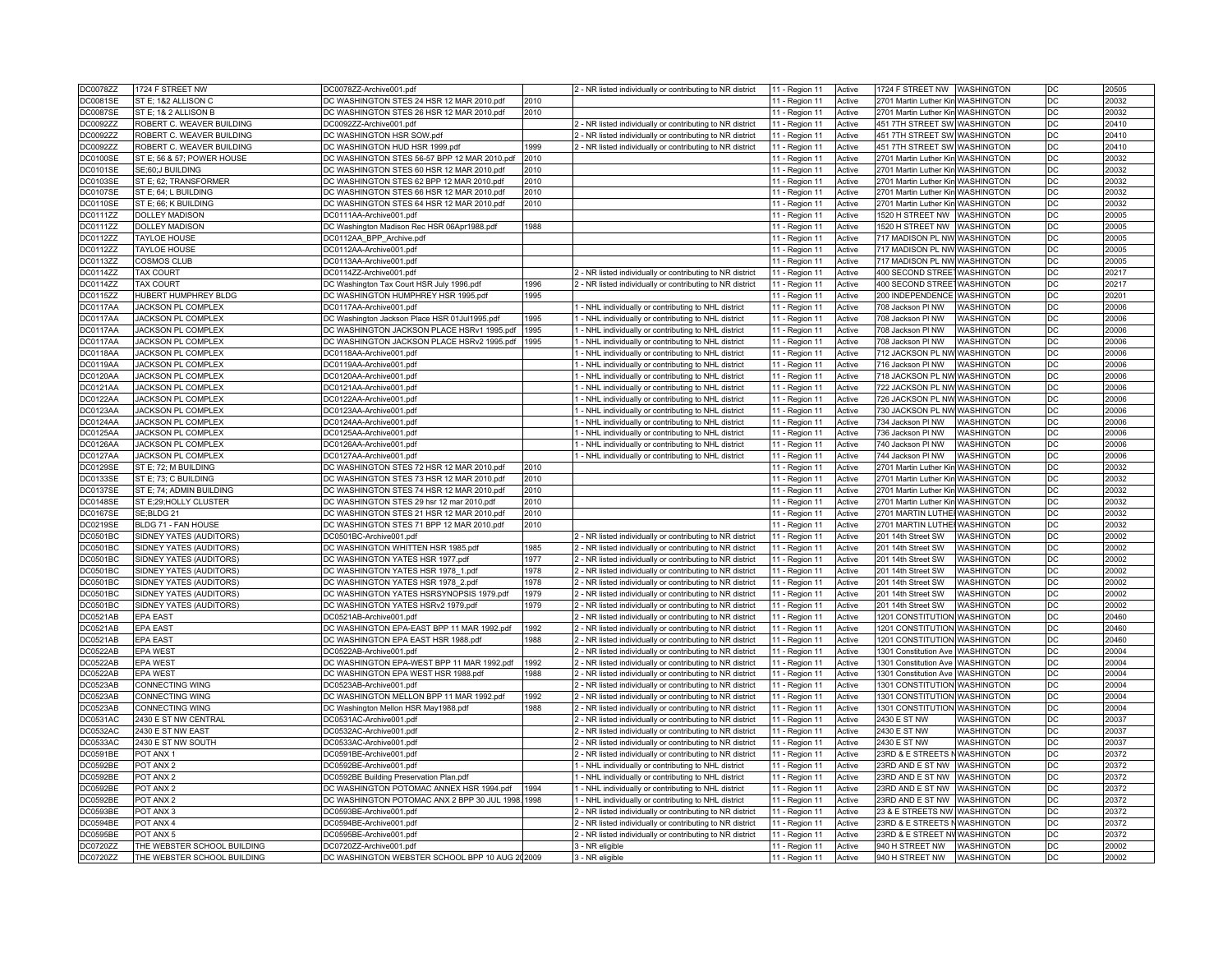| <b>DC1335SE</b>      | ST E; 75; B BLDG                                                 | DC WASHINGTON STES 75 HSR 12 MAR 2010.pdf                          | 2010         |                                                                                                              | 11 - Region 11                 | Active           | 2701 MARTIN LUTHE WASHINGTON                         |                 | DC              | 20032          |
|----------------------|------------------------------------------------------------------|--------------------------------------------------------------------|--------------|--------------------------------------------------------------------------------------------------------------|--------------------------------|------------------|------------------------------------------------------|-----------------|-----------------|----------------|
| <b>DC1336SE</b>      | <b>Cremery Building</b>                                          | DC WASHINGTON STES 45 HSR 12 MAR 2010.pdf                          | 2010         |                                                                                                              | 11 - Region 11                 | Active           | 2701 Martin Luther Kin WASHINGTON                    |                 | DC              | 20032          |
| <b>DC1343SE</b>      | ST E. : 31: ATKINS HALL                                          | DC WASHINGTON STES 31 HSR 12 MAR 2010.pdf                          | 2010         |                                                                                                              | 11 - Region 11                 | Active           | 2701 MARTIN LUTHE WASHINGTON                         |                 | DC              | 20032          |
| <b>DC1344SE</b>      | ST E; 37; HITCHCOCK HALL                                         | DC WASHINGTON STES 37 HSR 12 MAR 2010.pdf                          | 2010         |                                                                                                              | 11 - Region 11                 | Active           | 2701 Martin Luther Kin WASHINGTON                    |                 | DC              | 20032          |
|                      |                                                                  |                                                                    |              |                                                                                                              |                                |                  |                                                      |                 |                 |                |
| <b>DC1345SE</b>      | ST E : 32; RELIEF                                                | DC Washington Stes 32 HSR 12 Mar 2010.pdf                          | 2010         |                                                                                                              | 11 - Region 11                 | Active           | 2701 MARTIN LUTHE WASHINGTON                         |                 | DC              | 20032          |
| <b>DC1347SE</b>      | ST E; 36; HOME BLDG                                              | DC WASHINGTON STES 36 HSR 12 MAR 2010.pdf                          | 2010         |                                                                                                              | 11 - Region 11                 | Active           | 2701 MARTIN LUTHE WASHINGTON                         |                 | DC              | 20032          |
| <b>DC1351SE</b>      | ST E; 68; Q Building                                             | DC WASHINGTON STES 68 HSR 12 MAR 2010.pdf                          | 2010         |                                                                                                              | 11 - Region 11                 | Active           | 2701 MARTIN LUTHE WASHINGTON                         |                 | DC              | 20032          |
| DC1400NA             | MAIN SCHOOL BUILDING                                             | DC1400ZZ-Archive001.pdf                                            |              |                                                                                                              | 11 - Region 11                 | Active           | Nebraska Ave Comple WASHINGTON                       |                 | DC              | 20016          |
| DC1400ZZ             | MAIN SCHOOL BUILDING                                             | DC1400ZZ BPP Archive.pdf                                           |              |                                                                                                              | 11 - Region 11                 | Active           | Nebraska Ave Comple WASHINGTON                       |                 | l DC            | 20016          |
| DC1400ZZ             | MAIN SCHOOL BUILDING                                             | DC1400ZZ_BPP_Archive001.pdf                                        |              |                                                                                                              | 11 - Region 11                 | Active           | Nebraska Ave Comple: WASHINGTON                      |                 | DC              | 20016          |
| DC1400ZZ             | MAIN SCHOOL BUILDING                                             | DC1400ZZ BPP Archive002.pdf                                        |              |                                                                                                              | 11 - Region 11                 | Active           | Nebraska Ave Comple: WASHINGTON                      |                 | DC              | 20016          |
| DC1401NA             | CLASS & RECREATION BLDG                                          | DC1401ZZ-Archive001.pdf                                            |              |                                                                                                              | 11 - Region 11                 | Active           | NEBRASKA AVENUE WASHINGTON                           |                 | DC              | 20016          |
| <b>DC1402NA</b>      | OFFICE BLDG - EAST ANNEX                                         | DC1402ZZ-Archive001.pdf                                            |              |                                                                                                              | 11 - Region 11                 | Active           | NEBRASKA AVENUE WASHINGTON                           |                 | l DC            | 20016          |
| <b>DC1403NA</b>      | LAB                                                              | DC1403ZZ-Archive001.pdf                                            |              |                                                                                                              |                                | Active           | NEBRASKA AVENUE WASHINGTON                           |                 | DC              | 20016          |
|                      |                                                                  |                                                                    |              |                                                                                                              | 11 - Region 11                 |                  |                                                      |                 |                 |                |
| <b>DC1404NA</b>      | <b>LAB EXTENSION</b>                                             | DC1404ZZ-Archive001.pdf                                            |              |                                                                                                              | 11 - Region 11                 | Active           | NEBRASKA AVENUE WASHINGTON                           |                 | DC              | 20016          |
| <b>DC1405NA</b>      | MEMORIAL CHAPEL                                                  | DC1405ZZ-Archive001.pdf                                            |              |                                                                                                              | 11 - Region 11                 | Active           | NEBRASKA AVE. CON WASHINGTON                         |                 | DC              | 20016          |
| <b>DC1406NA</b>      | <b>DISPENSARY</b>                                                | DC1406ZZ-Archive001.pdf                                            |              |                                                                                                              | 11 - Region 11                 | Active           | NEBRASKA AVENUE WASHINGTON                           |                 | DC              | 20016          |
| <b>DC1407NA</b>      | CHILLER PLANT                                                    | DC1407ZZ-Archive001.pdf                                            |              |                                                                                                              | 11 - Region 11                 | Active           | NEBRASKA AVENUE WASHINGTON                           |                 | DC              | 20016          |
| DC1409NA             | <b>GYMNASIUM</b>                                                 | DC1409ZZ-Archive001.pdf                                            |              |                                                                                                              | 11 - Region 11                 | Active           | NEBRASKA AVENUE WASHINGTON                           |                 | <b>DC</b>       | 20016          |
| <b>DC1410NA</b>      | <b>FIELD HOUSE</b>                                               | DC1410ZZ-Archive001.pdf                                            |              |                                                                                                              | 11 - Region 11                 | Active           | NEBRASKA AVENUE WASHINGTON                           |                 | DC              | 20016          |
| <b>DC1411NA</b>      | CAFETERIA                                                        | DC1411ZZ-Archive001.pdf                                            |              |                                                                                                              | 11 - Region 11                 | Active           | NEBRASKA AVENUE WASHINGTON                           |                 | DC              | 20016          |
| DC1412NA             | <b>BOILER HOUSE</b>                                              | DC1412ZZ-Archive001.pdf                                            |              |                                                                                                              | 11 - Region 11                 | Active           | NEBRASKA AVENUE WASHINGTON                           |                 | DC              | 20016          |
| DC1413NA             | OFFICE BUILDING - SOUTH ANNEX                                    | DC1413ZZ-Archive001.pdf                                            |              |                                                                                                              | 11 - Region 11                 | Active           | NEBRASKA AVENUE WASHINGTON                           |                 | DC              | 20016          |
| <b>DC1414NA</b>      | CODE & SIGNAL LAB                                                | DC1414ZZ-Archive001.pdf                                            |              |                                                                                                              | 11 - Region 11                 | Active           | NEBRASKA AVENUE WASHINGTON                           |                 | l DC            | 20016          |
|                      |                                                                  |                                                                    |              |                                                                                                              |                                |                  |                                                      |                 |                 |                |
| <b>DC1415NA</b>      | OFFICE BUILDING                                                  | DC1415ZZ-Archive001.pdf                                            |              |                                                                                                              | 11 - Region 11                 | Active           | NEBRASKA AVENUE WASHINGTON                           |                 | DC              | 20016          |
| <b>DC1416NA</b>      | OPERATIONS BUILDING                                              | DC1416ZZ-Archive001.pdf                                            |              |                                                                                                              | 11 - Region 11                 | Active           | NEBRASKA AVENUE WASHINGTON                           |                 | DC              | 20016          |
| <b>DC1417NA</b>      | PUBLIC WORKS MAINTENANCE                                         | DC1417ZZ-Archive001.pdf                                            |              |                                                                                                              | 11 - Region 11                 | Active           | NEBRASKA AVENUE WASHINGTON                           |                 | DC              | 20016          |
| <b>DC1418NA</b>      | <b>ADMIN BUILDING</b>                                            | DC1418ZZ-Archive001.pdf                                            |              |                                                                                                              | 11 - Region 11                 | Active           | NEBRASKA AVENUE WASHINGTON                           |                 | DC              | 20016          |
| DC1419NA             | PUBLIC WORKS STORAGE                                             | DC1419ZZ-Archive001.pdf                                            |              |                                                                                                              | 11 - Region 11                 | Active           | NEBRASKA AVENUE WASHINGTON                           |                 | l DC            | 20016          |
| DC1420NA             | CLASSIFIED WASTE DESTRUCTOR                                      | DC1420ZZ-Archive001.pdf                                            |              |                                                                                                              | 11 - Region 11                 | Active           | NEBRASKA AVENUE WASHINGTON                           |                 | DC              | 20016          |
| <b>DC1421NA</b>      | AUTO HOBBY SHOP                                                  | DC1421ZZ-Archive001.pdf                                            |              |                                                                                                              | 11 - Region 11                 | Active           | NEBRASKA AVENUE WASHINGTON                           |                 | DC              | 20016          |
| DC1422NA             | MECHANICAL EQUIPMENT BUILDING                                    | DC1422ZZ-Archive001.pdf                                            |              |                                                                                                              | 11 - Region 11                 | Active           | NEBRASKA AVENUE WASHINGTON                           |                 | DC              | 20016          |
| <b>DC1423NA</b>      | BACHELOR ENLISTED QUARTERS                                       | DC1423ZZ-Archive001.pdf                                            |              |                                                                                                              | 11 - Region 11                 | Active           | NEBRASKA AVENUE WASHINGTON                           |                 | DC              | 20016          |
| DC1424NA             | <b>GATE HOUSE - REAR</b>                                         | DC1424ZZ-Archive001.pdf                                            |              |                                                                                                              | 11 - Region 11                 | Active           | NEBRASKA AVENUE WASHINGTON                           |                 | <b>DC</b>       | 20016          |
| DC1426NA             | GENERAL PURPOSE BUILDING                                         |                                                                    |              |                                                                                                              |                                |                  | NEBRASKA AVENUE WASHINGTON                           |                 | DC              | 20016          |
|                      |                                                                  | DC1426ZZ-Archive001.pdf                                            |              |                                                                                                              | 11 - Region 11                 | Active           |                                                      |                 |                 |                |
| DC1427NA             | FIRE PUMP HOUSE                                                  | DC1427ZZ-Archive001.pdf                                            |              |                                                                                                              | 11 - Region 11                 | Active           | NEBRASKA AVENUE WASHINGTON                           |                 | DC              | 20016          |
| DC1428NA             | COMMUNICATIONS & ADP                                             | DC1428ZZ-Archive001.pdf                                            |              |                                                                                                              | 11 - Region 11                 | Active           | NEBRASKA AVENUE WASHINGTON                           |                 | DC              | 20016          |
| <b>DC1429NA</b>      | SUPPLY STORAGE BUILDING                                          | DC1429ZZ-Archive001.pdf                                            |              |                                                                                                              | 11 - Region 11                 | Active           | NEBRASKA AVENUE WASHINGTON                           |                 | DC              | 20016          |
| <b>DC1444SE</b>      | ST E; 15; STAFF RES. NO 1                                        | DC WASHINGTON STEs 15 BPP 12 MAR 2010.pdf                          | 2010         |                                                                                                              | 11 - Region 11                 | Active           | 2701 MARTIN LUTHE WASHINGTON                         |                 | l DC            | 20032          |
| <b>DC1445SE</b>      | ST E; 16; PUMPING STATION                                        | DC WASHINGTON STEs 16 BPP 12 MAR 2010.pdf                          | 2010         |                                                                                                              | 11 - Region 11                 | Active           | 2701 Martin Luther Kin WASHINGTON                    |                 | DC              | 20032          |
| <b>DC1447SE</b>      | ST E; 18; BURROUGHS COT                                          | DC WASHINGTON STEs 18 HSR 12 MAR 2010.pdf                          | 2010         |                                                                                                              | 11 - Region 11                 | Active           | 2701 Martin Luther Kin WASHINGTON                    |                 | DC              | 20032          |
| <b>DC1450SE</b>      | ST E; 25; ALLISON A                                              | DC WASHINGTON STES 25 HSR 12 MAR 2010.pdf                          | 2010         |                                                                                                              | 11 - Region 11                 | Active           | 2701 Martin Luther Kin WASHINGTON                    |                 | DC              | 20032          |
| <b>DC1451SE</b>      | ST E; 27; STAFF RES NO. 3                                        | DC WASHINGTON STES 27 BPP 12 MAR 2010.pdf                          | 2010         |                                                                                                              | 11 - Region 11                 | Active           | 2701 Martin Luther Kin WASHINGTON                    |                 | DC              | 20032          |
| <b>DC1452SE</b>      | STE 33 DET D HALL 34 DET KITCH                                   | DC WASHINGTON STES 33 HSR 12 MAR 2010.pdf                          | 2010         |                                                                                                              | 11 - Region 11                 | Active           | 2701 MARTIN LUTHE WASHINGTON                         |                 | l DC            | 20032          |
| <b>DC1454SE</b>      | ST E; 38; HAGAN HALL                                             | DC WASHINGTON STES 38 BPP 12 MAR 2010.pdf                          | 2010         |                                                                                                              | 11 - Region 11                 | Active           | 2701 Martin Luther Kin WASHINGTON                    |                 | DC              | 20032          |
| <b>DC1455SE</b>      | ST E; 39; CANTEEN                                                | DC WASHINGTON STES 39 BPP 12 MAR 2010.pdf                          | 2010         |                                                                                                              | 11 - Region 11                 | Active           | 2701 Martin Luther Kin WASHINGTON                    |                 | DC              | 20032          |
|                      |                                                                  |                                                                    |              |                                                                                                              |                                |                  |                                                      |                 |                 |                |
| DC1456SE             | ST E; 40; CIRCULATING LIBRARY                                    | DC WASHINGTON STES 40 HSR 12 MAR 2010.pdf                          | 2010         |                                                                                                              | 11 - Region 11                 | Active           | 2701 Martin Luther Kin WASHINGTON                    |                 | DC              | 20032          |
| <b>DC1457SE</b>      | ST E; 41; FIRE HOUSE                                             | DC WASHINGTON STES 41 HSR 12 MAR 2010.pdf                          | 2010         |                                                                                                              | 11 - Region 11                 | Active           | 2701 Martin Luther Kin WASHINGTON                    |                 | DC              | 20032          |
| <b>DC1459SE</b>      | ST E; 46; BAKERY                                                 | DC WASHINGTON STES 46 HSR 12 MAR 2010.pdf                          | 2010         |                                                                                                              | 11 - Region 11                 | Active           | 2701 Martin Luther Kin WASHINGTON                    |                 | DC              | 20032          |
| <b>DC1460SE</b>      | ST E; 49; CONSTRUCTION SHOPS                                     | DC WASHINGTON STES 49 HSR 12 MAR 2010.pdf                          | 2010         |                                                                                                              | 11 - Region 11                 | Active           | 2701 MARTIN LUTHE WASHINGTON                         |                 | DC              | 20032          |
| <b>DC1465SE</b>      | ST E; 69; E BUILDING                                             | DC WASHINGTON STES 69 HSR 12 MAR 2010.pdf                          | 2010         |                                                                                                              | 11 - Region 11                 | Active           | 2701 Martin Luther Kin WASHINGTON                    |                 | DC              | 20032          |
| <b>DC1467SE</b>      | ST E; 76; STAFF RES NO.4                                         | DC WASHINGTON STES 76 BPP 12 MAR 2010.pdf                          | 2010         |                                                                                                              | 11 - Region 11                 | Active           | 2701 Martin Luther Kin WASHINGTON                    |                 | DC              | 20032          |
| <b>DC1469SE</b>      | STE 78 GATEHSE 2; 77C STATION                                    | DC WASHINGTON STES 78 BPP 12 MAR 2010.pdf                          | 2010         |                                                                                                              | 11 - Region 11                 | Active           | 2701 MARTIN LUTHE WASHINGTON                         |                 | DC              | 20032          |
| FL0019ZZ             | Sidney M. Aronovitz United States Courthouse                     | FL0019ZZ-Archive001.pdf                                            |              | 2 - NR listed individually or contributing to NR district                                                    | 04 - Region 4                  | Active           | 301 SIMONTON ST                                      | <b>KEY WEST</b> | FL              | 33040          |
| FL0019ZZ             | Sidney M. Aronovitz United States Courthouse                     | FL KEY WEST PO-CT-CUSTOM BPP 26 JUL 1993.pdf                       | 1993         | 2 - NR listed individually or contributing to NR district                                                    | 04 - Region 4                  | Active           | 301 SIMONTON ST                                      | <b>KEY WEST</b> | IFL             | 33040          |
| <b>FL0029AD</b>      | DAVID W. DYER FB & CTHSE                                         | FL0029AD-Archive001.pdf                                            |              | 2 - NR listed individually or contributing to NR district                                                    | 04 - Region 4                  | Active           | 300 NE 1ST AVE                                       | <b>MAMI</b>     | FL              | 33132          |
| <b>FL0029AD</b>      | DAVID W. DYER FB & CTHSE                                         | FL MIAMI DYER HSR 1983.pdf                                         | 1983         | 2 - NR listed individually or contributing to NR district                                                    | 04 - Region 4                  | Active           | 300 NE 1ST AVE                                       | MIAMI           | IFL             | 33132          |
|                      |                                                                  |                                                                    |              |                                                                                                              |                                |                  |                                                      |                 |                 |                |
| FL0039ZZ             | WINSTON E. ARNOW US CTHS                                         | FL0039ZZ-Archive001.pdf                                            |              | 2 - NR listed individually or contributing to NR district                                                    | 04 - Region 4                  | Active           | 100 N PALAFOX ST                                     | PENSACOLA       | FL              | 32502          |
| FL0039ZZ             | WINSTON E. ARNOW US CTHS                                         | FL PENSACOLA ARROW BPP 02 JUN 1992.pdf                             | 1992         | 2 - NR listed individually or contributing to NR district                                                    | 04 - Region 4                  | Active           | 100 N PALAFOX ST                                     | PENSACOLA       | FL              | 32502          |
| FL0049ZZ             | U. S. COURTHOUSE                                                 | FL0049ZZ-Archive001.pdf                                            |              | 2 - NR listed individually or contributing to NR district                                                    | 04 - Region 4                  | Active           | 110 E PARK AVE                                       | TALLAHASSEE     | FL              | 32301          |
| FL0049ZZ             | U. S. COURTHOUSE                                                 | FL TALLAHASSEE CT BPP 09 AUG 1994.pdf                              | 1994         | 2 - NR listed individually or contributing to NR district                                                    | 04 - Region 4                  | Active           | 110 E PARK AVE                                       | TALLAHASSEE     | FL              | 32301          |
| GA0005ZZ             | PO-CT                                                            | GA0005ZZ-Archive001.pdf                                            |              | 2 - NR listed individually or contributing to NR district                                                    | 04 - Region 4                  | Active           | 115 E HANCOCK AVE ATHENS                             |                 | GA              | 30601          |
| GA0007ZZ             | M. L. KING JR. FB                                                | GA0007ZZ-Archive001.pdf                                            |              | 2 - NR listed individually or contributing to NR district                                                    | 04 - Region 4                  | Active           | 77 Forsyth St SW                                     | ATLANTA         | GA              | 30303          |
| GA0007ZZ             | M. L. KING JR. FB                                                | GA ATLANTA KING BPP 06 JUL 2005.pdf                                | 2005         | 2 - NR listed individually or contributing to NR district                                                    | 04 - Region 4                  | Active           | 77 Forsyth St SW                                     | <b>ATLANTA</b>  | GA              | 30303          |
| GA0008ZZ             | ELBERT P. TUTTLE US CRT OF APP                                   | GA0008ZZ-Archive001.pdf                                            |              | 1 - NHL individually or contributing to NHL district                                                         | 04 - Region 4                  | Active           | 56 FORSYTH ST NW ATLANTA                             |                 | GA              | 30303          |
|                      |                                                                  |                                                                    |              |                                                                                                              |                                |                  |                                                      |                 |                 |                |
|                      |                                                                  |                                                                    |              |                                                                                                              |                                |                  |                                                      |                 |                 |                |
| GA0008ZZ             | ELBERT P. TUTTLE US CRT OF APP                                   | GA Atlanta Tuttle BPP 2009_1.pdf                                   | 2009         | 1 - NHL individually or contributing to NHL district                                                         | 04 - Region 4                  | Active           | 56 FORSYTH ST NW ATLANTA                             |                 | GA              | 30303          |
| GA0008ZZ<br>GA0008ZZ | ELBERT P. TUTTLE US CRT OF APP<br>ELBERT P. TUTTLE US CRT OF APP | GA Atlanta Tuttle BPP 2009_2.pdf<br>GA ATLANTA TUTTLE HSR 1981.pdf | 2009<br>1981 | 1 - NHL individually or contributing to NHL district<br>1 - NHL individually or contributing to NHL district | 04 - Region 4<br>04 - Region 4 | Active<br>Active | 56 FORSYTH ST NW ATLANTA<br>56 FORSYTH ST NW ATLANTA |                 | <b>GA</b><br>GA | 30303<br>30303 |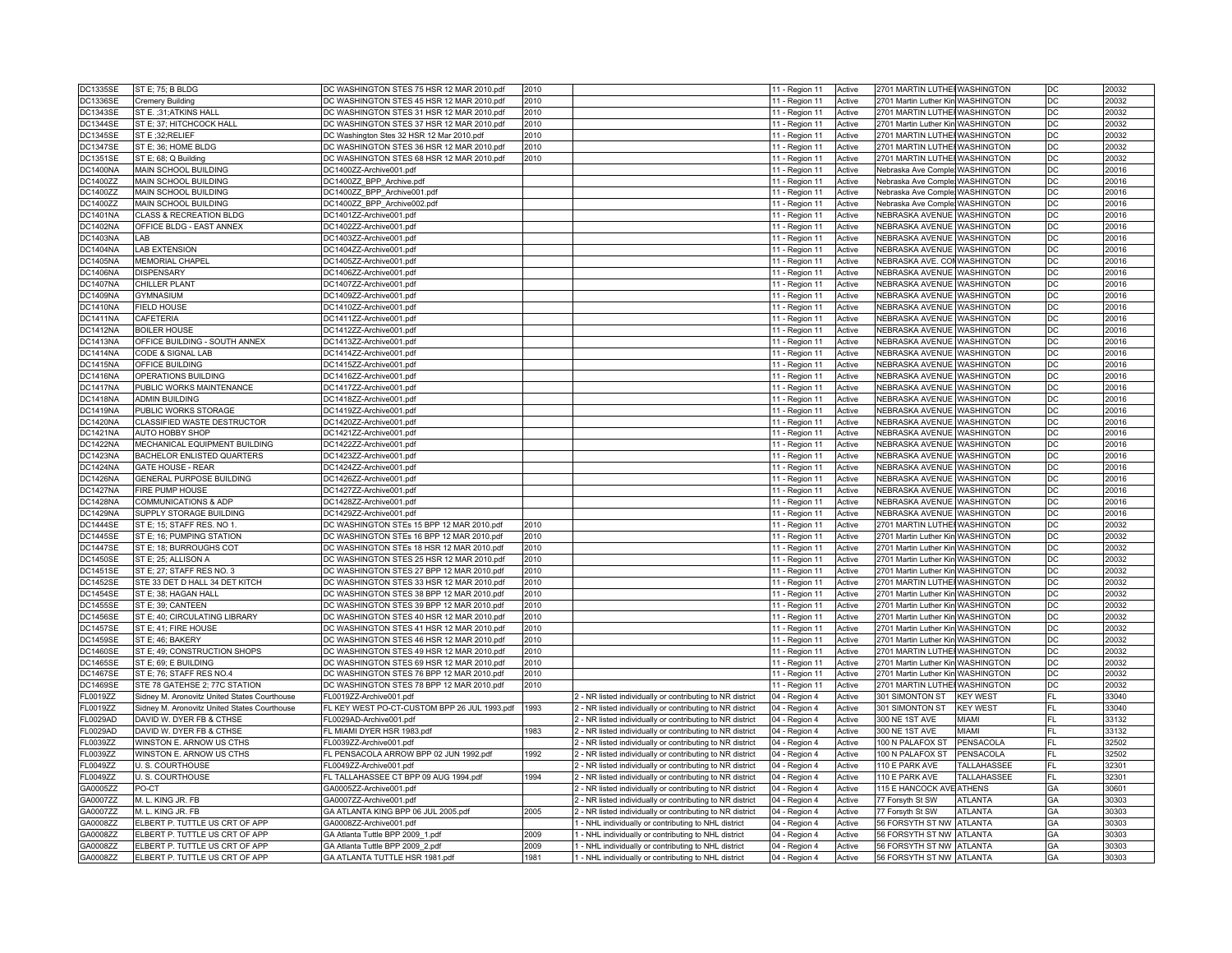| GA0009ZZ        | <b>U.S. COURTHOUSE</b>                                                            | GA0009ZZ-Archive001.pdf                           |      | 2 - NR listed individually or contributing to NR district | 04 - Region 4  | Active | 500 Ford St E                 | <b>AUGUSTA</b>       | GA        | 30901 |
|-----------------|-----------------------------------------------------------------------------------|---------------------------------------------------|------|-----------------------------------------------------------|----------------|--------|-------------------------------|----------------------|-----------|-------|
| GA0009ZZ        | U.S. COURTHOUSE                                                                   | GA AUGUSTA CT BPP 31 DEC 1991.pdf                 | 1991 | 2 - NR listed individually or contributing to NR district | 04 - Region 4  | Active | 500 Ford St E                 | AUGUSTA              | GA        | 30901 |
| GA0025ZZ        | PO-CT                                                                             | GA0025ZZ-Archive001.pdf                           |      | 2 - NR listed individually or contributing to NR district | 04 - Region 4  | Active | 120 12th St                   | COLUMBUS             | GA        | 31901 |
| GA0036ZZ        | J. ROY ROWLAND FED. COURTHOUSE                                                    | GA0036ZZ-Archive001.pdf                           |      | 2 - NR listed individually or contributing to NR district | 04 - Region 4  | Active | 100 N Franklin St             | <b>DUBLIN</b>        | GA        | 31021 |
| GA0044ZZ        | FB-CT                                                                             | GA0044ZZ-Archive001.pdf                           |      | 2 - NR listed individually or contributing to NR district | 04 - Region 4  | Active | 121 Spring St SE              | <b>GAINESVILLE</b>   | GA        | 30501 |
| GA0044ZZ        | FB-CT                                                                             | GA GAINSVILLE FB-CT BPP 15 DEC 1997.pdf           | 1997 | 2 - NR listed individually or contributing to NR district | 04 - Region 4  | Active | 121 Spring St SE              | GAINESVILLE          | <b>GA</b> | 30501 |
| GA0057ZZ        | WILLIAM AUGUSTUS BOOTLE FB CH                                                     | GA0057ZZ-Archive001.pdf                           |      | 2 - NR listed individually or contributing to NR district | 04 - Region 4  | Active | 475 Mulberry St               | <b>MACON</b>         | GA        | 31201 |
| GA0057ZZ        | WILLIAM AUGUSTUS BOOTLE FB CH                                                     | GA Macon Bootle BPP 31 May 1993.pdf               | 1993 | 2 - NR listed individually or contributing to NR district | 04 - Region 4  | Active | 475 Mulberry St               | <b>MACON</b>         | <b>GA</b> | 31201 |
| GA0076ZZ        | <b>U.S. CUSTOMHOUSE</b>                                                           | GA0076ZZ-Archive001.pdf                           |      | 1 - NHL individually or contributing to NHL district      | 04 - Region 4  | Active | 1-3 EAST BAY ST               | SAVANNAH             | <b>GA</b> | 31401 |
| GA0076ZZ        | U.S. CUSTOMHOUSE                                                                  | GA SAVANNAH CUSTOM BPP 09 AUG 1994.pdf            | 1994 | 1 - NHL individually or contributing to NHL district      | 04 - Region 4  | Active | 1-3 EAST BAY ST               | SAVANNAH             | GA        | 31401 |
| GA0076ZZ        | U.S. CUSTOMHOUSE                                                                  | GA SAVANNAH TOMOCHICHI BPP 17 JUN 1992.pdf        | 1992 | 1 - NHL individually or contributing to NHL district      | 04 - Region 4  | Active | 1-3 EAST BAY ST               | SAVANNAH             | GA        | 31401 |
| GA0076ZZ        | U.S. CUSTOMHOUSE                                                                  | GA Savannah Tomochichi BPP 2009.pdf               | 2009 | 1 - NHL individually or contributing to NHL district      | 04 - Region 4  | Active | 1-3 EAST BAY ST               | SAVANNAH             | GA        | 31401 |
| GA0078ZZ        | TOMOCHICHI FB-CH                                                                  | GA0078ZZ-Archive001.pdf                           |      | 1 - NHL individually or contributing to NHL district      | 04 - Region 4  | Active | 125 BULL ST                   | SAVANNAH             | GA        | 31401 |
| GA0103ZZ        | FRANK M SCARLETT FB                                                               | GA0103ZZ-Archive001.pdf                           |      | 2 - NR listed individually or contributing to NR district | 04 - Region 4  | Active | 805 Gloucester St             | <b>BRUNSWICK</b>     | GA        | 31520 |
| GA1007ZZ        | SAM NUNN ATLANTA FED. CTR.                                                        | GA1007ZZ-Archive001.pdf                           |      | 3 - NR eligible                                           | 04 - Region 4  | Active | 100 ALABAMA ST SW ATLANTA     |                      | GA        | 30303 |
| GA2637ZZ        | <b>GNANN HOUSE</b>                                                                | GA2637ZZ-Archive001.pdf                           |      | 2 - NR listed individually or contributing to NR district | 04 - Region 4  | Active | 1 WOODLAND DR.                | PLAINS               | <b>GA</b> | 31780 |
| GA2637ZZ        | <b>GNANN HOUSE</b>                                                                | GA PLAINS GNANN BPP 12 JAN 2000.pdf               | 2000 | 2 - NR listed individually or contributing to NR district | 04 - Region 4  | Active | 1 WOODLAND DR.                | PLAINS               | GA        | 31780 |
| HI0001ZZ        | FEDERAL BUILDING & USPO                                                           | HI0001ZZ-Archive001.pdf                           |      | 2 - NR listed individually or contributing to NR district | 09 - Region 9  | Active | 154 WAIANUENUE AVHILO         |                      | lнı       | 96720 |
| HI0001ZZ        | FEDERAL BUILDING & USPO                                                           | HI HILO FB-PO BPP 25 APR 1996.pdf                 | 1996 | 2 - NR listed individually or contributing to NR district | 09 - Region 9  | Active | 154 WAIANUENUE AVHILO         |                      | lнı       | 96720 |
| HI0001ZZ        | FEDERAL BUILDING & USPO                                                           | HI HILO FB-PO HSR 1981.pdf                        | 1981 | 2 - NR listed individually or contributing to NR district | 09 - Region 9  | Active | 154 WAIANUENUE AVHILO         |                      | lнı       | 96720 |
| IA0027ZZ        | UNITED STATES COURTHOUSE                                                          | IA0027ZZ-Archive001.pdf                           |      | 2 - NR listed individually or contributing to NR district | 06 - Region 6  | Active | 131 E 4TH ST                  | DAVENPORT            | IA        | 52801 |
| IA0027ZZ        | UNITED STATES COURTHOUSE                                                          | IA DAVENPORT FB-CT BPP 28 FEB 1997.pdf            | 1997 | 2 - NR listed individually or contributing to NR district | 06 - Region 6  | Active | 131 E 4TH ST                  | DAVENPORT            | IA        | 52801 |
| IA0030ZZ        | <b>U S COURTHOUSE</b>                                                             | IA0030ZZ-Archive001.pdf                           |      | 2 - NR listed individually or contributing to NR district | 06 - Region 6  | Active | 123 E WALNUT ST               | <b>DES MOINES</b>    | IA        | 50309 |
| IA0030ZZ        | <b>U S COURTHOUSE</b>                                                             | IA DES MOINES CT BPP 03 JUL 1997.pdf              | 1997 | 2 - NR listed individually or contributing to NR district | 06 - Region 6  | Active | 123 E WALNUT ST               | <b>DES MOINES</b>    | l IA      | 50309 |
|                 |                                                                                   |                                                   |      |                                                           |                |        |                               |                      |           |       |
| IA0030ZZ        | <b>U S COURTHOUSE</b>                                                             | IA DES MOINES MOTOR POOL BPP 03 JUL 1997.pdf      | 1997 | 2 - NR listed individually or contributing to NR district | 06 - Region 6  | Active | 123 E WALNUT ST               | <b>DES MOINES</b>    | IA        | 50309 |
| <b>IA0087ZZ</b> | FED BLDG & US CTHSE                                                               | IA0087ZZ-Archive001.pdf                           |      | 2 - NR listed individually or contributing to NR district | 06 - Region 6  | Active | 320 6TH ST                    | SIOUX CITY           | IA        | 51101 |
| IA0087ZZ        | FED BLDG & US CTHSE                                                               | IA Sioux City FB-CT BPP 03 Jul 1997.pdf           | 1997 | 2 - NR listed individually or contributing to NR district | 06 - Region 6  | Active | 320 6TH ST                    | SIOUX CITY           | IA        | 51101 |
| ID0025ZZ        | JAMES A MCCLURE FED BLDGCTHSE                                                     | ID0025ZZ BPP Archive.pdf                          |      | 3 - NR eligible                                           | 10 - Region 10 | Active | 550 WEST FORT ST BOISE        |                      | İID       | 83724 |
| ID0025ZZ        | JAMES A MCCLURE FED BLDGCTHSE                                                     | ID0025ZZ-Archive001.pdf                           |      | 3 - NR eligible                                           | 10 - Region 10 | Active | 550 WEST FORT ST              | <b>BOISE</b>         | İID       | 83724 |
| ID0025ZZ        | JAMES A MCCLURE FED BLDGCTHSE                                                     | ID0025ZZ Building Preservation Plan.pdf           |      | 3 - NR eligible                                           | 10 - Region 10 | Active | 550 WEST FORT ST              | <b>BOISE</b>         | İID       | 83724 |
| ID0552PB        | PORTHILL GARAGE                                                                   | ID0552PB-Archive001.pdf                           |      | 2 - NR listed individually or contributing to NR district | 10 - Region 10 | Active | HIGHWAY 1                     | PORTHILL             | ID        | 83853 |
| ID0552PB        | PORTHILL GARAGE                                                                   | ID0552PD-Archive001.pdf                           |      | 2 - NR listed individually or contributing to NR district | 10 - Region 10 | Active | HIGHWAY 1                     | PORTHILL             | ID        | 83853 |
| ID4252ZZ        | EXCHANGE PLAZA                                                                    | ID IDAHO FALLS FB HSR 1978.pdf                    | 1978 |                                                           | 10 - Region 10 | Active | 1820 E 17TH ST                | <b>IDAHO FALLS</b>   | ID.       | 83404 |
| IL0032ZZ        | CUSTOMHOUSE                                                                       | IL0032ZZ-Archive001.pdf                           |      | 2 - NR listed individually or contributing to NR district | 05 - Region 5  | Active | 610 S CANAL ST                | CHICAGO              |           | 60607 |
| IL0032ZZ        | <b>CUSTOMHOUSE</b>                                                                | IL CHICAGO CUSTOM BPP 10 DEC 2010.pdf             | 2010 | 2 - NR listed individually or contributing to NR district | 05 - Region 5  | Active | 610 S CANAL ST                | CHICAGO              | ١L        | 60607 |
| IL0033ZZ        | WILLIAM O. LIPINSKI FED. BLDG.                                                    | IL0033ZZ-Archive001.pdf                           |      | 2 - NR listed individually or contributing to NR district | 05 - Region 5  | Active | 844 N RUSH ST                 | CHICAGO              | lш        | 60611 |
| IL0033ZZ        | WILLIAM O. LIPINSKI FED. BLDG.                                                    | IL CHICAGO LIPINSKI BPP 06 JUL 1993.pdf           | 1993 | 2 - NR listed individually or contributing to NR district | 05 - Region 5  | Active | 844 N RUSH ST                 | CHICAGO              | Iш        | 60611 |
| IL0054ZZ        | <b>FEDERAL BUILDING</b>                                                           | IL0054ZZ-Archive001.pdf                           |      | 3 - NR eligible                                           | 05 - Region 5  | Active | 536 S CLARK ST                | CHICAGO              | Iщ        | 60605 |
| IL0054ZZ        | <b>FEDERAL BUILDING</b>                                                           | IL CHICAGO FB BPP 27 JUL 2001.pdf                 | 2001 | 3 - NR eligible                                           | 05 - Region 5  | Active | 536 S CLARK ST                | CHICAGO              |           | 60605 |
| <b>IL0069ES</b> | MELVIN PRICE FEDERAL COURTHOUS                                                    | IL0069ES-Archive001.pdf                           |      | 2 - NR listed individually or contributing to NR district | 05 - Region 5  | Active | 750 Missouri Ave              | <b>EAST ST LOUIS</b> | l١L       | 62201 |
| IL0154ZZ        | FED BLDG & US CTHSE                                                               | IL0154ZZ-Archive001.pdf                           |      | 2 - NR listed individually or contributing to NR district | 05 - Region 5  | Active | 100 NE MONROE ST              | PEORIA               | Iщ        | 61602 |
| IL0154ZZ        | FED BLDG & US CTHSE                                                               | IL PEORIA CT BPP 8 DEC 1995.pdf                   | 1995 | 2 - NR listed individually or contributing to NR district | 05 - Region 5  | Active | 100 NE MONROE ST PEORIA       |                      |           | 61602 |
| IL0173ZZ        | PAUL FINDLEY BUILDING                                                             | IL0173ZZ_BPP_Archive.pdf                          | 2018 | 3 - NR eligible                                           | 05 - Region 5  | Active | 600 E MONROE ST               | SPRINGFIELD          | Iш        | 62701 |
| IL0173ZZ        | PAUL FINDLEY BUILDING                                                             | IL0173ZZ BPP Archive001.pdf                       | 2018 | 3 - NR eligible                                           | 05 - Region 5  | Active | 600 E MONROE ST               | SPRINGFIELD          |           | 62701 |
| IL0173ZZ        | PAUL FINDLEY BUILDING                                                             | IL0173ZZ-Archive001.pdf                           |      | 3 - NR eligible                                           | 05 - Region 5  | Active | 600 E MONROE ST               | SPRINGFIELD          | l١L       | 62701 |
| IL0173ZZ        | PAUL FINDLEY BUILDING                                                             | IL SPRINGFIELD FINDLEY BPP 11 DEC 1995.pdf        | 1995 | 3 - NR eligible                                           | 05 - Region 5  | Active | 600 E MONROE ST               | SPRINGFIELD          | l١L       | 62701 |
| IL0205ZZ        | EVERETT M. DIRKSEN                                                                | IL0205ZZ-Archive001.pdf                           |      | 2 - NR listed individually or contributing to NR district | 05 - Region 5  | Active | 219 S Dearborn St             | CHICAGO              | Iш        | 60603 |
| IL0205ZZ        | <b>EVERETT M. DIRKSEN</b>                                                         | IL CHICAGO DIRKSEN BPP 04 MAR 2011.pdf            | 2011 | 2 - NR listed individually or contributing to NR district | 05 - Region 5  | Active | 219 S Dearborn St             | CHICAGO              | Iш        | 60603 |
| IL0235FC        | USPO LOOP STATION                                                                 | IL0235FC-Archive001.pdf                           |      | 3 - NR eligible                                           | 05 - Region 5  | Active | 211 S CLARK ST                | CHICAGO              | Iщ        | 60604 |
| IL0235FC        | USPO LOOP STATION                                                                 | IL CHICAGO LOOP PO BPP 10 DEC 2010.pdf            | 2010 | $3 - NR$ eligible                                         | 05 - Region 5  | Active | 211 S CLARK ST                | CHICAGO              | lш        | 60604 |
| IL0236FC        | JOHN C. KLUCZYNSKI FED. BLDG.                                                     | IL0236FC-Archive001.pdf                           |      | 2 - NR listed individually or contributing to NR district | 05 - Region 5  | Active | 230 S Dearborn St             | CHICAGO              | Iш        | 60604 |
| IL0236FC        | JOHN C. KLUCZYNSKI FED. BLDG.                                                     | IL CHICAGO KLUCZYINSKI BPP 10 DEC 2010.pdf        | 2010 | 2 - NR listed individually or contributing to NR district | 05 - Region 5  | Active | 230 S Dearborn St             | CHICAGO              | Iш        | 60604 |
| IL0316ZZ        | 230 S. STATE ST.                                                                  | IL0316ZZ-Archive001.pdf                           |      |                                                           | 05 - Region 5  | Active | 230 S STATE ST                | CHICAGO              | Iш        | 60603 |
| <b>IN0031ZZ</b> | E. ROSS ADAIR FEDERAL BLDG & U.S. COURTHOUN0031ZZ-Archive001.pdf                  |                                                   |      | 2 - NR listed individually or contributing to NR district | 05 - Region 5  | Active | 1300 S HARRISON ST FORT WAYNE |                      | IN.       | 46802 |
| <b>IN0031ZZ</b> | E. ROSS ADAIR FEDERAL BLDG & U.S. COURTHOUIN Fort Wayne Adair BPP 28 Dec 2000.pdf |                                                   | 2000 | 2 - NR listed individually or contributing to NR district | 05 - Region 5  | Active | 1300 S HARRISON ST FORT WAYNE |                      | İN        | 46802 |
| IN0048ZZ        | BIRCH BAYH FED BLDG & US CTHSE                                                    | IN0048ZZ-Archive001.pdf                           |      | 2 - NR listed individually or contributing to NR district | 05 - Region 5  | Active | 46 E OHIO ST                  | <b>INDIANAPOLIS</b>  | IN.       | 46204 |
| <b>IN0048ZZ</b> | BIRCH BAYH FED BLDG & US CTHSE                                                    | IN INDIANAPOLIS BAYH BPP 15 JUN 1994.pdf          | 1994 | 2 - NR listed individually or contributing to NR district | 05 - Region 5  | Active | 46 E OHIO ST                  | <b>INDIANAPOLIS</b>  | IN        | 46204 |
| <b>IN0048ZZ</b> | BIRCH BAYH FED BLDG & US CTHSE                                                    | IN INDIANAPOLIS BAYH BPP JUN 2009.pdf             | 2009 | 2 - NR listed individually or contributing to NR district | 05 - Region 5  | Active | 46 E OHIO ST                  | <b>INDIANAPOLIS</b>  | IN.       | 46204 |
| <b>IN0057ZZ</b> | CHARLES A HALLECK FEDERAL BLDG                                                    | IN0057ZZ-Archive001.pdf                           |      | 2 - NR listed individually or contributing to NR district | 05 - Region 5  | Active | 230 N 4TH ST                  | LAFAYETTE            | İIN       | 47901 |
| <b>IN0057ZZ</b> | CHARLES A HALLECK FEDERAL BLDG                                                    | IN Lafayette Halleck BPP 24 Jan 2000.pdf          | 2000 | 2 - NR listed individually or contributing to NR district | 05 - Region 5  | Active | 230 N 4TH ST                  | LAFAYETTE            | İIN       | 47901 |
| <b>IN0096ZZ</b> | ROBERT GRANT FEDERAL BLDG & U.S. CTHSE                                            | IN0096ZZ-Archive001.pdf                           |      | 2 - NR listed individually or contributing to NR district | 05 - Region 5  | Active | 204 S MAIN ST                 | SOUTH BEND           | IN.       | 46601 |
| IN0096ZZ        | ROBERT GRANT FEDERAL BLDG & U.S. CTHSE                                            | IN South Bend Grant BPP 24 Jan 2000.pdf           | 2000 | 2 - NR listed individually or contributing to NR district | 05 - Region 5  | Active | 204 S MAIN ST                 | SOUTH BEND           | İIN       | 46601 |
| <b>KS0070ZZ</b> | U S COURT HOUSE                                                                   | KS0070ZZ-Archive001.pdf                           |      | 2 - NR listed individually or contributing to NR district | 06 - Region 6  | Active | 401 N MARKET ST               | <b>WICHITA</b>       | KS        | 67202 |
| <b>KS0070ZZ</b> | U S COURT HOUSE                                                                   | KS Wichita CT BPP 16 Jun 1994.pdf                 | 1994 | 2 - NR listed individually or contributing to NR district | 06 - Region 6  | Active | 401 N MARKET ST               | <b>WICHITA</b>       | KS.       | 67202 |
| <b>KS0070ZZ</b> | U S COURT HOUSE                                                                   | KS WICHITA CT HSR 1982.pdf                        | 1982 | 2 - NR listed individually or contributing to NR district | 06 - Region 6  | Active | 401 N MARKET ST               | <b>WICHITA</b>       | KS        | 67202 |
| KY0006ZZ        | WILLIAM H. NATCHER FB-USCT                                                        | KY0006ZZ-Archive001.pdf                           |      | 2 - NR listed individually or contributing to NR district | 04 - Region 4  | Active | 242 E MAIN ST                 | <b>BOWLING GREEN</b> | KY        | 42101 |
| KY0006ZZ        | WILLIAM H. NATCHER FB-USCT                                                        | KY BOWLING GREEN NATCHER BPP 15 DEC 1997.pdf 1997 |      | 2 - NR listed individually or contributing to NR district | 04 - Region 4  | Active | 242 E MAIN ST                 | <b>BOWLING GREEN</b> | KY        | 42101 |
| KY0006ZZ        | WILLIAM H. NATCHER FB-USCT                                                        | KY Frankfort PO-CT HSR 07Aug2010.pdf              | 2010 | 2 - NR listed individually or contributing to NR district | 04 - Region 4  | Active | 242 E MAIN ST                 | <b>BOWLING GREEN</b> | <b>KY</b> | 42101 |
|                 |                                                                                   |                                                   |      |                                                           |                |        |                               |                      |           |       |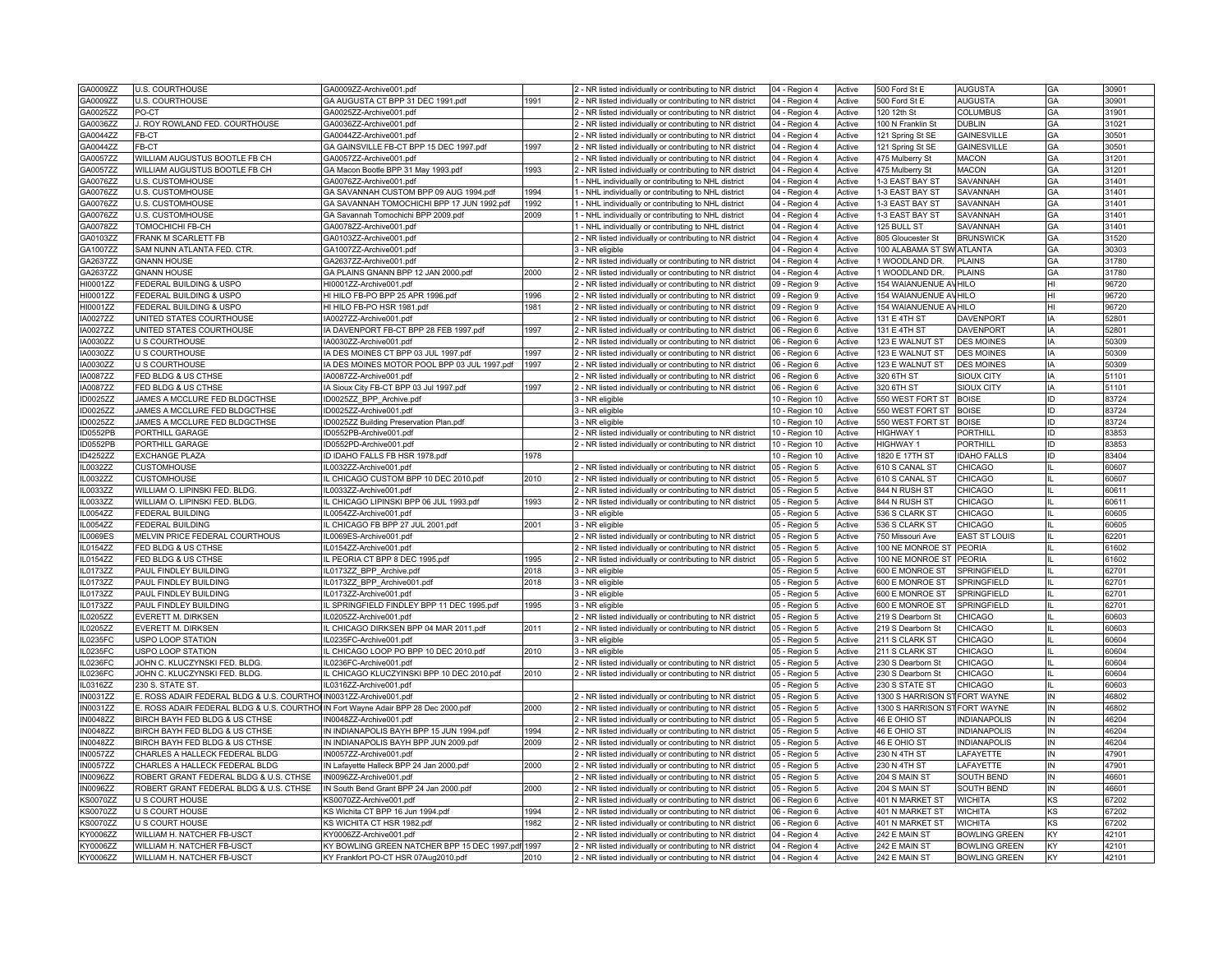| KY0042ZZ                    | PO-CT                                                           | KY0042ZZ-Archive001.pdf                                            |              | 2 - NR listed individually or contributing to NR district                                                              | 04 - Region 4                  | Active           | 101 BARR ST                                                              | <b>LEXINGTON</b>     | KY                     | 40507          |
|-----------------------------|-----------------------------------------------------------------|--------------------------------------------------------------------|--------------|------------------------------------------------------------------------------------------------------------------------|--------------------------------|------------------|--------------------------------------------------------------------------|----------------------|------------------------|----------------|
| KY0042ZZ                    | PO-CT                                                           | KY LEXINGTON PO-CT BPP 26 JUL 1993.pdf                             | 1993         | - NR listed individually or contributing to NR district                                                                | 04 - Region 4                  | Active           | 101 BARR ST                                                              | <b>LEXINGTON</b>     | KY                     | 40507          |
| KY0043AB                    | FB-CT                                                           | KY0043ZZ-Archive001.pdf                                            |              |                                                                                                                        | 04 - Region 4                  | Active           | 300 S MAIN ST                                                            | <b>ONDON</b>         | KY                     | 40741          |
| KY0043AB                    | FB-CT                                                           | KY LONDON FB-CT BPP 30 JUN 1992.pdf                                | 1992         |                                                                                                                        | 04 - Region 4                  | Active           | 300 S MAIN ST                                                            | LONDON               | KY                     | 40741          |
| KY0045ZZ                    | GENE SNYDER USCT-CU                                             | KY0045ZZ-Archive001.pdf                                            |              | 2 - NR listed individually or contributing to NR district                                                              | 04 - Region 4                  | Active           | 601 W BROADWAY                                                           | LOUISVILLE           | KY                     | 40202          |
| <b>KY0045ZZ</b>             | GENE SNYDER USCT-CU                                             | KY LOUISVILLE SNYDER BPP 2004.pdf                                  | 2004         | 2 - NR listed individually or contributing to NR district                                                              | 04 - Region 4                  | Active           | 601 W BROADWAY                                                           | <b>OUISVILLE</b>     | KY                     | 40202          |
| <b>KY0045ZZ</b>             | GENE SNYDER USCT-CU                                             | KY Louisville Snyder BPP 2010.pdf                                  | 2010         | 2 - NR listed individually or contributing to NR district                                                              | 04 - Region 4                  | Active           | 601 W BROADWAY                                                           | LOUISVILLE           | <b>KY</b>              | 40202          |
| KY0058ZZ                    | <b>FEDERAL BUILDING</b>                                         | KY0058ZZ-Archive001.pdf                                            |              | - NR listed individually or contributing to NR district                                                                | 04 - Region 4                  | Active           | 423 FREDERICA ST                                                         | <b>OWENSBORO</b>     | KY                     | 42301          |
| KY0058ZZ                    | FEDERAL BUILDING                                                | KY OWENSBORO FB BPP 12 DEC 1997.pdf                                | 1997         | 2 - NR listed individually or contributing to NR district                                                              | 04 - Region 4                  | Active           | 423 FREDERICA ST                                                         | OWENSBORO            | KY                     | 42301          |
| KY0059ZZ                    | FB-CT                                                           | KY0059ZZ-Archive001.pdf                                            |              | 2 - NR listed individually or contributing to NR district                                                              | 04 - Region 4                  | Active           | 501 BROADWAY ST                                                          | PADUCAH              | KY                     | 42001          |
| KY0062ZZ                    | PO-CT                                                           | KY0062ZZ-Archive001.pdf                                            |              | - NR listed individually or contributing to NR district                                                                | 04 - Region 4                  | Active           | 102 MAIN ST                                                              | PIKEVILLE            | kY                     | 41501          |
| LA0002ZZ                    | ALEXANDRIA USPOCOURTHOUSE                                       | LA0002ZZ-Archive001.pdf                                            |              | - NR listed individually or contributing to NR district                                                                | 07 - Region 7                  | Active           | 515 MURRAY ST                                                            | <b>ALEXANDRIA</b>    | LA                     | 71301          |
| A0002ZZ                     | ALEXANDRIA USPOCOURTHOUSE                                       | LA ALEXANDRIA PO-CT BPP 16 MAY 1996.pdf                            | 1996         | - NR listed individually or contributing to NR district                                                                | 07 - Region 7                  | Active           | 515 MURRAY ST                                                            | <b>ALEXANDRIA</b>    | I.A                    | 71301          |
| <b>A0006BT</b>              | BATON ROUGE FED BLDGCOURTHOUS                                   | LA0006BT-Archive001.pdf                                            |              | 2 - NR listed individually or contributing to NR district                                                              | 07 - Region 7                  | Active           | 707 FLORIDA ST                                                           | <b>BATON ROUGE</b>   | LA                     | 70801          |
| LA0006BT                    | BATON ROUGE FED BLDGCOURTHOUS                                   | LA BATON ROUGE FB-CT BPP 17 MAY 1996.pdf                           | 1996         | 2 - NR listed individually or contributing to NR district                                                              | 07 - Region 7                  | Active           | 707 FLORIDA ST                                                           | <b>BATON ROUGE</b>   | LA                     | 70801          |
| LA0029ZZ                    | MONROE FEDERAL BLDGCOURTHOUSE                                   | LA0029ZZ-Archive001.pdf                                            |              | 2 - NR listed individually or contributing to NR district                                                              | 07 - Region 7                  | Active           | 201 JACKSON ST                                                           | <b>MONROE</b>        | LA                     | 71201          |
| A0033ZZ                     | NEW ORLEANS CUSTOM HOUSE                                        | LA0033ZZ-Archive001.pdf                                            |              | - NHL individually or contributing to NHL district                                                                     | 07 - Region 7                  | Active           | 423 CANAL ST                                                             | <b>NEW ORLEANS</b>   | I.A                    | 70130          |
| LA0033ZZ                    | NEW ORLEANS CUSTOM HOUSE                                        | LA New Orleans Custom BPP 30 July 1996.pdf                         | 1996         | - NHL individually or contributing to NHL district                                                                     | 07 - Region 7                  | Active           | 423 CANAL ST                                                             | <b>NEW ORLEANS</b>   | $\mathsf{I}$ A         | 70130          |
| A0033ZZ                     | NEW ORLEANS CUSTOM HOUSE                                        | LA NEW ORLEANS CUSTOM HSR 1940.pdf                                 | 1940         | - NHL individually or contributing to NHL district                                                                     | 07 - Region 7                  | Active           | 423 CANAL ST                                                             | <b>NEW ORLEANS</b>   | LA                     | 70130          |
| LA0033ZZ                    | NEW ORLEANS CUSTOM HOUSE                                        | LA NEW ORLEANS CUSTOM HSR 1989.pdf                                 | 1989         | 1 - NHL individually or contributing to NHL district                                                                   | 07 - Region 7                  | Active           | 423 CANAL ST                                                             | <b>NEW ORLEANS</b>   | $\mathsf{I}$ A         | 70130          |
| LA0033ZZ                    | NEW ORLEANS CUSTOM HOUSE                                        | LA NEW ORLEANS WISDOM BPP 08 FEB 1995.pdf                          | 1995         | 1 - NHL individually or contributing to NHL district                                                                   | 07 - Region 7                  | Active           | 423 CANAL ST                                                             | <b>NEW ORLEANS</b>   | LA                     | 70130          |
| LA0034ZZ                    | F. EDWARD HEBERT FEDERAL BUILDING                               | LA0034ZZ-Archive001.pdf                                            |              | 2 - NR listed individually or contributing to NR district                                                              | 07 - Region 7                  | Active           | 600 S MAESTRI PL                                                         | NEW ORLEANS          | LA                     | 70130          |
| LA0034ZZ                    | F. EDWARD HEBERT FEDERAL BUILDING                               | LA NEW ORLEANS HERBERT BPP 17 MAR 1998.pdf                         | 1998         | 2 - NR listed individually or contributing to NR district                                                              | 07 - Region 7                  | Active           | 600 S MAESTRI PL                                                         | <b>NEW ORLEANS</b>   | LA                     | 70130          |
| LA0035ZZ                    | JOHN MINOR WISDOM US COURT OF APPEALS BULA0035ZZ-Archive001.pdf |                                                                    |              |                                                                                                                        |                                | Active           | 600 CAMP ST                                                              | <b>NEW ORLEANS</b>   | I A                    | 70130          |
|                             |                                                                 |                                                                    |              | - NR listed individually or contributing to NR district                                                                | 07 - Region 7                  |                  |                                                                          |                      |                        |                |
| MA0013ZZ                    | JOHN W. MCCORMACK BUILDING                                      | MA0013ZZ-Archive001.pdf                                            |              | 2 - NR listed individually or contributing to NR district                                                              | 01 - Region 1                  | Active           | 5 Post Office Sq                                                         | <b>BOSTON</b>        | MA                     | 02109          |
| MA0013ZZ                    | JOHN W. MCCORMACK BUILDING                                      | MA0131ZZ Building Preservation Plan 2.pdf                          |              | 2 - NR listed individually or contributing to NR district                                                              | 01 - Region 1                  | Active           | 5 Post Office Sq                                                         | <b>BOSTON</b>        | MA                     | 02109          |
| MA0013ZZ                    | JOHN W. MCCORMACK BUILDING                                      | MA0131ZZ Building Preservation Plan.pdf                            |              | 2 - NR listed individually or contributing to NR district                                                              | 01 - Region 1                  | Active           | 5 Post Office Sq                                                         | <b>BOSTON</b>        | MA                     | 02109          |
| MA0013ZZ                    | JOHN W. MCCORMACK BUILDING                                      | MA BOSTON McCORMACK BPP AUG 2010.pdf                               | 2010         | - NR listed individually or contributing to NR district                                                                | 01 - Region 1                  | Active           | 5 Post Office Sq                                                         | <b>BOSTON</b>        | MA                     | 02109          |
| MA0013ZZ                    | JOHN W. MCCORMACK BUILDING                                      | MA BOSTON McCORMACK BPP MAR 1995.pdf                               | 1995         | 2 - NR listed individually or contributing to NR district                                                              | 01 - Region 1                  | Active           | 5 Post Office Sq                                                         | <b>BOSTON</b>        | MA                     | 02109          |
| MA0013ZZ                    | JOHN W. MCCORMACK BUILDING                                      | MA BOSTON McCORMACK BPP NOV 1994.pdf                               | 1994         | 2 - NR listed individually or contributing to NR district                                                              | 01 - Region 1                  | Active           | 5 Post Office Sq                                                         | <b>BOSTON</b>        | MA                     | 02109          |
| MA0013ZZ                    | JOHN W. MCCORMACK BUILDING                                      | MA BOSTON WILLIAMS BPP 26 JUL 1996.pdf                             | 1996         | 2 - NR listed individually or contributing to NR district                                                              | 01 - Region 1                  | Active           | 5 Post Office Sq                                                         | <b>BOSTON</b>        | MA                     | 02109          |
| MA0076ZZ                    | US CUSTOM HOUSE                                                 | MA0076ZZ-Archive001.pdf                                            |              | - NHL individually or contributing to NHL district                                                                     | 01 - Region 1                  | Active           | 37 N 2nd St                                                              | NEW BEDFORD          | MA                     | 02740          |
| MA0076ZZ                    | US CUSTOM HOUSE                                                 | MA NEW BEDFORD CUSTOM HSR 1991.pdf                                 | 1991         | - NHL individually or contributing to NHL district                                                                     | 01 - Region 1                  | Active           | 37 N 2nd St                                                              | <b>NEW BEDFORD</b>   | MA                     | 02740          |
| MA0113ZZ                    | Harold D. Donohue Federal Building & Courthouse                 | MA0113ZZ-Archive001.pdf                                            |              | - NR listed individually or contributing to NR district                                                                | 01 - Region 1                  | Active           | 595 MAIN ST                                                              | <b>WORCESTER</b>     | MA                     | 01608          |
|                             |                                                                 |                                                                    |              |                                                                                                                        |                                |                  |                                                                          |                      |                        |                |
| MA0113ZZ                    | Harold D. Donohue Federal Building & Courthouse                 | MA Worcester Donahue BPP 16 Jul 1993.pdf                           | 1993         | 2 - NR listed individually or contributing to NR district                                                              | 01 - Region 1                  | Active           | 595 MAIN ST                                                              | <b>WORCESTER</b>     | MA                     | 01608          |
| MA0113ZZ                    | Harold D. Donohue Federal Building & Courthouse                 | MA WORCESTER DONAHUE BPP 23 DEC 1991.pdf                           | 1991         | 2 - NR listed individually or contributing to NR district                                                              | 01 - Region 1                  | Active           | 595 MAIN ST                                                              | <b>WORCESTER</b>     | MA                     | 01608          |
| MA0113ZZ                    | Harold D. Donohue Federal Building & Courthouse                 | MA WORCESTER DONOHUE HSR 1993.pdf                                  | 1993         | 2 - NR listed individually or contributing to NR district                                                              | 01 - Region 1                  | Active           | 595 MAIN ST                                                              | WORCESTER            | MA                     | 01608          |
| MA0113ZZ                    | Harold D. Donohue Federal Building & Courthouse                 | MA Worcester FB BPP 1993.pdf                                       | 1993         | 2 - NR listed individually or contributing to NR district                                                              | 01 - Region 1                  | Active           | 595 MAIN ST                                                              | <b>WORCESTER</b>     | MA                     | 01608          |
| MA0131ZZ                    | JFK FEDERAL BUILDING                                            | MA0131ZZ-Archive001.pdf                                            |              | - NR eligible                                                                                                          | 01 - Region 1                  | Active           | 15 New Sudbury St                                                        | <b>BOSTON</b>        | MA                     | 02203          |
| MD0006ZZ                    | US CUSTOMHOUSE                                                  | MD0006ZZ-Archive001.pdf                                            |              | 2 - NR listed individually or contributing to NR district                                                              | 03 - Region 3                  | Active           | 40 S Gay St                                                              | <b>BALTIMORE</b>     | <b>MD</b>              | 21202          |
| MD0006ZZ                    | US CUSTOMHOUSE                                                  | MD BALTIMORE APPRAISERS BPP 13 MAR 1992.pdf                        | 1992         | 2 - NR listed individually or contributing to NR district                                                              | 03 - Region 3                  | Active           | 40 S Gay St                                                              | <b>BALTIMORE</b>     | <b>MD</b>              | 21202          |
| MD0006ZZ                    | US CUSTOMHOUSE                                                  | MD BALTIMORE CUSTOM BPP 14 AUG 1989.pdf                            | 1989         | 2 - NR listed individually or contributing to NR district                                                              | 03 - Region 3                  | Active           | 40 S Gay St                                                              | <b>BALTIMORE</b>     | MD                     | 21202          |
| MD0006ZZ                    | US CUSTOMHOUSE                                                  | MD BALTIMORE CUSTOM BPP 23 AUG 1990.pdf                            | 1990         | - NR listed individually or contributing to NR district                                                                | 03 - Region 3                  | Active           | 40 S Gay St                                                              | <b>BALTIMORE</b>     | <b>MD</b>              | 21202          |
| MD0006ZZ                    | US CUSTOMHOUSE                                                  | MD Baltimore Custom BPP Mar 2009.pdf                               | 2009         | - NR listed individually or contributing to NR district                                                                | 03 - Region 3                  | Active           | 40 S Gay St                                                              | <b>BALTIMORE</b>     | <b>MD</b>              | 21202          |
| MD0006ZZ                    | US CUSTOMHOUSE                                                  | MD BALTIMORE CUSTOM HSR 1979.pdf                                   | 1979         | 2 - NR listed individually or contributing to NR district                                                              | 03 - Region 3                  | Active           | 40 S Gay St                                                              | <b>BALTIMORE</b>     | <b>MD</b>              | 21202          |
| MD0033ZZ                    | MAUDE R TOULSON FED BLDG                                        | MD0033ZZ-Archive001.pdf                                            |              | 2 - NR listed individually or contributing to NR district                                                              | 03 - Region 3                  | Active           | 129 E MAIN ST                                                            | SALISBURY            | <b>MD</b>              | 21801          |
| MD0033ZZ                    | MAUDE R TOULSON FED BLDG                                        | MD SALISBURY TOULSON BPP 25 FEB 1991.pdf                           | 1991         | 2 - NR listed individually or contributing to NR district                                                              | 03 - Region 3                  | Active           | 129 E MAIN ST                                                            | SALISBURY            | <b>MD</b>              | 21801          |
| <b>MD0055ZZ</b>             | G H FALLON FED BLDG                                             | MD0055ZZ BPP Archive.pdf                                           | 2018         | 3 - NR eligible                                                                                                        | 03 - Region 3                  | Active           | 31 HOPKINS PLZ                                                           | <b>BALTIMORE</b>     | <b>MD</b>              | 21201          |
| <b>MD0055ZZ</b>             | G H FALLON FED BLDG                                             | MD0055ZZ Building Preservation Plan Part 1.pdf                     |              | 3 - NR eligible                                                                                                        | 03 - Region 3                  | Active           | 31 HOPKINS PLZ                                                           | <b>BALTIMORE</b>     | <b>MD</b>              | 21201          |
| MD0055ZZ                    | G H FALLON FED BLDG                                             | MD0055ZZ Building Preservation Plan Part2 Images.pdf               |              | 3 - NR eligible                                                                                                        | 03 - Region 3                  | Active           | 31 HOPKINS PLZ                                                           | <b>BALTIMORE</b>     | <b>MD</b>              | 21201          |
| ME0034ZZ                    | EDWARD T. GIGNOUX COURTHOUSE                                    | ME0034ZZ_BPP_Archive.pdf                                           | 2018         | 2 - NR listed individually or contributing to NR district                                                              | 01 - Region 1                  | Active           | 156 FEDERAL ST                                                           | PORTLAND             | <b>ME</b>              | 04101          |
| ME0034ZZ                    | EDWARD T. GIGNOUX COURTHOUSE                                    | ME0034ZZ_BPP_Archive001.pdf                                        | 2019         | 2 - NR listed individually or contributing to NR district                                                              |                                | Active           | 156 FEDERAL ST                                                           | <b>PORTLAND</b>      | <b>ME</b>              | 04101          |
|                             |                                                                 |                                                                    |              |                                                                                                                        | 01 - Region 1                  |                  |                                                                          |                      |                        |                |
| ME0034ZZ<br>ME0034ZZ        | EDWARD T. GIGNOUX COURTHOUSE<br>EDWARD T. GIGNOUX COURTHOUSE    | ME0034ZZ_BPP_Archive002.pdf<br>ME0034ZZ_BPP_Archive003.pdf         | 2019<br>2019 | - NR listed individually or contributing to NR district<br>- NR listed individually or contributing to NR district     | 01 - Region 1<br>01 - Region 1 | Active<br>Active | 156 FEDERAL ST<br>156 FEDERAL ST                                         | PORTLAND<br>PORTLAND | ME<br>ME               | 04101<br>04101 |
| ME0034ZZ                    | EDWARD T. GIGNOUX COURTHOUSE                                    | ME0034ZZ-Archive001.pdf                                            |              |                                                                                                                        |                                | Active           | 156 FEDERAL ST                                                           | PORTLAND             | <b>ME</b>              | 04101          |
|                             |                                                                 |                                                                    |              | - NR listed individually or contributing to NR district                                                                | 01 - Region 1                  |                  |                                                                          |                      |                        |                |
| ME0034ZZ                    | EDWARD T. GIGNOUX COURTHOUSE                                    | ME0034ZZ Building Preservation Plan.pdf                            | 1990         | 2 - NR listed individually or contributing to NR district                                                              | 01 - Region 1                  | Active           | 156 FEDERAL ST                                                           | PORTLAND             | ME                     | 04101          |
| ME0034ZZ                    | EDWARD T. GIGNOUX COURTHOUSE                                    | ME PORTLAND CUSTOM HSR 1990.pdf                                    |              | 2 - NR listed individually or contributing to NR district                                                              | 01 - Region 1                  | Active           | 156 FEDERAL ST                                                           | PORTLAND             | ME                     | 04101          |
| ME0034ZZ                    | EDWARD T. GIGNOUX COURTHOUSE                                    | ME PORTLAND Edward T Gignoux CT BPP JUNE 2018. 2018                | 1991         | 2 - NR listed individually or contributing to NR district                                                              | 01 - Region 1                  | Active           | 156 FEDERAL ST                                                           | PORTLAND             | ME                     | 04101          |
| ME0034ZZ<br>ME0035ZZ        | EDWARD T. GIGNOUX COURTHOUSE<br>US CUSTOM HOUSE                 | ME Portland Gignoux HSR 1991.pdf<br>ME0035ZZ-Archive001.pdf        |              | - NR listed individually or contributing to NR district                                                                | 01 - Region 1                  | Active<br>Active | 156 FEDERAL ST                                                           | PORTLAND<br>PORTLAND | <b>ME</b><br><b>ME</b> | 04101<br>04101 |
|                             |                                                                 |                                                                    |              | - NR listed individually or contributing to NR district                                                                | 01 - Region 1                  |                  | 312 Fore St                                                              |                      |                        |                |
| <b>ME0501BC</b>             | <b>LPOE Ferry Point</b>                                         | ME0501BC BPP Archive.pdf                                           | 2019         | 2 - NR listed individually or contributing to NR district                                                              | 01 - Region 1                  | Active           | 3 Customs St                                                             | CALAIS               | ME                     | 04619          |
| ME0501BC                    | <b>LPOE Ferry Point</b>                                         | ME0501BC-Archive001.pdf                                            |              | 2 - NR listed individually or contributing to NR district                                                              | 01 - Region 1                  | Active           | 3 Customs St                                                             | CALAIS               | ME                     | 04619          |
| <b>ME0501BC</b>             | <b>LPOE Ferry Point</b>                                         | ME0501BC Building Preservation Plan.pdf                            |              | 2 - NR listed individually or contributing to NR district                                                              | 01 - Region 1                  | Active           | 3 Customs St                                                             | CALAIS               | <b>ME</b>              | 04619          |
| <b>ME0503BC</b>             | LPOE Comm. Inspection Ferry Point                               | ME0503BC_BPP_Archive.pdf                                           | 2019         | - NR listed individually or contributing to NR district                                                                | 01 - Region 1                  | Active           | 3 Customs St                                                             | CALAIS               | ME                     | 04619          |
| ME0503BC                    | LPOE Comm. Inspection Ferry Point                               | ME0503BC-Archive001.pdf                                            |              | - NR listed individually or contributing to NR district                                                                | 01 - Region 1                  | Active           | 3 Customs St                                                             | CALAIS               | <b>ME</b>              | 04619          |
| ME0503BC                    | LPOE Comm. Inspection Ferry Point                               | ME0503BC Building Preservation Plan.pdf                            |              | 2 - NR listed individually or contributing to NR district                                                              | 01 - Region 1                  | Active           | 3 Customs St                                                             | CALAIS               | ME                     | 04619          |
| <b>ME0551BE</b><br>ME0551BE | <b>LPOE Coburn Gore</b><br><b>LPOE Coburn Gore</b>              | ME0551BE-Archive001.pdf<br>ME0551BE Building Preservation Plan.pdf |              | 2 - NR listed individually or contributing to NR district<br>2 - NR listed individually or contributing to NR district | 01 - Region 1<br>01 - Region 1 | Active<br>Active | 6092 Arnold Trail - RT COBURN GORE<br>6092 Arnold Trail - RT COBURN GORE |                      | <b>ME</b><br><b>ME</b> | 04936<br>04936 |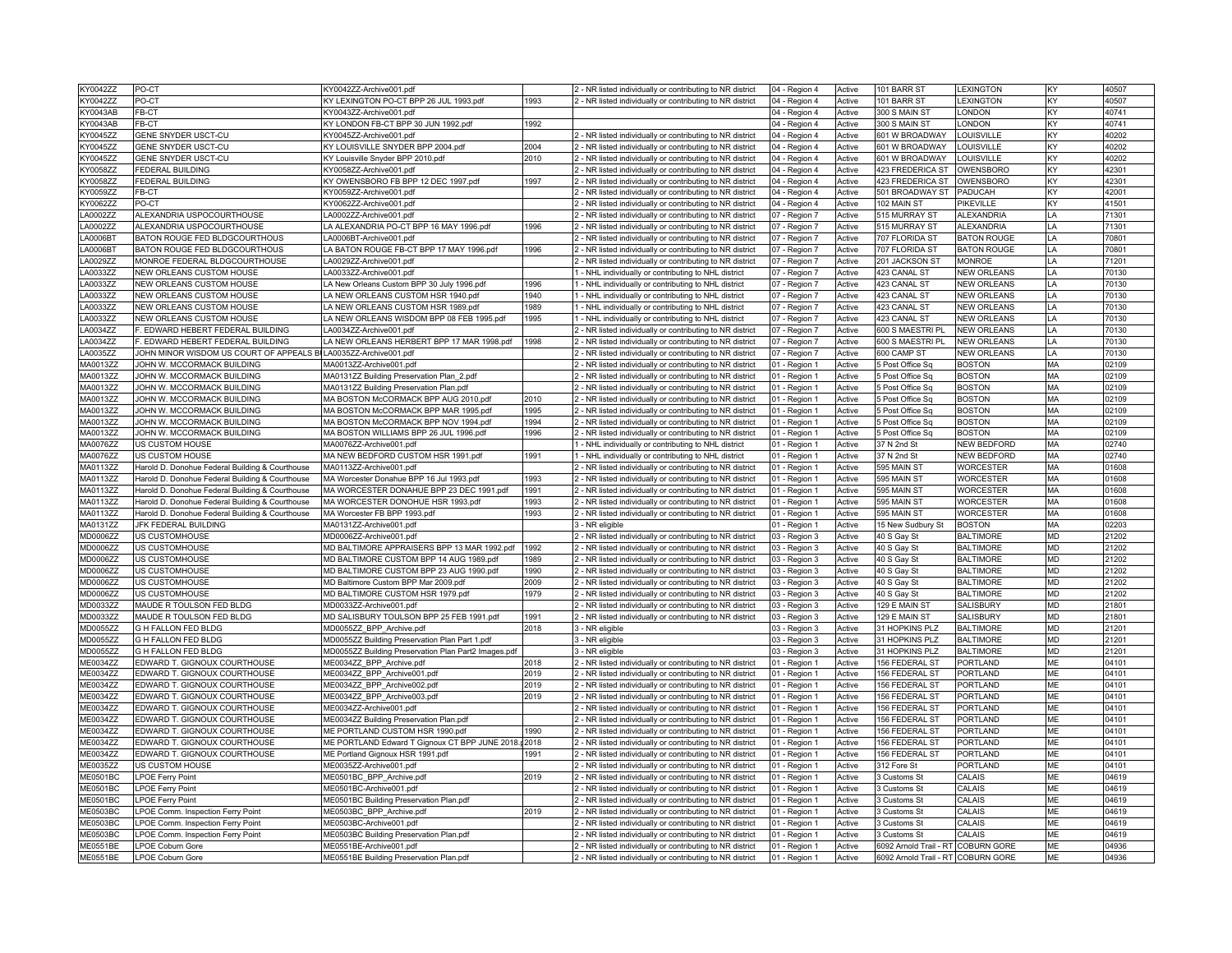| <b>ME0551BE</b> | <b>LPOE Coburn Gore</b>                             | ME Coburn Gore LPOE 1967 Residences BPP APRIL 2011967     |      | 2 - NR listed individually or contributing to NR district | 01 - Region 1 | Active | 6092 Arnold Trail - RT COBURN GORE                             |                     | ME         | 04936          |
|-----------------|-----------------------------------------------------|-----------------------------------------------------------|------|-----------------------------------------------------------|---------------|--------|----------------------------------------------------------------|---------------------|------------|----------------|
| ME0552BE        | LPOE Residence 1 Coburn Gore                        | ME0552BE-Archive001.pdf                                   |      | 3 - NR eligible                                           | 01 - Region 1 | Active | 6091 Arnold Trail - RT COBURN GORE                             |                     | ME         | 04936          |
| <b>ME0552BE</b> | LPOE Residence 1 Coburn Gore                        | ME0552BE Building Preservation Plan.pdf                   |      | 3 - NR eligible                                           | 01 - Region 1 | Active | 6091 Arnold Trail - RT COBURN GORE                             |                     | <b>ME</b>  | 04936          |
| ME0553BE        | LPOE Residence 2 Coburn Gore                        | ME0553BE-Archive001.pdf                                   |      | 3 - NR eligible                                           | 01 - Region 1 | Active | 6095 Arnold Trail - RT COBURN GORE                             |                     | <b>ME</b>  | 04936          |
| ME0553BE        | LPOE Residence 2 Coburn Gore                        | ME0553BE Building Preservation Plan.pdf                   |      | 3 - NR eligible                                           | 01 - Region 1 | Active | 6095 Arnold Trail - RT COBURN GORE                             |                     | ME         | 04936          |
| <b>ME0554BE</b> | LPOE Residence 3 Coburn Gore                        | ME0554BE Building Preservation Plan.pdf                   |      |                                                           | 01 - Region 1 | Active | 6099 Arnold Trail - RT COBURN GORE                             |                     | ME         | 04936          |
| ME0555BE        | LPOE Residence 4 Coburn Gore                        | ME0555BE_BPP_Archive.pdf                                  | 2019 |                                                           | 01 - Region 1 | Active | 6101 Arnold Trail - RT COBURN GORE                             |                     | ME         | 04936          |
| <b>ME0555BE</b> | LPOE Residence 4 Coburn Gore                        | ME0555BE_BPP_Archive001.pdf                               | 2019 |                                                           | 01 - Region 1 | Active | 6101 Arnold Trail - RT COBURN GORE                             |                     | ME         | 04936          |
| <b>ME0555BE</b> | LPOE Residence 4 Coburn Gore                        | ME0555BE BPP Archive002.pdf                               | 2019 |                                                           | 01 - Region 1 | Active | 6101 Arnold Trail - RT COBURN GORE                             |                     | ME         | 04936          |
| <b>ME0555BE</b> | LPOE Residence 4 Coburn Gore                        | ME0555BE BPP Archive003.pdf                               | 2019 |                                                           |               | Active | 6101 Arnold Trail - RT COBURN GORE                             |                     | <b>ME</b>  | 04936          |
| <b>ME0555BE</b> | LPOE Residence 4 Coburn Gore                        | ME0555BE Building Preservation Plan.pdf                   |      |                                                           | 01 - Region 1 | Active | 6101 Arnold Trail - RT COBURN GORE                             |                     | <b>ME</b>  | 04936          |
| <b>ME0601BF</b> | <b>LPOE Fort Fairfield</b>                          | ME0601BF-Archive001.pdf                                   |      |                                                           | 01 - Region 1 | Active | 1 BOUNDRY LINE RD FORT FAIRFIELD                               |                     | ME         | 04742          |
|                 |                                                     |                                                           |      | 2 - NR listed individually or contributing to NR district | 01 - Region 1 |        |                                                                |                     |            |                |
| <b>ME0601BF</b> | <b>LPOE Fort Fairfield</b>                          | ME0603BF-Archive001.pdf                                   |      | 2 - NR listed individually or contributing to NR district | 01 - Region 1 | Active | 1 BOUNDRY LINE RD FORT FAIRFIELD                               |                     | <b>ME</b>  | 04742          |
| ME0701BL        | <b>LPOE Limestone</b>                               | ME0701BL-Archive001.pdf                                   |      | 2 - NR listed individually or contributing to NR district | 01 - Region 1 | Active | 410 GRAND FALLS RULIMESTONE                                    |                     | MF         | 04750          |
| <b>ME0751BT</b> | <b>LPOE Orient</b>                                  | ME0751BT-Archive001.pdf                                   |      | 2 - NR listed individually or contributing to NR district | 01 - Region 1 | Active | US ROUTE 1                                                     | ORIENT              | ME         | 04471          |
| ME0752BT        | LPOE Garage Orient                                  | ME0752BT-Archive001.pdf                                   |      | 2 - NR listed individually or contributing to NR district | 01 - Region 1 | Active | US ROUTE 1                                                     | ORIENT              | ME         | 04471          |
| MI0029ZZ        | THEODORE LEVIN US COURTHOUSE                        | MI0029ZZ-Archive001.pdf                                   |      | 2 - NR listed individually or contributing to NR district | 05 - Region 5 | Active | 231 W Lafayette Blvd   DETROIT                                 |                     | MI         | 48226          |
| MI0029ZZ        | THEODORE LEVIN US COURTHOUSE                        | MI DETROIT LEVIN BPP 10 FEB 1995.pdf                      | 1995 | 2 - NR listed individually or contributing to NR district | 05 - Region 5 | Active | 231 W Lafayette Blvd   DETROIT                                 |                     | MI         | 48226          |
| MI0048ZZ        | <b>FEDERAL BLDG</b>                                 | MI0048ZZ-Archive001.pdf                                   |      | 2 - NR listed individually or contributing to NR district | 05 - Region 5 | Active | 600 CHURCH ST                                                  | <b>FLINT</b>        | lмı        | 48502          |
| MI0072ZZ        | FOB US POST OFF CTHS                                | MI0072ZZ-Archive001.pdf                                   |      | 3 - NR eligible                                           | 05 - Region 5 | Active | 410 W MICHIGAN AVEKALAMAZOO                                    |                     | lмı        | 49007          |
| MI0073ZZ        | CHARLES CHAMBERLAIN                                 | MI0073ZZ-Archive001.pdf                                   |      | 2 - NR listed individually or contributing to NR district | 05 - Region 5 | Active | 315 W ALLEGAN ST LANSING                                       |                     | MI         | 48933          |
| MI0097ZZ        | FEDERAL BLDG & US COURTHOUSE                        | MI0097ZZ-Archive001.pdf                                   |      | 2 - NR listed individually or contributing to NR district | 05 - Region 5 | Active | 526 Water St                                                   | PORT HURON          | lмı        | 48060          |
| MI0097ZZ        | FEDERAL BLDG & US COURTHOUSE                        | MI PORT HURON FB-CT BPP 01 MAY 1995.pdf                   | 1995 | 2 - NR listed individually or contributing to NR district | 05 - Region 5 | Active | 526 Water St                                                   | PORT HURON          | MI         | 48060          |
| MI0097ZZ        | FEDERAL BLDG & US COURTHOUSE                        | MI PORT HURON FB-CT BPP JAN 2011.pdf                      | 2011 | 2 - NR listed individually or contributing to NR district | 05 - Region 5 | Active | 526 Water St                                                   | PORT HURON          | <b>MI</b>  | 48060          |
| MI0501BC        | HART-DOLE-INOUYE BLDG NO 1                          | MI0501BC-Archive001.pdf                                   |      | 2 - NR listed individually or contributing to NR district | 05 - Region 5 | Active | 50 WASHINGTON AVI BATTLE CREEK                                 |                     | lмı        | 49037          |
| MI0502BC        | FED CTR BLDG NO 1A                                  | MI0502BC-Archive001.pdf                                   |      | 2 - NR listed individually or contributing to NR district | 05 - Region 5 | Active | 50 WASHINGTON AVEBATTLE CREEK                                  |                     | lмı        | 49037          |
| MI0503BC        | FED CTR BLDG NO 2                                   | MI0503BC-Archive001.pdf                                   |      | 2 - NR listed individually or contributing to NR district | 05 - Region 5 | Active | 74 WASHINGTON AVEBATTLE CREEK                                  |                     | lмı        | 49037          |
| MI0503BC        | FED CTR BLDG NO 2                                   | MI Battle Creek BLDG1-1A BPP 04 Apr 2001.pdf              | 2001 | 2 - NR listed individually or contributing to NR district | 05 - Region 5 | Active | 74 WASHINGTON AVI BATTLE CREEK                                 |                     | lмı        | 49037          |
| MI0503BC        | FED CTR BLDG NO 2                                   | MI Battle Creek BLDG 2-2A-2B _ 2C BPP 14 Apr 2001.pd 2001 |      | 2 - NR listed individually or contributing to NR district | 05 - Region 5 | Active | 74 WASHINGTON AVI BATTLE CREEK                                 |                     | MI         | 49037          |
| MI0503BC        | FED CTR BLDG NO 2                                   | MI BATTLE CREEK FC HSR 1985.pdf                           | 1985 | 2 - NR listed individually or contributing to NR district | 05 - Region 5 | Active | 74 WASHINGTON AVEBATTLE CREEK                                  |                     | MI         | 49037          |
| MI0503BC        | FED CTR BLDG NO 2                                   | MI BATTLE CREEK FC HSR-HIST 1990.pdf                      | 1990 | 2 - NR listed individually or contributing to NR district | 05 - Region 5 | Active | 74 WASHINGTON AVEBATTLE CREEK                                  |                     | MI         | 49037          |
| MI0504BC        | FED CTR BLDG NO 2A                                  | MI0504BC-Archive001.pdf                                   |      | 2 - NR listed individually or contributing to NR district | 05 - Region 5 | Active | 74 N Washington Ave BATTLE CREEK                               |                     | lмı        | 49037          |
| MI0505BC        | BLDG 2B FEDERAL CTS                                 | MI0505BC-Archive001.pdf                                   |      | 2 - NR listed individually or contributing to NR district | 05 - Region 5 | Active | 74 Washington Ave N   BATTLE CREEK                             |                     | MI         | 49037          |
| MI0506BC        | BLDG NO 2-C FED CNTR                                | MI0506BC-Archive001.pdf                                   |      | 2 - NR listed individually or contributing to NR district | 05 - Region 5 | Active | 74 WASHINGTON AVEBATTLE CREEK                                  |                     | lмı        | 49037          |
| MI0507BC        | <b>BLDG 4 FED CENTER</b>                            | MI0507BC-Archive001.pdf                                   |      | 2 - NR listed individually or contributing to NR district | 05 - Region 5 | Active | 50 WASHINGTON AVEBATTLE CREEK                                  |                     | MI         | 49037          |
| MI0507BC        | <b>BLDG 4 FED CENTER</b>                            | MI Battle Creek BLDG 4-4A BPP 03 Apr 2001.pdf             | 2001 | 2 - NR listed individually or contributing to NR district | 05 - Region 5 | Active | 50 WASHINGTON AVEBATTLE CREEK                                  |                     | MI         | 49037          |
| MI0508BC        | BLDG 4A FEDERAL CTR                                 | MI0508BC-Archive001.pdf                                   |      | 2 - NR listed individually or contributing to NR district | 05 - Region 5 | Active | 50 WASHINGTON AVEBATTLE CREEK                                  |                     | lмı        | 49037          |
| MI0509BC        | BLDG 5 FED CENTER                                   | MI0509BC-Archive001.pdf                                   |      | 2 - NR listed individually or contributing to NR district | 05 - Region 5 | Active | 50 WASHINGTON AVEBATTLE CREEK                                  |                     | lмı        | 49037          |
| MI0509BC        | <b>BLDG 5 FED CENTER</b>                            | MI Battle Creek BLDG5 BPP 03 Apr 2001.pdf                 | 2001 | 2 - NR listed individually or contributing to NR district | 05 - Region 5 | Active | 50 WASHINGTON AVEBATTLE CREEK                                  |                     | lмı        | 49037          |
| MI0510BC        | BLDG 6 FEDERAL CTR                                  | MI0510BC-Archive001.pdf                                   |      | 2 - NR listed individually or contributing to NR district | 05 - Region 5 | Active | 50 WASHINGTON AVEBATTLE CREEK                                  |                     | lмı        | 49037          |
| MI0510BC        | BLDG 6 FEDERAL CTR                                  | MI Battle Creek BLDG6 BPP 03 Apr 2001.pdf                 | 2001 | 2 - NR listed individually or contributing to NR district | 05 - Region 5 | Active | 50 WASHINGTON AVEBATTLE CREEK                                  |                     | lмı        | 49037          |
|                 |                                                     |                                                           |      |                                                           |               |        | 50 WASHINGTON AVEBATTLE CREEK                                  |                     | lмı        | 49037          |
| MI0524BC        | BLDG 28 FEDERAL CTR                                 | MI0524BC-Archive001.pdf                                   | 2001 | 2 - NR listed individually or contributing to NR district | 05 - Region 5 | Active |                                                                |                     | MI         |                |
| MI0524BC        | <b>BLDG 28 FEDERAL CTR</b>                          | MI Battle Creek BLDG 28 BPP 29 Mar 2001.pdf               |      | 2 - NR listed individually or contributing to NR district | 05 - Region 5 | Active | 50 WASHINGTON AVEBATTLE CREEK<br>50 WASHINGTON AVIBATTLE CREEK |                     | lмı        | 49037<br>49037 |
| MI0524BC        | BLDG 28 FEDERAL CTR                                 | MI BATTLECREEK BLDG 28 BPP MAR-29-2001.pdf                | 2001 | 2 - NR listed individually or contributing to NR district | 05 - Region 5 | Active |                                                                |                     |            |                |
| MI0525BC        | BLDG 30 FED CTR                                     | MI0525BC-Archive001.pdf                                   |      | 2 - NR listed individually or contributing to NR district | 05 - Region 5 | Active | 50 WASHINGTON AVEBATTLE CREEK                                  |                     | MI         | 49037          |
| MI0526BC        | BLDG 7 FED CTR                                      | MI0526BC-Archive001.pdf                                   |      | 2 - NR listed individually or contributing to NR district | 05 - Region 5 | Active | 74 WASHINGTON AVEBATTLE CREEK                                  |                     | MI         | 49037          |
| MI0526BC        | <b>BLDG 7 FED CTR</b>                               | MI Battle Creek BLDG7 BPP 03 Apr 2001.pdf                 | 2001 | 2 - NR listed individually or contributing to NR district | 05 - Region 5 | Active | 74 WASHINGTON AVI BATTLE CREEK                                 |                     | lмı        | 49037          |
| MI0527BC        | BLDG 8 FEDERAL CTR                                  | MI0527BC-Archive001.pdf                                   |      | 2 - NR listed individually or contributing to NR district | 05 - Region 5 | Active | 74 Washington Ave N BATTLE CREEK                               |                     | MI         | 49037          |
| MI0527BC        | BLDG 8 FEDERAL CTR                                  | MI Battle Creek BLDG8-30 BPP 03 Apr 2001.pdf              | 2001 | 2 - NR listed individually or contributing to NR district | 05 - Region 5 | Active | 74 Washington Ave N BATTLE CREEK                               |                     | lмı        | 49037          |
| MI0528BC        | BLDG 20 FED CENTER                                  | MI0528BC-Archive001.pdf                                   |      | 2 - NR listed individually or contributing to NR district | 05 - Region 5 | Active | 74 WASHINGTON AVI BATTLE CREEK                                 |                     | MI         | 49037          |
| MI0529BC        | BLDG 22 FED CENTER                                  | MI0529BC-Archive001.pdf                                   |      | 2 - NR listed individually or contributing to NR district | 05 - Region 5 | Active | 74 WASHINGTON AVEBATTLE CREEK                                  |                     | İмı        | 49037          |
| MI0530BC        | BLDG 23 FEDERAL CTR                                 | MI0530BC-Archive001.pdf                                   |      | 2 - NR listed individually or contributing to NR district | 05 - Region 5 | Active | 74 WASHINGTON AVEBATTLE CREEK                                  |                     | İмı        | 49037          |
| MI0531BC        | <b>BLDG 24 FED CENTER</b>                           | MI0531BC-Archive001.pdf                                   |      | 2 - NR listed individually or contributing to NR district | 05 - Region 5 | Active | 74 WASHINGTON AVEBATTLE CREEK                                  |                     | MI         | 49037          |
| MI0601DI        | ROSA PARKS FEDERAL BUILDING                         | MI0601DI-Archive001.pdf                                   |      | 2 - NR listed individually or contributing to NR district | 05 - Region 5 | Active | 333 MOUNT ELLIOTT DETROIT                                      |                     | İмı        | 48207          |
| MI0605DI        | FEDERAL BOILERHOUSE                                 | MI0605DI-Archive001.pdf                                   |      | 2 - NR listed individually or contributing to NR district | 05 - Region 5 | Active | 333 MOUNT ELLIOTT DETROIT                                      |                     | lмı        | 48207          |
| MN0015ZZ        | G W HEANEY F.B. & US COURTHOUS                      | MN0015ZZ-Archive001.pdf                                   |      | 2 - NR listed individually or contributing to NR district | 05 - Region 5 | Active | 515 W 1st St                                                   | <b>DULUTH</b>       | <b>MN</b>  | 55802          |
| MN0015ZZ        | G W HEANEY F.B. & US COURTHOUS                      | MN DULUTH CT BPP 30 AUG 1996.pdf                          | 1996 | 2 - NR listed individually or contributing to NR district | 05 - Region 5 | Active | 515 W 1st St                                                   | <b>DULUTH</b>       | <b>MN</b>  | 55802          |
| MN0015ZZ        | G W HEANEY F.B. & US COURTHOUS                      | MN DULUTH HEANEY HSR 1986.pdf                             | 1986 | 2 - NR listed individually or contributing to NR district | 05 - Region 5 | Active | 515 W 1st St                                                   | <b>DULUTH</b>       | <b>MN</b>  | 55802          |
| MN0021ZZ        | Edward J. Devitt U.S. Courthouse & Federal Building | MN0021ZZ-Archive001.pdf                                   |      | 2 - NR listed individually or contributing to NR district | 05 - Region 5 | Active | 118 S MILL ST                                                  | <b>FERGUS FALLS</b> | MN         | 56537          |
| MN0036ZZ        | FEDERAL BUILDING                                    | MN0036ZZ-Archive001.pdf                                   |      | 2 - NR listed individually or contributing to NR district | 05 - Region 5 | Active | 212 3RD AVE S                                                  | <b>MINNEAPOLIS</b>  | <b>MN</b>  | 55401          |
| MN0036ZZ        | FEDERAL BUILDING                                    | MN MINNEAPOLIS FB BPP 27 NOV 1995.pdf                     | 1995 | 2 - NR listed individually or contributing to NR district | 05 - Region 5 | Active | 212 3RD AVE S                                                  | <b>MINNEAPOLIS</b>  | MN         | 55401          |
| MN0036ZZ        | FEDERAL BUILDING                                    | MN MINNEAPOLIS FB BPP 29 NOV 2010.pdf                     | 2010 | 2 - NR listed individually or contributing to NR district | 05 - Region 5 | Active | 212 3RD AVE S                                                  | MINNEAPOLIS         | <b>IMN</b> | 55401          |
| MO0106ZZ        | ROBT A YOUNG FED BLD                                | MO0106ZZ-Archive001.pdf                                   |      | 2 - NR listed individually or contributing to NR district | 06 - Region 6 | Active | 1222 SPRUCE ST                                                 | <b>SAINT LOUIS</b>  | MO         | 63103          |
| MO0106ZZ        | ROBT A YOUNG FED BLD                                | MO ST. LOUIS CT BPP 15 MAY 1995.pdf                       | 1995 | 2 - NR listed individually or contributing to NR district | 06 - Region 6 | Active | 1222 SPRUCE ST                                                 | <b>SAINT LOUIS</b>  | MO         | 63103          |
| MO0106ZZ        | ROBT A YOUNG FED BLD                                | MO St. Louis Old Post Office BPP 22 Dec 1994.pdf          | 1994 | 2 - NR listed individually or contributing to NR district | 06 - Region 6 | Active | 1222 SPRUCE ST                                                 | <b>SAINT LOUIS</b>  | <b>MO</b>  | 63103          |
| MO0127ZZ        | RICHARD BOLLING FB                                  | MO0127ZZ-Archive001.pdf                                   |      |                                                           | 06 - Region 6 | Active | 601 E 12TH ST                                                  | <b>KANSAS CITY</b>  | MO         | 64106          |
| MO0127ZZ        | RICHARD BOLLING FB                                  | MO KANSAS CITY CT-PO BPP 13 FEB 1995.pdf                  | 1995 |                                                           | 06 - Region 6 | Active | 601 E 12TH ST                                                  | <b>KANSAS CITY</b>  | <b>MO</b>  | 64106          |
| MO0127ZZ        | RICHARD BOLLING FB                                  | MO Kansas City FB BPP 23 Jan 1995.pdf                     | 1995 |                                                           | 06 - Region 6 | Active | 601 E 12TH ST                                                  | <b>KANSAS CITY</b>  | MO         | 64106          |
|                 |                                                     |                                                           |      |                                                           |               |        |                                                                |                     |            |                |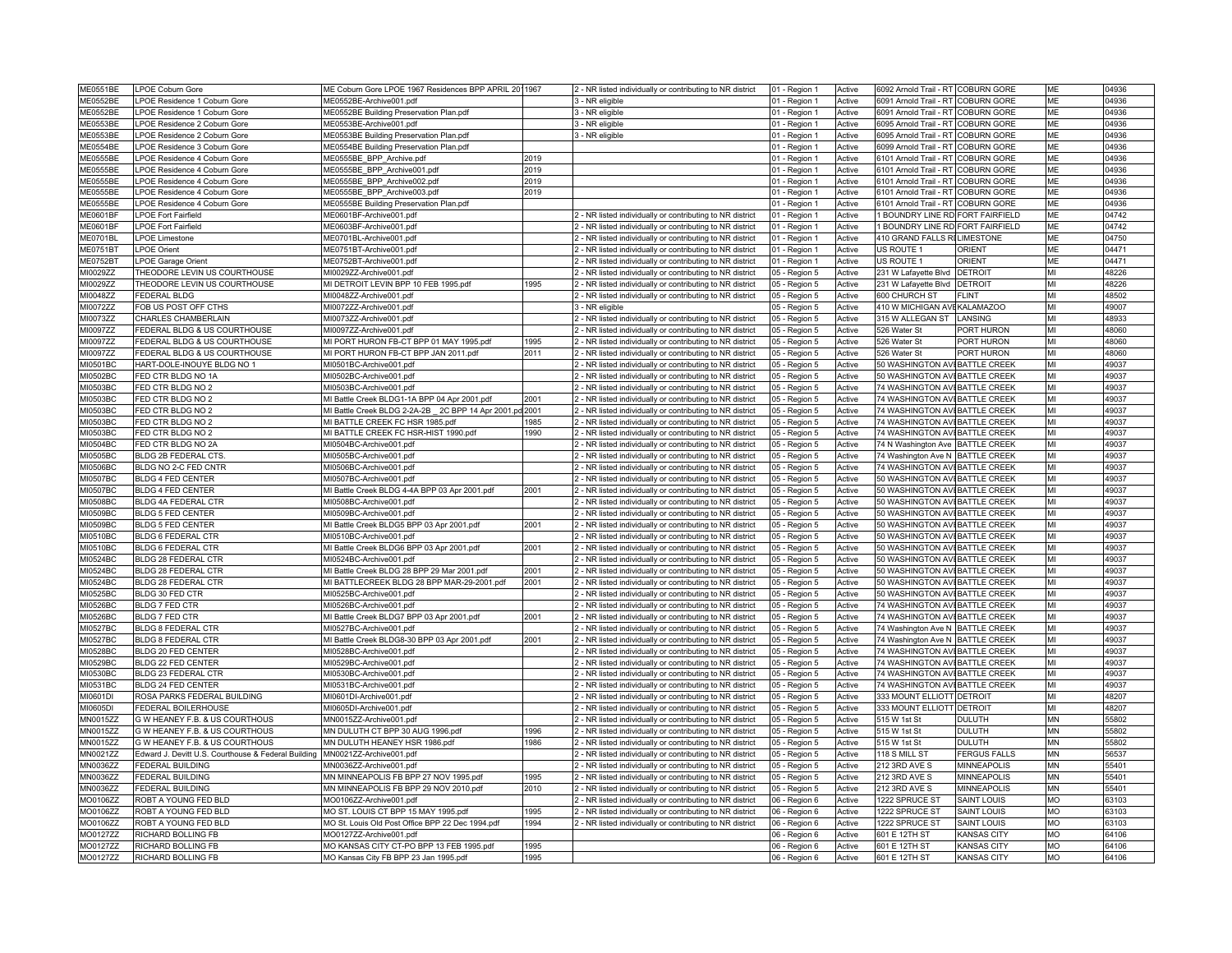| <b>MS0008ZZ</b> | United States Courthouse                                                       | MS0008ZZ-Archive001.pdf                                  |              | 2 - NR listed individually or contributing to NR district                                                              | 04 - Region 4 | Active | 109 S PEARL ST                   | NATCHEZ            | MS              | 39120          |
|-----------------|--------------------------------------------------------------------------------|----------------------------------------------------------|--------------|------------------------------------------------------------------------------------------------------------------------|---------------|--------|----------------------------------|--------------------|-----------------|----------------|
| <b>MS0071ZZ</b> | MISS RIVER COMM                                                                | MS0071ZZ-Archive001.pdf                                  |              | 2 - NR listed individually or contributing to NR district                                                              | 04 - Region 4 | Active | 1400 WALNUT ST                   | <b>VICKSBURG</b>   | MS              | 39180          |
| MT0004ZZ        | MIKE MANSFIELD FB CH                                                           | MT0004ZZ-Archive001.pdf                                  |              | 2 - NR listed individually or contributing to NR district                                                              | 08 - Region 8 | Active | 400 N MAIN ST                    | <b>BUTTE</b>       | MT              | 59701          |
| MT0004ZZ        | MIKE MANSFIELD FB CH                                                           | MT BUTTE MANSFIELD BPP 29 OCT 1993.pdf                   | 1993         | 2 - NR listed individually or contributing to NR district                                                              | 08 - Region 8 | Active | 400 N MAIN ST                    | BUTTE              | <b>IMT</b>      | 59701          |
| MT0004ZZ        | MIKE MANSFIELD FB CH                                                           | MT BUTTE MANSFIELD HSR 1981.pdf                          | 1981         | 2 - NR listed individually or contributing to NR district                                                              | 08 - Region 8 | Active | 400 N MAIN ST                    | BUTTE              | <b>IMT</b>      | 59701          |
| MT0017ZZ        | FB-PO-CT                                                                       | MT0017ZZ-Archive001.pdf                                  |              | 2 - NR listed individually or contributing to NR district                                                              | 08 - Region 8 | Active | 200 E BROADWAY STMISSOULA        |                    | <b>IMT</b>      | 59802          |
| MT0017ZZ        | FB-PO-CT                                                                       | MT MISSOULA FB-PO-CT BPP 15 OCT 1993.pdf                 | 1993         | 2 - NR listed individually or contributing to NR district                                                              | 08 - Region 8 | Active | 200 E BROADWAY STMISSOULA        |                    | MT              | 59802          |
| MT0017ZZ        | FB-PO-CT                                                                       | MT MISSOULA FB-PO-CT HSR 1981.pdf                        | 1981         | 2 - NR listed individually or contributing to NR district                                                              | 08 - Region 8 | Active | 200 E BROADWAY STMISSOULA        |                    | <b>IMT</b>      | 59802          |
| MT0501AD        | CHIEF MOUNTAIN POE - MAIN PORT BLDG                                            | MT0501AD-Archive001.pdf                                  |              | 2 - NR listed individually or contributing to NR district                                                              | 08 - Region 8 | Active | 1395 Chief Mountain H BROWNING   |                    | MT              | 59417          |
| MT0502AD        | CHIEF MTN PORT OF ENTRY                                                        | MT0502AD-Archive001.pdf                                  |              | 2 - NR listed individually or contributing to NR district                                                              | 08 - Region 8 | Active | PARKING GARAGE                   | <b>BABB</b>        | MT              | 59411          |
| MT0502AD        | CHIEF MTN PORT OF ENTRY                                                        | MT BABB LPOE BPP SEP 2009.pdf                            | 2009         | 2 - NR listed individually or contributing to NR district                                                              | 08 - Region 8 | Active | PARKING GARAGE                   | BABB               | MT              | 59411          |
| MT0503AD        | CHIEF MOUNTAIN PORT OF ENTRY                                                   | MT0503AD_BPP_Archive.pdf                                 | 2019         |                                                                                                                        |               | Active | PUMPHOUSE                        | <b>BABB</b>        | MT              | 59411          |
| MT0503AD        | CHIEF MOUNTAIN PORT OF ENTRY                                                   | MT0503AD-Archive001.pdf                                  |              | 2 - NR listed individually or contributing to NR district<br>2 - NR listed individually or contributing to NR district | 08 - Region 8 | Active | PUMPHOUSE                        | BABB               | <b>IMT</b>      | 59411          |
|                 |                                                                                |                                                          |              |                                                                                                                        | 08 - Region 8 |        |                                  |                    |                 | 59411          |
| <b>MT0551AE</b> | PIEGAN POE - APARTMENTS HOUSE                                                  | MT0551AE-Archive001.pdf                                  |              | 2 - NR listed individually or contributing to NR district                                                              | 08 - Region 8 | Active | 5023 US Highway 89 VBABB         |                    | MT              |                |
| <b>NC0005AE</b> | FB-CT                                                                          | NC0005AE-Archive001.pdf                                  |              | 2 - NR listed individually or contributing to NR district                                                              | 04 - Region 4 | Active | 100 OTIS ST                      | <b>ASHEVILLE</b>   | NC              | 28801          |
| <b>NC0005AE</b> | FB-CT                                                                          | NC ASHVILLE FB-CT BPP 30 DEC 1991.pdf                    | 1991         | 2 - NR listed individually or contributing to NR district                                                              | 04 - Region 4 | Active | 100 OTIS ST                      | <b>ASHEVILLE</b>   | <b>INC</b>      | 28801          |
| <b>NC0011ZZ</b> | U.S. POST OFFICE COURTHOUSE                                                    | NC0011ZZ-Archive001.pdf                                  |              | 2 - NR listed individually or contributing to NR district                                                              | 04 - Region 4 | Active | 413 MIDDLE ST                    | <b>NEW BERN</b>    | NC              | 28560          |
| NC0013ZZ        | CHARLES R JONAS FB                                                             | NC0013ZZ-Archive001.pdf                                  |              | 2 - NR listed individually or contributing to NR district                                                              | 04 - Region 4 | Active | 401 W Trade St                   | CHARLOTTE          | INC.            | 28202          |
| <b>NC0013ZZ</b> | CHARLES R JONAS FB                                                             | NC CHARLOTTE JONAS BPP 15 DEC 1997.pdf                   | 1997         | 2 - NR listed individually or contributing to NR district                                                              | 04 - Region 4 | Active | 401 W Trade St                   | CHARLOTTE          | <b>NC</b>       | 28202          |
| <b>NC0020ZZ</b> | J HERBERT W SMALL FB & US CTHS                                                 | NC0020ZZ-Archive001.pdf                                  |              | 2 - NR listed individually or contributing to NR district                                                              | 04 - Region 4 | Active | 306 E MAIN ST                    | ELIZABETH CITY     | NC              | 27909          |
| <b>NC0028ZZ</b> | L.R.PREYER FB-PO-CT                                                            | NC0028ZZ-Archive001.pdf                                  |              | 2 - NR listed individually or contributing to NR district                                                              | 04 - Region 4 | Active | 324 W MARKET ST                  | <b>GREENSBORO</b>  | NC              | 27401          |
| <b>NC0028ZZ</b> | L.R.PREYER FB-PO-CT                                                            | NC GREENSBORO PREYER BPP 28 MAR 2001.pdf                 | 2001         | 2 - NR listed individually or contributing to NR district                                                              | 04 - Region 4 | Active | 324 W MARKET ST                  | GREENSBORO         | NC              | 27401          |
| <b>NC0029ZZ</b> | US COURTHOUSE                                                                  | NC0029ZZ-Archive001.pdf                                  |              | 2 - NR listed individually or contributing to NR district                                                              | 04 - Region 4 | Active | 215 EVANS ST                     | GREENVILLE         | NC              | 27858          |
| <b>NC0058ZZ</b> | FB-PO CENT.STATION                                                             | NC0058ZZ-Archive001.pdf                                  |              | 2 - NR listed individually or contributing to NR district                                                              | 04 - Region 4 | Active | 300 FAYETTEVILLE SRALEIGH        |                    | <b>NC</b>       | 27601          |
| <b>NC0058ZZ</b> | FB-PO CENT.STATION                                                             | NC RALEIGH CENTURY STATION BPP 06 JUL 2005.pd 2005       |              | 2 - NR listed individually or contributing to NR district                                                              | 04 - Region 4 | Active | 300 FAYETTEVILLE S RALEIGH       |                    | NC              | 27601          |
| <b>NC0072ZZ</b> | UNITED STATES COURTHOUSE                                                       | NC0072ZZ-Archive001.pdf                                  |              | 2 - NR listed individually or contributing to NR district                                                              | 04 - Region 4 | Active | 200 W BROAD ST                   | <b>STATESVILLE</b> | NC              | 28677          |
| <b>NC0085ZZ</b> | ALTON LENNON FB-CT                                                             | NC0085ZZ-Archive001.pdf                                  |              | 2 - NR listed individually or contributing to NR district                                                              | 04 - Region 4 | Active | 2 PRINCESS ST                    | <b>WILMINGTON</b>  | NC              | 28401          |
| ND0002ZZ        | FB                                                                             | ND0002ZZ-Archive001.pdf                                  |              | 2 - NR listed individually or contributing to NR district                                                              | 08 - Region 8 | Active | 304 E BROADWAY                   | BISMARCK           | ND.             | 58501          |
| ND0002ZZ        | FB                                                                             | ND BISMARCK CT-FB HSR.pdf                                |              | 2 - NR listed individually or contributing to NR district                                                              | 08 - Region 8 | Active | 304 E BROADWAY                   | <b>BISMARCK</b>    | ND.             | 58501          |
| ND0002ZZ        | FB                                                                             | ND BISMARCK FB BPP 07 MAY 1999.pdf                       | 1999         | 2 - NR listed individually or contributing to NR district                                                              | 08 - Region 8 | Active | 304 E BROADWAY                   | <b>BISMARCK</b>    | ND.             | 58501          |
| ND0006ZZ        | FB-CT                                                                          | ND0006ZZ-Archive001.pdf                                  |              | 2 - NR listed individually or contributing to NR district                                                              | 08 - Region 8 | Active | 655 1ST AVE N                    | FARGO              | ND              | 58102          |
| ND0006ZZ        | FB-CT                                                                          | ND FARGO FB-CT BPP 29 JUN 1991.pdf                       | 1991         | 2 - NR listed individually or contributing to NR district                                                              | 08 - Region 8 | Active | 655 1ST AVE N                    | FARGO              | N <sub>D</sub>  | 58102          |
| ND0008ZZ        | RONALD N. DAVIES FEDERAL BLDG                                                  | ND0008ZZ-Archive001.pdf                                  |              | 2 - NR listed individually or contributing to NR district                                                              | 08 - Region 8 | Active | 102 N 4TH ST                     | <b>GRAND FORKS</b> | ND              | 58203          |
| ND0008ZZ        | RONALD N. DAVIES FEDERAL BLDG                                                  | ND Grand Forks Border Patrol Sector HQ BPP DECEMBER .pdf |              | 2 - NR listed individually or contributing to NR district                                                              | 08 - Region 8 | Active | 102 N 4TH ST                     | <b>GRAND FORKS</b> | <b>ND</b>       | 58203          |
| <b>ND0008ZZ</b> | RONALD N. DAVIES FEDERAL BLDG                                                  | ND GRANDFORKS DAVIES BPP 08 JUN 1999.pdf                 | 1999         | 2 - NR listed individually or contributing to NR district                                                              | 08 - Region 8 | Active | 102 N 4TH ST                     | <b>GRAND FORKS</b> | N <sub>D</sub>  | 58203          |
| <b>ND0008ZZ</b> | RONALD N. DAVIES FEDERAL BLDG                                                  | ND GRANDFORKS DAVIES HSR 1981.pdf                        | 1981         | 2 - NR listed individually or contributing to NR district                                                              | 08 - Region 8 | Active | 102 N 4TH ST                     | <b>GRAND FORKS</b> | ND              | 58203          |
| ND0014ZZ        | JUDGE BRUCE M. VAN SICKLE FB&C                                                 | ND0014ZZ-Archive001.pdf                                  |              | 2 - NR listed individually or contributing to NR district                                                              | 08 - Region 8 | Active | 100 1st St SW                    | <b>MINOT</b>       | ND              | 58701          |
| ND0014ZZ        | JUDGE BRUCE M. VAN SICKLE FB&C                                                 | ND MINOT VAN SICKLE BPP OCT 2008.pdf                     | 2008         | 2 - NR listed individually or contributing to NR district                                                              | 08 - Region 8 | Active | 100 1st St SW                    | <b>MINOT</b>       | <b>ND</b>       | 58701          |
| ND0014ZZ        | JUDGE BRUCE M. VAN SICKLE FB&C                                                 | ND MINOT VANSICKLE HSR 1981.pdf                          | 1981         | 2 - NR listed individually or contributing to NR district                                                              | 08 - Region 8 | Active | 100 1st St SW                    | <b>MINOT</b>       | ND              | 58701          |
| ND0018ZZ        | <b>PO-CU</b>                                                                   | ND0018ZZ-Archive001.pdf                                  |              | 2 - NR listed individually or contributing to NR district                                                              | 08 - Region 8 | Active | 112 W STUTSMAN ST PEMBINA        |                    | <b>ND</b>       | 58271          |
| ND0032ZZ        | BDR PATROL SECTOR HQ                                                           | ND0032ZZ Building Preservation Plan.pdf                  |              | 3 - NR eligible                                                                                                        | 08 - Region 8 | Active | 2320 S Washington St GRAND FORKS |                    | ND.             | 58201          |
| <b>ND0501AK</b> | AMBROSE PORT OF ENTRY                                                          | ND0501AK-Archive001.pdf                                  |              | 2 - NR listed individually or contributing to NR district                                                              | 08 - Region 8 | Active | 10935 State Hwy 42               | AMBROSE            | ND              | 58833          |
| ND0501AK        | AMBROSE PORT OF ENTRY                                                          | ND0501AK Building Preservation Plan.pdf                  |              | 2 - NR listed individually or contributing to NR district                                                              | 08 - Region 8 | Active | 10935 State Hwy 42               | AMBROSE            | N <sub>D</sub>  | 58833          |
| <b>ND0531AN</b> | ST JOHN PORT OF ENTRY                                                          | ND0531AN-Archive001.pdf                                  |              | 2 - NR listed individually or contributing to NR district                                                              | 08 - Region 8 | Active | 10898 ND 30                      | ST JOHN            | ND.             | 58369          |
| NJ0015ZZ        | U.S. POST OFFICE & COURTHOUSE                                                  | NJ0015ZZ-Archive001.pdf                                  |              | 2 - NR listed individually or contributing to NR district                                                              | 03 - Region 3 | Active | 401 MARKET ST                    | CAMDEN             | INJ             | 04101          |
| NJ0015ZZ        | U.S. POST OFFICE & COURTHOUSE                                                  | NJ0015ZZ Building Preservation Plan.pdf                  |              | 2 - NR listed individually or contributing to NR district                                                              | 03 - Region 3 | Active | 401 MARKET ST                    | CAMDEN             | NJ              | 04101          |
| NJ0015ZZ        | U.S. POST OFFICE & COURTHOUSE                                                  | NJ CAMDEN PO-CT BPP JUN 2010.pdf                         | 2010         | 2 - NR listed individually or contributing to NR district                                                              | 03 - Region 3 | Active | 401 MARKET ST                    | CAMDEN             | l NJ            | 04101          |
| NJ0015ZZ        | U.S. POST OFFICE & COURTHOUSE                                                  | NJ Camden PO-CT BPP May 1992.pdf                         | 1992         | 2 - NR listed individually or contributing to NR district                                                              | 03 - Region 3 | Active | 401 MARKET ST                    | CAMDEN             | NJ              | 04101          |
| NJ0015ZZ        | U.S. POST OFFICE & COURTHOUSE                                                  | NJ CAMDEN PO-CT HSR 1986.pdf                             | 1986         | 2 - NR listed individually or contributing to NR district                                                              | 03 - Region 3 | Active | 401 MARKET ST                    | CAMDEN             | l NJ            | 04101          |
| NJ0056ZZ        | FED. BLDG. 20 WASHINGTON PLACE                                                 | NJ0056ZZ-Archive001.pdf                                  |              | 2 - NR listed individually or contributing to NR district                                                              | 02 - Region 2 | Active | 20 Washington Pl                 | <b>NEWARK</b>      | <b>NJ</b>       | 04101          |
| NJ0056ZZ        | FED. BLDG. 20 WASHINGTON PLACE                                                 | NJ NEWARK FB BPP 13 MAR 1992.pdf                         | 1992         | 2 - NR listed individually or contributing to NR district                                                              | 02 - Region 2 | Active | 20 Washington PI                 | <b>NEWARK</b>      | INJ             | 04101          |
| NJ0056ZZ        | FED. BLDG. 20 WASHINGTON PLACE                                                 | NJ NEWARK FB BPP JUL 2010.pdf                            | 2010         | 2 - NR listed individually or contributing to NR district                                                              | 02 - Region 2 | Active | 20 Washington PI                 | <b>NEWARK</b>      | l NJ            | 04101          |
| NJ0056ZZ        | FED. BLDG. 20 WASHINGTON PLACE                                                 | NJ NEWARK FB HSR 1985.pdf                                | 1985         | 2 - NR listed individually or contributing to NR district                                                              | 02 - Region 2 | Active | 20 Washington PI                 | NEWARK             | NJ              | 04101          |
| NJ0088ZZ        | CLARKSON S FISHER FB-US CH                                                     | NJ0088ZZ-Archive001.pdf                                  |              | 2 - NR listed individually or contributing to NR district                                                              | 03 - Region 3 | Active | 402 E STATE ST                   | <b>TRENTON</b>     | NJ              | 04101          |
| NJ0088ZZ        | CLARKSON S FISHER FB-US CH                                                     | NJ0088ZZ Building Preservation Plan.pdf                  |              | 2 - NR listed individually or contributing to NR district                                                              | 03 - Region 3 | Active | 402 E STATE ST                   | <b>TRENTON</b>     | INJ             | 04101          |
| NJ0088ZZ        | CLARKSON S FISHER FB-US CH                                                     | NJ Trenton Fischer BPP 05 Apr 1994.pdf                   | 1994         | 2 - NR listed individually or contributing to NR district                                                              | 03 - Region 3 | Active | 402 E STATE ST                   | <b>TRENTON</b>     | NJ              | 04101          |
| NJ0088ZZ        | CLARKSON S FISHER FB-US CH                                                     | NJ TRENTON FISCHER BPP SEP 2009.pdf                      | 2009         | 2 - NR listed individually or contributing to NR district                                                              | 03 - Region 3 | Active | 402 E STATE ST                   | <b>TRENTON</b>     | INJ             | 04101          |
| <b>NM0015SN</b> | SANTIAGO E. CAMPOS UNITED STATES COURTH(NM0015ZZ-Archive001.pdf                |                                                          |              |                                                                                                                        |               | Active | 106 S FEDERAL PL                 | SANTA FE           | NM              | 87501          |
|                 |                                                                                |                                                          | 1994         |                                                                                                                        | 07 - Region 7 |        |                                  |                    | <b>NM</b>       |                |
| <b>NM0015SN</b> | SANTIAGO E. CAMPOS UNITED STATES COURTH(NM SANTA FE CAMPOS BPP 22 NOV 1994.pdf |                                                          |              |                                                                                                                        | 07 - Region 7 | Active | 106 S FEDERAL PL                 | <b>SANTA FE</b>    |                 | 87501          |
| NM0502ZZ        | ALBUQUERQUE FEDERAL BUILDING AND US COUNM0502AQ-Archive001.pdf                 |                                                          |              |                                                                                                                        | 07 - Region 7 | Active | 421 GOLD AVE SW                  | <b>ALBUQUERQUE</b> | <b>NM</b><br>NY | 87102<br>12207 |
| NY0002ZZ        | JAMES T. FOLEY USPO & CT HOUSE                                                 | NY0002ZZ-Archive001.pdf                                  |              | 2 - NR listed individually or contributing to NR district                                                              | 02 - Region 2 | Active | 445 BROADWAY                     | <b>ALBANY</b>      |                 |                |
| NY0002ZZ        | JAMES T. FOLEY USPO & CT HOUSE                                                 | NY ALBANY FOLEY BPP 07 JAN 1993.pdf                      | 1993         | 2 - NR listed individually or contributing to NR district                                                              | 02 - Region 2 | Active | 445 BROADWAY                     | <b>ALBANY</b>      | <b>NY</b>       | 12207          |
| NY0002ZZ        | JAMES T. FOLEY USPO & CT HOUSE                                                 | NY ALBANY FOLEY BPP MAR 2010.pdf                         | 2010         | 2 - NR listed individually or contributing to NR district                                                              | 02 - Region 2 | Active | 445 BROADWAY                     | <b>ALBANY</b>      | NY              | 12207          |
| NY0002ZZ        | JAMES T. FOLEY USPO & CT HOUSE                                                 | NY Albany Foley HSR 1985.pdf                             | 1985         | 2 - NR listed individually or contributing to NR district                                                              | 02 - Region 2 | Active | 445 BROADWAY                     | <b>ALBANY</b>      | NY              | 12207          |
| NY0002ZZ        | JAMES T. FOLEY USPO & CT HOUSE                                                 | NY ALBANY FOLEY HSR 1986.pdf                             | 1986         | 2 - NR listed individually or contributing to NR district                                                              | 02 - Region 2 | Active | 445 BROADWAY                     | <b>ALBANY</b>      | <b>NY</b>       | 12207          |
| NY0016ZZ        | FED BLDG & CTHSE-BINGHAMTON                                                    | NY0016ZZ-Archive001.pdf                                  |              | 2 - NR listed individually or contributing to NR district                                                              | 02 - Region 2 | Active | 15 Henry St                      | <b>BINGHAMTON</b>  | NY              | 13901          |
| NY0016ZZ        | FED BLDG & CTHSE-BINGHAMTON                                                    | NY Binghamton FB-CT BPP 13 Apr 1993.pdf                  | 1993<br>1987 | 2 - NR listed individually or contributing to NR district                                                              | 02 - Region 2 | Active | 15 Henry St                      | <b>BINGHAMTON</b>  | NY<br><b>NY</b> | 13901<br>13901 |
| NY0016ZZ        | FED BLDG & CTHSE-BINGHAMTON                                                    | NY BINGHAMTON FB-CT HSR 1987.pdf                         |              | 2 - NR listed individually or contributing to NR district                                                              | 02 - Region 2 | Active | 15 Henry St                      | <b>BINGHAMTON</b>  |                 |                |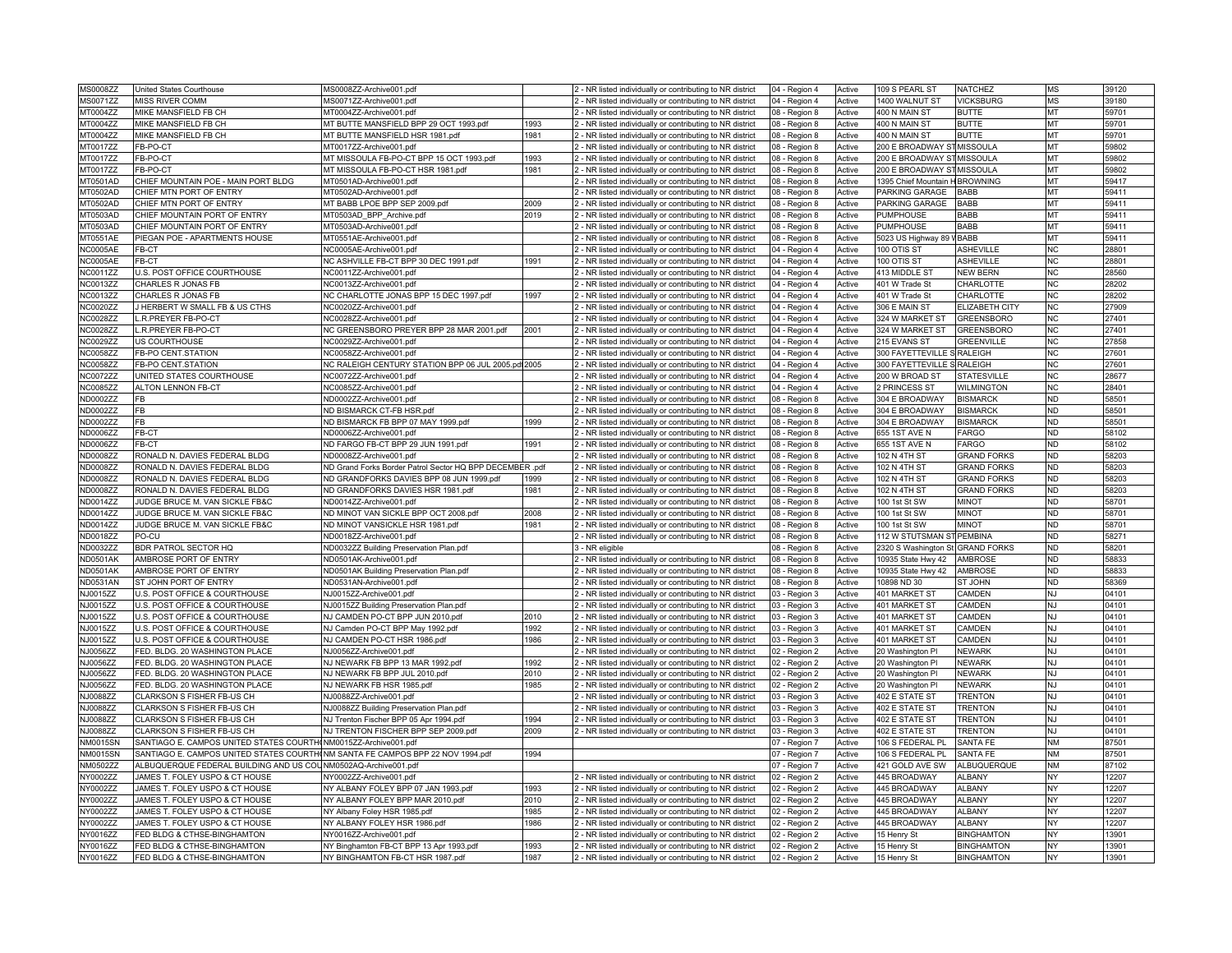| NY0059ZZ             | FORT COVINGTON LAND PORT OF ENTRY                                | NY0059ZZ-Archive001.pdf                                        |      | 2 - NR listed individually or contributing to NR district                                                              | 02 - Region 2                  | Active           | <b>NYS ROUTE 37</b>              | FORT COVINGTON      | NY                     | 12937          |
|----------------------|------------------------------------------------------------------|----------------------------------------------------------------|------|------------------------------------------------------------------------------------------------------------------------|--------------------------------|------------------|----------------------------------|---------------------|------------------------|----------------|
| NY0059ZZ             | FORT COVINGTON LAND PORT OF ENTRY                                | NY FT. Covington LPOE BPP 1994.pdf                             | 1994 | 2 - NR listed individually or contributing to NR district                                                              | 02 - Region 2                  | Active           | <b>NYS ROUTE 37</b>              | FORT COVINGTON      | NY                     | 12937          |
| <b>NY0128ZZ</b>      | FEDERAL BLDG-201 VA                                              | NY0128ZZ-Archive001.pdf                                        |      | 2 - NR listed individually or contributing to NR district                                                              | 02 - Region 2                  | Active           | 201 Varick St                    | <b>NEW YORK</b>     | <b>NY</b>              | 10014          |
| NY0128ZZ             | FEDERAL BLDG-201 VA                                              | NY New York FB BPP 18 Nov 1994.pdf                             | 1994 | 2 - NR listed individually or contributing to NR district                                                              | 02 - Region 2                  | Active           | 201 Varick St                    | <b>NEW YORK</b>     | NY                     | 10014          |
| NY0128ZZ             | FEDERAL BLDG-201 VA                                              | NY New York FB BPP Aug 2012.pdf                                | 2012 | 2 - NR listed individually or contributing to NR district                                                              | 02 - Region 2                  | Active           | 201 Varick St                    | <b>NEW YORK</b>     | NY                     | 10014          |
| NY0130ZZ             | THURGOOD MARSHALL USCH                                           | NY0130ZZ-Archive001.pdf                                        |      | 2 - NR listed individually or contributing to NR district                                                              | 02 - Region 2                  | Active           | 40 Centre St                     | <b>NEW YORK</b>     | <b>NY</b>              | 10007          |
| NY0130ZZ             | THURGOOD MARSHALL USCH                                           | NY NewYorkCity Marshall HSR 1986.pdf                           | 1986 | 2 - NR listed individually or contributing to NR district                                                              | 02 - Region 2                  | Active           | 40 Centre St                     | <b>NEW YORK</b>     | NY                     | 10007          |
| NY0130ZZ             | THURGOOD MARSHALL USCH                                           | NY New York Marshall BPP 14 Aug 1992.pdf                       | 1992 | 2 - NR listed individually or contributing to NR district                                                              | 02 - Region 2                  | Active           | 40 Centre St                     | <b>NEW YORK</b>     | <b>NY</b>              | 10007          |
| NY0130ZZ             | THURGOOD MARSHALL USCH                                           | NY NEW YORK MARSHALL HSR 1986.pdf                              | 1986 | 2 - NR listed individually or contributing to NR district                                                              | 02 - Region 2                  | Active           | 40 Centre St                     | <b>NEW YORK</b>     | <b>NY</b>              | 10007          |
| NY0131ZZ             | ALEX HAMILTON US CUST HOUSE                                      | NY0131ZZ-Archive001.pdf                                        |      | 1 - NHL individually or contributing to NHL district                                                                   | 02 - Region 2                  | Active           | 1 BOWLING GREEN NEW YORK         |                     | NY                     | 10004          |
| NY0131ZZ             | ALEX HAMILTON US CUST HOUSE                                      | NY New York Hamilton BPP Jan 2011.pdf                          | 2011 | 1 - NHL individually or contributing to NHL district                                                                   | 02 - Region 2                  | Active           | 1 BOWLING GREEN NEW YORK         |                     | NY                     | 10004          |
| NY0131ZZ             | ALEX HAMILTON US CUST HOUSE                                      | NY New York Hamilton BPP Nov 1993.pdf                          | 1993 | 1 - NHL individually or contributing to NHL district                                                                   | 02 - Region 2                  | Active           | 1 BOWLING GREEN NEW YORK         |                     | NY                     | 10004          |
| NY0131ZZ             | ALEX HAMILTON US CUST HOUSE                                      | NY NewYork Hamilton HSR 1978.pdf                               | 1978 | - NHL individually or contributing to NHL district                                                                     | 02 - Region 2                  | Active           | <b>BOWLING GREEN</b>             | <b>NEW YORK</b>     | NY                     | 10004          |
| NY0131ZZ             | ALEX HAMILTON US CUST HOUSE                                      | NY NEW YORK HAMILTON HSR 1978.pdf                              | 1978 | 1 - NHL individually or contributing to NHL district                                                                   | 02 - Region 2                  | Active           | <b>BOWLING GREEN</b>             | <b>NEW YORK</b>     | NY                     | 10004          |
| NY0131ZZ             | ALEX HAMILTON US CUST HOUSE                                      | NY NEW YORK HAMILTON HSRv1 1982.pdf                            | 1982 | 1 - NHL individually or contributing to NHL district                                                                   | 02 - Region 2                  | Active           | 1 BOWLING GREEN NEW YORK         |                     | NY                     | 10004          |
| NY0131ZZ             | ALEX HAMILTON US CUST HOUSE                                      | NY NEW YORK HAMILTON HSRv2 1982.pdf                            | 1982 | 1 - NHL individually or contributing to NHL district                                                                   | 02 - Region 2                  | Active           | 1 BOWLING GREEN                  | <b>NEW YORK</b>     | <b>NY</b>              | 10004          |
| NY0131ZZ             | ALEX HAMILTON US CUST HOUSE                                      | NY NEW YORK HAMILTON HSRv3 1982.pdf                            | 1982 | 1 - NHL individually or contributing to NHL district                                                                   | 02 - Region 2                  | Active           | 1 BOWLING GREEN NEW YORK         |                     | NY                     | 10004          |
| NY0131ZZ             | ALEX HAMILTON US CUST HOUSE                                      | NY NEW YORK HAMILTON HSRv4 1982.pdf                            | 1982 | - NHL individually or contributing to NHL district                                                                     | 02 - Region 2                  | Active           | 1 BOWLING GREEN NEW YORK         |                     | NY                     | 10004          |
| NY0131ZZ             | ALEX HAMILTON US CUST HOUSE                                      | NY NEW YORK HAMILTON HSRv5 1982.pdf                            | 1982 | 1 - NHL individually or contributing to NHL district                                                                   | 02 - Region 2                  | Active           | 1 BOWLING GREEN NEW YORK         |                     | NY                     | 10004          |
| NY0196ZZ             | OVERTON (CHAMPLAIN) LAND PORT OF ENTRY                           | NY0196ZZ-Archive001.pdf                                        |      | 2 - NR listed individually or contributing to NR district                                                              | 02 - Region 2                  | Active           | NYS ROUTE 276                    | <b>ROUSES POINT</b> | NY                     | 12979          |
| NY0196ZZ             | OVERTON (CHAMPLAIN) LAND PORT OF ENTRY                           | NY ROUSES PT. LPOE BPP 07 JUN 1994.pdf                         | 1994 | 2 - NR listed individually or contributing to NR district                                                              | 02 - Region 2                  | Active           | NYS ROUTE 276                    | <b>ROUSES POINT</b> | NY                     | 12979          |
| NY0197ZZ             | ROUSES POINT LAND PORT OF ENTRY                                  | NY0197ZZ-Archive001.pdf                                        |      | 2 - NR listed individually or contributing to NR district                                                              | 02 - Region 2                  | Active           | <b>NYS ROUTE 9B</b>              | <b>ROUSES POINT</b> | NY                     | 12979          |
| NY0216ZZ             | <b>BORDER STATION-TROU</b>                                       | NY0216ZZ-Archive001.pdf                                        |      | 2 - NR listed individually or contributing to NR district                                                              | 02 - Region 2                  | Active           | NYS ROUTE 30                     | <b>TROUT RIVER</b>  | NY                     | 12926          |
| NY0216ZZ             | <b>BORDER STATION-TROU</b>                                       | NY TROUT RIVER LPOE BPP 07 JUN 1994.pdf                        | 1994 | 2 - NR listed individually or contributing to NR district                                                              |                                | Active           | NYS ROUTE 30                     | <b>TROUT RIVER</b>  | NY                     | 12926          |
|                      |                                                                  |                                                                |      |                                                                                                                        | 02 - Region 2                  |                  | <b>BROAD CATHERINE (UTICA</b>    |                     | NY                     | 13501          |
| NY0218ZZ<br>NY0218ZZ | ALEXANDER PIRNIE FB<br>ALEXANDER PIRNIE FB                       | NY0218ZZ-Archive001.pdf<br>NY UTICA PIRNIE BPP 13 APR 1993.pdf | 1993 | 2 - NR listed individually or contributing to NR district<br>2 - NR listed individually or contributing to NR district | 02 - Region 2<br>02 - Region 2 | Active<br>Active | <b>BROAD CATHERINE (UTICA</b>    |                     | NY                     | 13501          |
|                      | ALEXANDER PIRNIE FB                                              | NY UTICA PIRNIE HSR 1985.pdf                                   | 1985 |                                                                                                                        |                                | Active           | <b>BROAD CATHERINE (UTICA</b>    |                     | NY                     | 13501          |
| NY0218ZZ             |                                                                  |                                                                |      | 2 - NR listed individually or contributing to NR district                                                              | 02 - Region 2                  |                  |                                  |                     |                        |                |
| NY0234ZZ<br>NY0234ZZ | CONRAD B DUBERSTEIN USBNK CTHS<br>CONRAD B DUBERSTEIN USBNK CTHS | NY0234ZZ-Archive001.pdf                                        | 1995 | 2 - NR listed individually or contributing to NR district                                                              | 02 - Region 2                  | Active<br>Active | 271 CADMAN PLAZA BROOKLYN        |                     | <b>NY</b><br><b>NY</b> | 11201<br>11201 |
|                      |                                                                  | NY Brooklyn Duberstein BPP 04 Dec 1995.pdf                     |      | 2 - NR listed individually or contributing to NR district                                                              | 02 - Region 2                  |                  | 271 CADMAN PLAZA BROOKLYN        |                     |                        |                |
| NY0234ZZ             | CONRAD B DUBERSTEIN USBNK CTHS                                   | NY Brooklyn Duberstein BPP Nov 2010.pdf                        | 2010 | 2 - NR listed individually or contributing to NR district                                                              | 02 - Region 2                  | Active           | 271 CADMAN PLAZA BROOKLYN        |                     | NY                     | 11201          |
| NY0234ZZ             | CONRAD B DUBERSTEIN USBNK CTHS                                   | NY Brooklyn FB BPP 18 Nov 1994.pdf                             | 1994 | 2 - NR listed individually or contributing to NR district                                                              | 02 - Region 2                  | Active           | 271 CADMAN PLAZA BROOKLYN        |                     | NY                     | 11201          |
| NY0234ZZ             | CONRAD B DUBERSTEIN USBNK CTHS                                   | NY BROOKLYN FB BPP 6 JUN 1994.pdf                              | 1994 | 2 - NR listed individually or contributing to NR district                                                              | 02 - Region 2                  | Active           | 271 CADMAN PLAZA BROOKLYN        |                     | NY                     | 11201          |
| NY0234ZZ             | CONRAD B DUBERSTEIN USBNK CTHS                                   | NY Brooklyn GPO BPP 2003.pdf                                   | 2003 | 2 - NR listed individually or contributing to NR district                                                              | 02 - Region 2                  | Active           | 271 CADMAN PLAZA BROOKLYN        |                     | NY                     | 11201          |
| NY0282ZZ             | JACOB K. JAVITS FBCIT                                            | NY0282ZZ-Archive001.pdf                                        |      | 3 - NR eligible                                                                                                        | 02 - Region 2                  | Active           | 26 Federal Plaza                 | <b>NEW YORK</b>     | <b>NY</b>              | 10278          |
| <b>NY0586CI</b>      | INSPECTION BUILDING-CHATEAUGAY                                   | NY0586Cl-Archive001.pdf                                        |      | 2 - NR listed individually or contributing to NR district                                                              | 02 - Region 2                  | Active           | NYS ROUTE 374                    | CHATEAUGAY          | NY                     | 12920          |
| <b>NY0586CI</b>      | INSPECTION BUILDING-CHATEAUGAY                                   | NY CHATEAUGAY LPOE BPP 09 JUN 1994.pdf                         | 1994 | 2 - NR listed individually or contributing to NR district                                                              | 02 - Region 2                  | Active           | NYS ROUTE 374                    | CHATEAUGAY          | NY                     | 12920          |
| <b>NY0586CI</b>      | INSPECTION BUILDING-CHATEAUGAY                                   | NY NEW YORK STATE LPOE BPP 6 JUN 1994.pdf                      | 1994 | 2 - NR listed individually or contributing to NR district                                                              | 02 - Region 2                  | Active           | NYS ROUTE 374                    | CHATEAUGAY          | <b>NY</b>              | 12920          |
| <b>NY0626MI</b>      | INSPECTION BUILDING-MOOERS                                       | NY0626MI-Archive001.pdf                                        |      | 2 - NR listed individually or contributing to NR district                                                              | 02 - Region 2                  | Active           | <b>NYS ROUTE 22</b>              | <b>MOOERS</b>       | NY                     | 12958          |
| <b>NY0626MI</b>      | INSPECTION BUILDING-MOOERS                                       | NY Mooers LPOE BPP 1994.pdf                                    | 1994 | 2 - NR listed individually or contributing to NR district                                                              | 02 - Region 2                  | Active           | <b>NYS ROUTE 22</b>              | <b>MOOERS</b>       | <b>NY</b>              | 12958          |
| NY0651OC             | ROBERT MCEWEN US CUSTOM HOUSE                                    | NY0651OC-Archive001.pdf                                        |      | 2 - NR listed individually or contributing to NR district                                                              | 02 - Region 2                  | Active           | 127 N Water St                   | OGDENSBURG          | <b>NY</b>              | 13669          |
| NY0651OC             | ROBERT MCEWEN US CUSTOM HOUSE                                    | NY OGDENSBURG McEWAN BPP 13 APR 1993.pdf                       | 1993 | 2 - NR listed individually or contributing to NR district                                                              | 02 - Region 2                  | Active           | 127 N Water St                   | OGDENSBURG          | <b>NY</b>              | 13669          |
| NY0651OC             | ROBERT MCEWEN US CUSTOM HOUSE                                    | NY OGDENSBURG McEWAN BPP 7 APR 2004.pdf                        | 2004 | 2 - NR listed individually or contributing to NR district                                                              | 02 - Region 2                  | Active           | 127 N Water St                   | OGDENSBURG          | NY                     | 13669          |
| NY0651OC             | ROBERT MCEWEN US CUSTOM HOUSE                                    | NY OGDENSBURG McEWAN HSR 1984.pdf                              | 1984 | 2 - NR listed individually or contributing to NR district                                                              | 02 - Region 2                  | Active           | 127 N Water St                   | OGDENSBURG          | NY                     | 13669          |
| OH0028CN             | POTTER STEWART U.S. COURTHOUSE                                   | OH0028CN-Archive001.pdf                                        |      | 2 - NR listed individually or contributing to NR district                                                              | 05 - Region 5                  | Active           | 100 E 5TH ST                     | <b>CINCINNATI</b>   | lон                    | 45202          |
| <b>OH0028CN</b>      | POTTER STEWART U.S. COURTHOUSE                                   | OH CINCINNATI STEWART BPP 09 FEB 1994.pdf                      | 1994 | 2 - NR listed individually or contributing to NR district                                                              | 05 - Region 5                  | Active           | 100 E 5TH ST                     | CINCINNATI          | loH                    | 45202          |
| OH0033ZZ             | METZENBAUM U.S. COURTHOUSE                                       | OH0033ZZ-Archive001.pdf                                        |      | 2 - NR listed individually or contributing to NR district                                                              | 05 - Region 5                  | Active           | 201 Superior Ave E               | <b>CLEVELAND</b>    | <b>OH</b>              | 44114          |
| OH0033ZZ             | METZENBAUM U.S. COURTHOUSE                                       | OH0033ZZ Building Preservation Plan.pdf                        |      | 2 - NR listed individually or contributing to NR district                                                              | 05 - Region 5                  | Active           | 201 Superior Ave E               | CLEVELAND           | lон                    | 44114          |
| OH0033ZZ             | METZENBAUM U.S. COURTHOUSE                                       | OH0033ZZ Building Preservation Plan-1.pdf                      |      | 2 - NR listed individually or contributing to NR district                                                              | 05 - Region 5                  | Active           | 201 Superior Ave E               | CLEVELAND           | <b>OH</b>              | 44114          |
| OH0033ZZ             | METZENBAUM U.S. COURTHOUSE                                       | OH Cleveland Metzenbaum BPP 20 Sep 1994.pdf                    | 1994 | 2 - NR listed individually or contributing to NR district                                                              | 05 - Region 5                  | Active           | 201 Superior Ave E               | CLEVELAND           | lон                    | 44114          |
| OH0033ZZ             | METZENBAUM U.S. COURTHOUSE                                       | OH CLEVELAND METZENBAUM BPP AUG 2009.pdf                       | 2009 | 2 - NR listed individually or contributing to NR district                                                              | 05 - Region 5                  | Active           | 201 Superior Ave E               | CLEVELAND           | lон                    | 44114          |
| OH0033ZZ             | METZENBAUM U.S. COURTHOUSE                                       | OH CLEVELAND METZENBAUM HSR 1986.pdf                           | 1986 | 2 - NR listed individually or contributing to NR district                                                              | 05 - Region 5                  | Active           | 201 Superior Ave E               | CLEVELAND           | lон                    | 44114          |
| OH0046ZZ             | KINNEARY US CTHSE                                                | OH0046ZZ-Archive001.pdf                                        |      | 2 - NR listed individually or contributing to NR district                                                              | 05 - Region 5                  | Active           | 85 Marconi Blvd                  | COLUMBUS            | lон                    | 43215          |
| OH0046ZZ             | KINNEARY US CTHSE                                                | OH Columbus Kinneary BPP 21 May 1998.pdf                       | 1998 | 2 - NR listed individually or contributing to NR district                                                              | 05 - Region 5                  | Active           | 85 Marconi Blvd                  | <b>COLUMBUS</b>     | OH                     | 43215          |
| OH0046ZZ             | KINNEARY US CTHSE                                                | OH Columbus OLD-PO HSR 01Apr1981.pdf                           | 1981 | 2 - NR listed individually or contributing to NR district                                                              | 05 - Region 5                  | Active           | 85 Marconi Blvd                  | <b>COLUMBUS</b>     | <b>OH</b>              | 43215          |
| OH0143ZZ             | JAMES M. ASHLEY AND THOMAS W.L                                   | OH0143ZZ-Archive001.pdf                                        |      | 2 - NR listed individually or contributing to NR district                                                              | 05 - Region 5                  | Active           | 1716 SPIELBUSCH AV TOLEDO        |                     | OH                     | 43604          |
| OH0143ZZ             | JAMES M. ASHLEY AND THOMAS W.L                                   | OH Toledo CT-Custom BPP 25 Jan 2000.pdf                        | 2000 | 2 - NR listed individually or contributing to NR district                                                              | 05 - Region 5                  | Active           | 1716 SPIELBUSCH AVTOLEDO         |                     | <b>OH</b>              | 43604          |
| OK0041ZZ             | ED EDMONDSON U.S. COURTHOUSE                                     | OK0041ZZ-Archive001.pdf                                        |      | 2 - NR listed individually or contributing to NR district                                                              | 07 - Region 7                  | Active           | 101 N 5TH ST                     | <b>MUSKOGEE</b>     | OK                     | 74401          |
| OK0041ZZ             | ED EDMONDSON U.S. COURTHOUSE                                     | OK MUSKOGEE EDMONDSON BPP 14 MAY 1994.pdf 1994                 |      | 2 - NR listed individually or contributing to NR district                                                              | 07 - Region 7                  | Active           | 101 N 5TH ST                     | <b>MUSKOGEE</b>     | <b>OK</b>              | 74401          |
| <b>OK0046CT</b>      | OKC POST OFFICECOURTHOUSE                                        | OK0046CT-Archive001.pdf                                        |      | 2 - NR listed individually or contributing to NR district                                                              | 07 - Region 7                  | Active           | 215 DEAN A MCGEE / OKLAHOMA CITY |                     | lok                    | 73102          |
| OK0063ZZ             | TULSA FEDERAL BLDG                                               | OK0063ZZ-Archive001.pdf                                        |      | 2 - NR listed individually or contributing to NR district                                                              | 07 - Region 7                  | Active           | 224 S BOULDER AVE TULSA          |                     | lok                    | 74103          |
| OK0063ZZ             | TULSA FEDERAL BLDG                                               | OK TULSA FB HSR 1991.pdf                                       | 1991 | 2 - NR listed individually or contributing to NR district                                                              | 07 - Region 7                  | Active           | 224 S BOULDER AVE TULSA          |                     | <b>OK</b>              | 74103          |
| OK0072CT             | WILLIAM J. HOLLOWAY JR. UNITED STATES COUROK0072C-Archive001.pdf |                                                                |      |                                                                                                                        | 07 - Region 7                  | Active           | <b>200 NW 4TH ST</b>             | OKLAHOMA CITY       | lok                    | 73102          |
| OK0074ZZ             | LAWTON FEDERAL BLDGCOURTHOUSE                                    | OK0074ZZ-Archive001.pdf                                        |      | 2 - NR listed individually or contributing to NR district                                                              | 07 - Region 7                  | Active           | 410 SW 5TH ST                    | LAWTON              | <b>OK</b>              | 73501          |
| OK0074ZZ             | LAWTON FEDERAL BLDGCOURTHOUSE                                    | OK LAWTON FB-CT BPP 17 MAR 1998.pdf                            | 1998 | 2 - NR listed individually or contributing to NR district                                                              | 07 - Region 7                  | Active           | 410 SW 5TH ST                    | LAWTON              | <b>OK</b>              | 73501          |
| OR0018ZZ             | J A REDDEN US CTHS                                               | medford historic_districts_comm_res.pdf                        | 2014 | 2 - NR listed individually or contributing to NR district                                                              | 10 - Region 10                 | Active           | 310 W 6TH ST                     | MEDFORD             | lor                    | 97501          |
| OR0018ZZ             | J A REDDEN US CTHS                                               | OR0018ZZ-Archive001.pdf                                        |      | 2 - NR listed individually or contributing to NR district                                                              | 10 - Region 10                 | Active           | 310 W 6TH ST                     | <b>MEDFORD</b>      | OR                     | 97501          |
| OR0018ZZ             | J A REDDEN US CTHS                                               | OR MEDFORD REDDEN BPP 07 JUL 1995.pdf                          | 1995 | 2 - NR listed individually or contributing to NR district                                                              | 10 - Region 10                 | Active           | 310 W 6TH ST                     | <b>MEDFORD</b>      | lor                    | 97501          |
| OR0018ZZ             | J A REDDEN US CTHS                                               | OR MEDFORD REDDEN BPP 25 JUN 2007.pdf                          | 2007 | 2 - NR listed individually or contributing to NR district                                                              | 10 - Region 10                 | Active           | 310 W 6TH ST                     | <b>MEDFORD</b>      | OR                     | 97501          |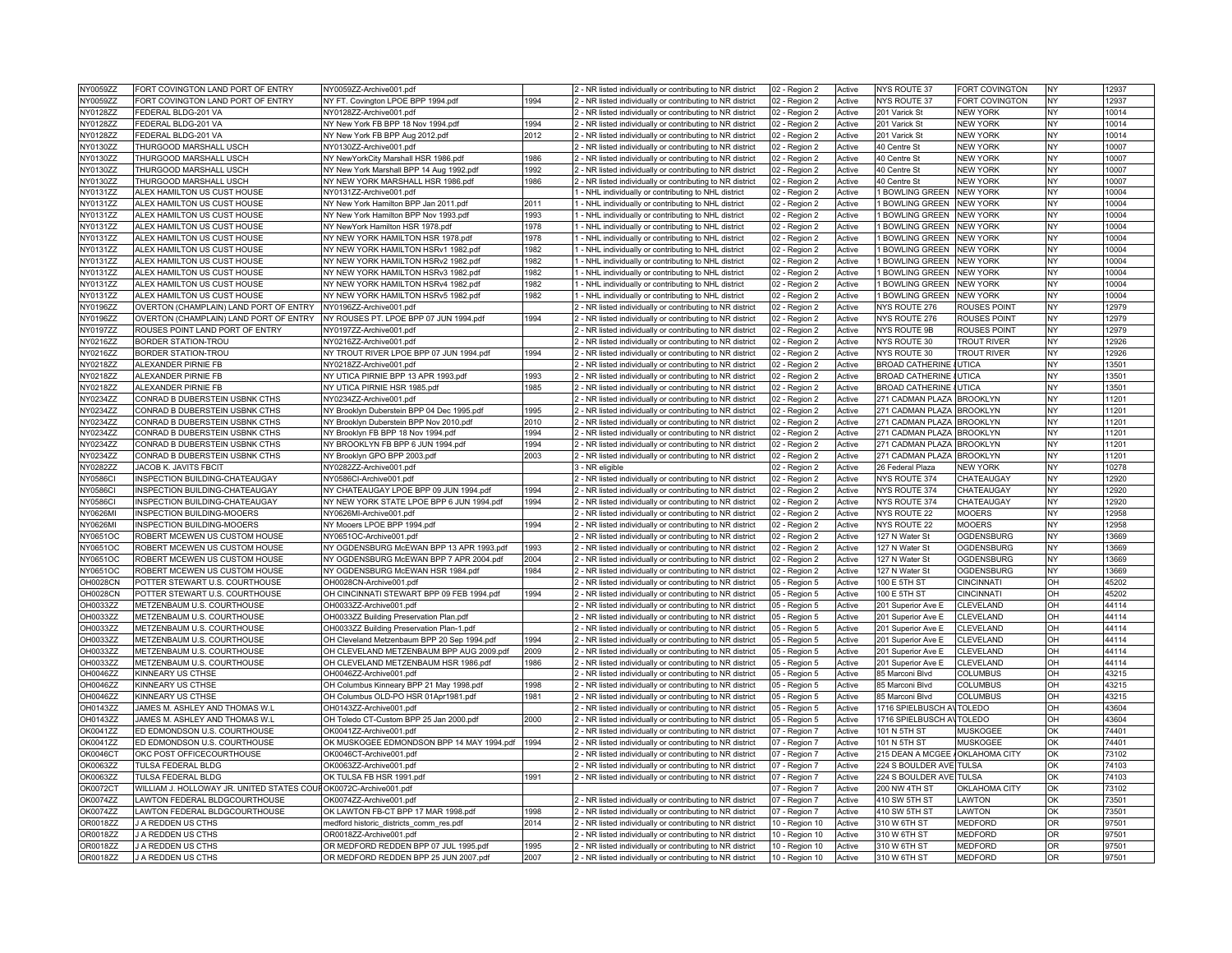| OR0018ZZ                    | J A REDDEN US CTHS                            | OR MEDFORD REDDEN HSR 1979.pdf                            | 1979 | 2 - NR listed individually or contributing to NR district                                                              | 10 - Region 10                 | Active           | 310 W 6TH ST                                                 | <b>MEDFORD</b>             | OR                     | 97501          |
|-----------------------------|-----------------------------------------------|-----------------------------------------------------------|------|------------------------------------------------------------------------------------------------------------------------|--------------------------------|------------------|--------------------------------------------------------------|----------------------------|------------------------|----------------|
| OR0018ZZ                    | J A REDDEN US CTHS                            | work begins on fed bldg 2.11.15.jpg                       | 1915 | 2 - NR listed individually or contributing to NR district                                                              | 10 - Region 10                 | Active           | 310 W 6TH ST                                                 | <b>MEDFORD</b>             | OR                     | 97501          |
| OR0023ZZ                    | GUS J. SOLOMON CTHSE                          | OR0023ZZ-Archive001.pdf                                   |      | 2 - NR listed individually or contributing to NR district                                                              | 10 - Region 10                 | Active           | 620 SW MAIN ST                                               | PORTLAND                   | OR                     | 97205          |
| OR0023ZZ                    | GUS J. SOLOMON CTHSE                          | Orig Solomon Courthouse Specs.pdf                         | 1933 | 2 - NR listed individually or contributing to NR district                                                              | 10 - Region 10                 | Active           | 620 SW MAIN ST                                               | PORTLAND                   | <b>OR</b>              | 97205          |
| OR0023ZZ                    | GUS J. SOLOMON CTHSE                          | OR PORTLAND 511 FB BPP 27 FEB 1992.pdf                    | 1992 | 2 - NR listed individually or contributing to NR district                                                              | 10 - Region 10                 | Active           | 620 SW MAIN ST                                               | <b>PORTLAND</b>            | OR                     | 97205          |
| OR0023ZZ                    | GUS J. SOLOMON CTHSE                          | OR PORTLAND 511-FB HSR 1978.pdf                           | 1978 | 2 - NR listed individually or contributing to NR district                                                              | 10 - Region 10                 | Active           | 620 SW MAIN ST                                               | PORTLAND                   | OR                     | 97205          |
| OR0023ZZ                    | GUS J. SOLOMON CTHSE                          | OR PORTLAND 511-FB HSR 1984.pdf                           | 1984 | 2 - NR listed individually or contributing to NR district                                                              | 10 - Region 10                 | Active           | 620 SW MAIN ST                                               | PORTLAND                   | OR                     | 97205          |
| OR0023ZZ                    | GUS J. SOLOMON CTHSE                          | OR PORTLAND PIONEER BPP 29 MAR 2007.pdf                   | 2007 | 2 - NR listed individually or contributing to NR district                                                              | 10 - Region 10                 | Active           | 620 SW MAIN ST                                               | PORTLAND                   | OR                     | 97205          |
| OR0023ZZ                    | GUS J. SOLOMON CTHSE                          | OR PORTLAND SOLOMON BPP 15 APR 1993.pdf                   | 1993 | 2 - NR listed individually or contributing to NR district                                                              | 10 - Region 10                 | Active           | 620 SW MAIN ST                                               | PORTLAND                   | lor                    | 97205          |
| OR0023ZZ                    | GUS J. SOLOMON CTHSE                          | OR PORTLAND SOLOMON HSR 1979.pdf                          | 1979 | 2 - NR listed individually or contributing to NR district                                                              | 10 - Region 10                 | Active           | 620 SW MAIN ST                                               | PORTLAND                   | lor                    | 97205          |
| OR0023ZZ                    | GUS J. SOLOMON CTHSE                          | OR PORTLAND SOLOMON HSR 1986.pdf                          | 1986 | 2 - NR listed individually or contributing to NR district                                                              | 10 - Region 10                 | Active           | 620 SW MAIN ST                                               | PORTLAND                   | lor                    | 97205          |
| OR0024ZZ                    | THE PIONEER CTHSE                             | OR0024ZZ-Archive001.pdf                                   |      | 1 - NHL individually or contributing to NHL district                                                                   | 10 - Region 10                 | Active           | 700 SW 6th Ave                                               | PORTLAND                   | <b>OR</b>              | 97204          |
| OR0024ZZ                    | THE PIONEER CTHSE                             | OR Portland Pioneer BPPFeb1992.pdf                        | 1992 | 1 - NHL individually or contributing to NHL district                                                                   | 10 - Region 10                 | Active           | 700 SW 6th Ave                                               | PORTLAND                   | OR                     | 97204          |
| PA0064ZZ                    | FB & COURTHOUSE                               | PA0064ZZ-Archive001.pdf                                   |      | 2 - NR listed individually or contributing to NR district                                                              | 03 - Region 3                  | Active           | 617 STATE ST                                                 | ERIE                       | PA                     | 16501          |
| PA0064ZZ                    | FB & COURTHOUSE                               | PA ERIE CT BPP MAR 2011.pdf                               | 2011 | 2 - NR listed individually or contributing to NR district                                                              | 03 - Region 3                  | Active           | 617 STATE ST                                                 | ERIE                       | <b>PA</b>              | 16501          |
| PA0064ZZ                    | FB & COURTHOUSE                               | PA ERIE FB-CT BPP 08 AUG 1991.pdf                         | 1991 | 2 - NR listed individually or contributing to NR district                                                              | 03 - Region 3                  | Active           | 617 STATE ST                                                 | ERIE                       | <b>PA</b>              | 16501          |
| PA0143ZZ                    | ROBT N C NIX FB USPO                          | PA0143ZZ_BPP_Archive.pdf                                  | 2019 | 2 - NR listed individually or contributing to NR district                                                              | 03 - Region 3                  | Active           | 900 Market St                                                | PHILADELPHIA               | PA                     | 19107          |
| PA0143ZZ                    | ROBT N C NIX FB USPO                          | PA0143ZZ_BPP_Archive001.pdf                               | 2019 | 2 - NR listed individually or contributing to NR district                                                              | 03 - Region 3                  | Active           | 900 Market St                                                | PHILADELPHIA               | PA                     | 19107          |
| PA0143ZZ                    | ROBT N C NIX FB USPO                          | PA0143ZZ-Archive001.pdf                                   |      | 2 - NR listed individually or contributing to NR district                                                              | 03 - Region 3                  | Active           | 900 Market St                                                | PHILADELPHIA               | <b>PA</b>              | 19107          |
| PA0143ZZ                    | ROBT N C NIX FB USPO                          | PA0143ZZ Building Preservation Plan.pdf                   |      | 2 - NR listed individually or contributing to NR district                                                              |                                | Active           | 900 Market St                                                | PHILADELPHIA               | <b>PA</b>              | 19107          |
| PA0143ZZ                    | ROBT N C NIX FB USPO                          | PA PHILADELPHIA CUSTOM BPP 13 AUG 1993.pdf                | 1993 | 2 - NR listed individually or contributing to NR district                                                              | 03 - Region 3<br>03 - Region 3 | Active           | 900 Market St                                                | PHILADELPHIA               | <b>PA</b>              | 19107          |
| PA0143ZZ                    | ROBT N C NIX FB USPO                          | PA PHILADELPHIA CUSTOM BPP MAR 2009.pdf                   | 2009 |                                                                                                                        |                                | Active           | 900 Market St                                                | PHILADELPHIA               | PA                     | 19107          |
| PA0143ZZ                    | ROBT N C NIX FB USPO                          | PA PHILADELPHIA NIX BPP 30 JUN 2008.pdf                   | 2008 | 2 - NR listed individually or contributing to NR district<br>2 - NR listed individually or contributing to NR district | 03 - Region 3                  | Active           | 900 Market St                                                | PHILADELPHIA               | <b>PA</b>              | 19107          |
| PA0143ZZ                    | ROBT N C NIX FB USPO                          | PA PHILADELPHIA POWERHOUSE BPP 25 OCT 1996. 1996          |      |                                                                                                                        | 03 - Region 3                  | Active           | 900 Market St                                                | PHILADELPHIA               | <b>PA</b>              | 19107          |
|                             |                                               |                                                           |      | 2 - NR listed individually or contributing to NR district                                                              | 03 - Region 3                  |                  |                                                              |                            |                        |                |
| PA0144ZZ                    | US CUSTOMHOUSE                                | PA0144ZZ-Archive001.pdf                                   |      | 2 - NR listed individually or contributing to NR district                                                              | 03 - Region 3                  | Active           | 200 CHESTNUT ST                                              | PHILADELPHIA               | <b>PA</b>              | 19106          |
| PA0158ZZ                    | Joseph F Weis Jr United States Courthouse     | PA0158ZZ-Archive001.pdf                                   |      | 2 - NR listed individually or contributing to NR district                                                              | 03 - Region 3                  | Active           | 700 GRANT ST                                                 | PITTSBURGH                 | <b>PA</b>              | 15219          |
| PA0158ZZ                    | Joseph F Weis Jr United States Courthouse     | PA PITTSBURGH CT BPP 08 OCT 1993.pdf                      | 1993 | 2 - NR listed individually or contributing to NR district                                                              | 03 - Region 3                  | Active           | 700 GRANT ST                                                 | PITTSBURGH                 | PA                     | 15219          |
| PA0158ZZ                    | Joseph F Weis Jr United States Courthouse     | PA PITTSBURGH PO-CT HSR 1985.pdf                          | 1985 | 2 - NR listed individually or contributing to NR district                                                              | 03 - Region 3                  | Active           | 700 GRANT ST                                                 | PITTSBURGH                 | <b>PA</b>              | 15219          |
| <b>PA0182NC</b>             | WILLIAM J NEALON FB-US CH                     | PA0182NC Building Preservation Plan.pdf                   |      | 2 - NR listed individually or contributing to NR district                                                              | 03 - Region 3                  | Active           | 235 N WASHINGTON SCRANTON                                    |                            | <b>PA</b>              | 18503          |
| <b>PA0182NC</b>             | WILLIAM J NEALON FB-US CH                     | PA0182ZZ-Archive001.pdf                                   |      | 2 - NR listed individually or contributing to NR district                                                              | 03 - Region 3                  | Active           | 235 N WASHINGTON SCRANTON                                    |                            | <b>PA</b>              | 18503          |
| <b>PA0182NC</b>             | WILLIAM J NEALON FB-US CH                     | PA Scranton Nealon BPP 07 May 1993.pdf                    | 1993 | 2 - NR listed individually or contributing to NR district                                                              | 03 - Region 3                  | Active           | 235 N WASHINGTON SCRANTON                                    |                            | <b>PA</b>              | 18503          |
| <b>PA0182NC</b>             | WILLIAM J NEALON FB-US CH                     | PA Scranton Nealon BPP Nov 2008.pdf                       | 2008 | 2 - NR listed individually or contributing to NR district                                                              | 03 - Region 3                  | Active           | 235 N WASHINGTON SCRANTON                                    |                            | <b>PA</b>              | 18503          |
| <b>PA0182NC</b>             | WILLIAM J NEALON FB-US CH                     | PA SCRANTON NEALON HSR 1986.pdf                           | 1986 | 2 - NR listed individually or contributing to NR district                                                              | 03 - Region 3                  | Active           | 235 N WASHINGTON SCRANTON<br>5000 WISSAHICKON / PHILADELPHIA |                            | <b>PA</b>              | 18503          |
| PA0603AT                    | AT POWER HOUSE                                | PA0603AT-Archive001.pdf                                   |      | 3 - NR eligible                                                                                                        |                                | Active           |                                                              |                            | <b>PA</b>              | 19144          |
|                             |                                               |                                                           |      |                                                                                                                        | 03 - Region 3                  |                  |                                                              |                            |                        |                |
| PA0603AT                    | AT POWER HOUSE                                | PA0603AT Building Preservation Plan.pdf                   |      | 3 - NR eligible                                                                                                        | 03 - Region 3                  | Active           | 5000 WISSAHICKON / PHILADELPHIA                              |                            | <b>PA</b>              | 19144          |
| PA0644ZZ                    | <b>ERIE LIBRARY</b>                           | PA0644ZZ-Archive001.pdf                                   |      | 2 - NR listed individually or contributing to NR district                                                              | 03 - Region 3                  | Active           | 27 S PARK ROW                                                | ERIE                       | <b>IPA</b>             | 16501          |
| PA0644ZZ                    | <b>ERIE LIBRARY</b>                           | PA Erie Library BPP 1994.pdf                              | 1994 | 2 - NR listed individually or contributing to NR district                                                              | 03 - Region 3                  | Active           | 27 S PARK ROW                                                | ERIE                       | <b>PA</b>              | 16501          |
| PA0776ZZ                    | THE BAKER BUILDING                            | PA0776ZZ-Archive001.pdf                                   |      | 3 - NR eligible                                                                                                        | 03 - Region 3                  | Active           | 18 E 7TH ST                                                  | <b>ERIE</b>                | <b>PA</b>              | 16501          |
| <b>PA0776ZZ</b>             | THE BAKER BUILDING                            | PA Erie BakerBldg BPP 1994.pdf                            | 1994 | 3 - NR eligible                                                                                                        | 03 - Region 3                  | Active           | 18 E 7TH ST                                                  | ERIE                       | PA                     | 16501          |
| PR0003ZZ                    | JOSE V. TOLEDO FB & U.S. CTHSE                | PR0003ZZ_BPP_Archive.pdf                                  | 2019 | 2 - NR listed individually or contributing to NR district                                                              | 02 - Region 2                  | Active           | BUILDING 300 CALLE SAN JUAN                                  |                            | <b>PR</b>              | 00901          |
| PR0003ZZ                    | JOSE V. TOLEDO FB & U.S. CTHSE                | PR0003ZZ-Archive001.pdf                                   |      | 2 - NR listed individually or contributing to NR district                                                              | 02 - Region 2                  | Active           | BUILDING 300 CALLE SAN JUAN                                  |                            | PR                     | 00901          |
| RI0009ZZ                    | FEDERAL BLDG USCT                             | RI0009ZZ-Archive001.pdf                                   |      | 2 - NR listed individually or contributing to NR district                                                              | 01 - Region 1                  | Active           | 1 EXCHANGE TERRA PROVIDENCE                                  |                            | İRI                    | 02903          |
| RI0009ZZ                    | FEDERAL BLDG USCT                             | RI PROVIDENCE FB-CT BPP 20 DEC 1994.pdf                   | 1994 | 2 - NR listed individually or contributing to NR district                                                              | 01 - Region 1                  | Active           | 1 EXCHANGE TERRA PROVIDENCE                                  |                            | RI                     | 02903          |
| RI0009ZZ                    | FEDERAL BLDG USCT                             | RI PROVIDENCE FB-CT BPP SEP 2011.pdf                      | 2011 | 2 - NR listed individually or contributing to NR district                                                              | 01 - Region 1                  | Active           | 1 EXCHANGE TERRA PROVIDENCE                                  |                            | İRI                    | 02903          |
| <b>RI0009ZZ</b>             | FEDERAL BLDG USCT                             | RI PROVIDENCE FB-CT HSR 1990.pdf                          | 1990 | 2 - NR listed individually or contributing to NR district                                                              | 01 - Region 1                  | Active           | <b>EXCHANGE TERRA PROVIDENCE</b>                             |                            | İRI                    | 02903          |
| RI0009ZZ                    | FEDERAL BLDG USCT                             | RI PROVIDENCE PASTORE BPP 29 MAR 1991.pdf                 | 1991 | 2 - NR listed individually or contributing to NR district                                                              | 01 - Region 1                  | Active           | <b>I EXCHANGE TERRA PROVIDENCE</b>                           |                            | RI                     | 02903          |
| RI0009ZZ                    | <b>FEDERAL BLDG USCT</b>                      | RI PROVIDENCE PASTORE BPP SEP 2011.pdf                    | 2011 | 2 - NR listed individually or contributing to NR district                                                              | 01 - Region 1                  | Active           | <b>I EXCHANGE TERRA PROVIDENCE</b>                           |                            | İRI                    | 02903          |
| RI0009ZZ                    | FEDERAL BLDG USCT                             | RI PROVIDENCE PASTORE HSR 1990.pdf                        | 1990 | 2 - NR listed individually or contributing to NR district                                                              | 01 - Region 1                  | Active           | <b>I EXCHANGE TERRA PROVIDENCE</b>                           |                            | RI                     | 02903          |
| RI0010ZZ                    | J O PASTORE FB USPO                           | RI0010ZZ-Archive001.pdf                                   |      | 2 - NR listed individually or contributing to NR district                                                              | 01 - Region 1                  | Active           | 2 EXCHANGE TERRA PROVIDENCE                                  |                            | İRI                    | 02903          |
| SC0002ZZ                    | CHARLES E. SIMON USCT                         | SC0000AA-Archive001.pdf                                   |      | 2 - NR listed individually or contributing to NR district                                                              | 04 - Region 4                  | Active           | 223 PARK AVE SW                                              | AIKEN                      | lsc                    | 29801          |
| SC0002ZZ                    | CHARLES E. SIMON USCT                         | SC0002ZZ-Archive001.pdf                                   |      | 2 - NR listed individually or contributing to NR district                                                              | 04 - Region 4                  | Active           | 223 PARK AVE SW                                              | AIKEN                      | SC                     | 29801          |
| SC0004ZZ                    | G. ROSS ANDERSON JR. FB-CT                    | SC0004ZZ-Archive001.pdf                                   |      | 2 - NR listed individually or contributing to NR district                                                              | 04 - Region 4                  | Active           | 315 S MCDUFFIE ST ANDERSON                                   |                            | lsc                    | 29624          |
| SC0011ZZ                    | <b>U.S. CUSTOMHOUSE</b>                       | SC0011ZZ-Archive001.pdf                                   |      | 2 - NR listed individually or contributing to NR district                                                              | 04 - Region 4                  | Active           | 200 E BAY ST                                                 | CHARLESTON                 | $\overline{\text{sc}}$ | 29401          |
| SC0011ZZ                    | U.S. CUSTOMHOUSE                              | SC CHARLESTON CUSTOM BPP 02 JUL 1998.pdf                  | 1998 | 2 - NR listed individually or contributing to NR district                                                              | 04 - Region 4                  | Active           | 200 E BAY ST                                                 | CHARLESTON                 | <b>SC</b>              | 29401          |
| SC0011ZZ                    | <b>U.S. CUSTOMHOUSE</b>                       | SC CHARLESTON CUSTOM BPP 17 SEP 1990.pdf                  | 1990 | 2 - NR listed individually or contributing to NR district                                                              | 04 - Region 4                  | Active           | 200 E BAY ST                                                 | CHARLESTON                 | lsc                    | 29401          |
| SC0011ZZ                    | <b>U.S. CUSTOMHOUSE</b>                       | SC CHARLESTON CUSTOM BPP 26 SEP 1990.pdf                  | 1990 | 2 - NR listed individually or contributing to NR district                                                              | 04 - Region 4                  | Active           | 200 E BAY ST                                                 | CHARLESTON                 | SC                     | 29401          |
| SC0011ZZ                    | <b>U.S. CUSTOMHOUSE</b>                       | SC Charleston PO-CT BPP 10 Jul 1997.pdf                   | 1997 | 2 - NR listed individually or contributing to NR district                                                              | 04 - Region 4                  | Active           | 200 E BAY ST                                                 | CHARLESTON                 | lsc                    | 29401          |
| SC0011ZZ                    | <b>U.S. CUSTOMHOUSE</b>                       | SC CHARLESTON PO-CT HSR 1982.pdf                          | 1982 | 2 - NR listed individually or contributing to NR district                                                              | 04 - Region 4                  | Active           | 200 E BAY ST                                                 | CHARLESTON                 | lsc                    | 29401          |
| <b>SC0012AC</b>             | PO-CT                                         | SC0012AC-Archive001.pdf                                   |      | 2 - NR listed individually or contributing to NR district                                                              | 04 - Region 4                  | Active           | 81 BROAD ST                                                  | CHARLESTON                 | lsc                    | 29401          |
| SC0018ZZ                    | J. BRATTON DAVIS US BKRPCY CH                 | SC0018ZZ-Archive001.pdf                                   |      | 2 - NR listed individually or contributing to NR district                                                              | 04 - Region 4                  | Active           | 1100 LAUREL ST                                               | COLUMBIA                   | lsc                    | 29201          |
| SC0018ZZ                    | J. BRATTON DAVIS US BKRPCY CH                 | SC COLUMBIA DAVIS BPP 30 JUN 1992.pdf                     | 1992 | 2 - NR listed individually or contributing to NR district                                                              | 04 - Region 4                  | Active           | 1100 LAUREL ST                                               | COLUMBIA                   | lsc                    | 29201          |
| SC0028ZZ                    | <b>C.F.HAYNSWORTH FBCT</b>                    | SC0028ZZ-Archive001.pdf                                   |      | 2 - NR listed individually or contributing to NR district                                                              | 04 - Region 4                  | Active           | 300 E WASHINGTON GREENVILLE                                  |                            | lsc                    | 29601          |
| SC0028ZZ                    | C.F.HAYNSWORTH FBCT                           | SC GREENVILLE HAYNSWORTH BPP 26 JUL 1993.pdf 1993         |      | 2 - NR listed individually or contributing to NR district                                                              | 04 - Region 4                  | Active           | 300 E WASHINGTON GREENVILLE                                  |                            | lsc                    | 29601          |
| SC0041ZZ                    | DONALD STUART RUSSELL FED CH                  | SC0041ZZ-Archive001.pdf                                   |      | 2 - NR listed individually or contributing to NR district                                                              | 04 - Region 4                  | Active           | 201 MAGNOLIA ST                                              | SPARTANBURG                | lsc                    | 29306          |
| SD0021ZZ                    | <b>U.S. COURTHOUSE</b>                        | SD0021ZZ-Archive001.pdf                                   |      | 2 - NR listed individually or contributing to NR district                                                              | 08 - Region 8                  | Active           | 400 S Phillips Ave                                           | SIOUX FALLS                | SD                     | 57104          |
| SD0021ZZ                    | <b>U.S. COURTHOUSE</b>                        | SD SIOUX FALLS CT BPP 25 JAN 1995.pdf                     | 1995 | 2 - NR listed individually or contributing to NR district                                                              | 08 - Region 8                  | Active           | 400 S Phillips Ave                                           | SIOUX FALLS                | <b>SD</b>              | 57104          |
| SD0021ZZ<br><b>TN0006ZZ</b> | <b>U.S. COURTHOUSE</b><br>JOEL W.SOLOMON FBCT | SD SIOUX FALLS CT HSR 1981.pdf<br>TN0006ZZ-Archive001.pdf | 1981 | 2 - NR listed individually or contributing to NR district<br>2 - NR listed individually or contributing to NR district | 08 - Region 8<br>04 - Region 4 | Active<br>Active | 400 S Phillips Ave<br>900 GEORGIA AVE                        | SIOUX FALLS<br>CHATTANOOGA | <b>SD</b><br><b>TN</b> | 57104<br>37402 |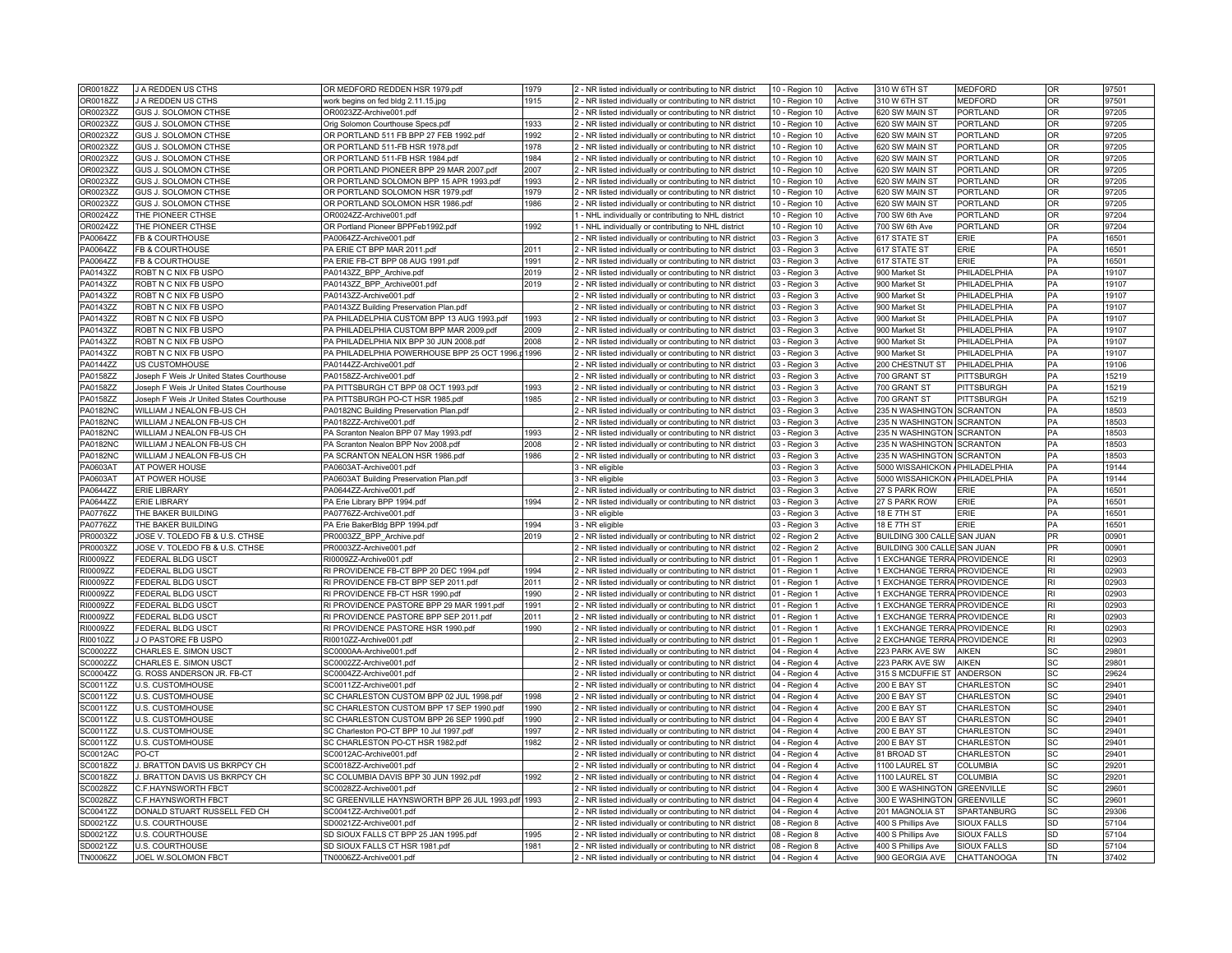| <b>TN0006ZZ</b>      | JOEL W.SOLOMON FBCT                                                                  | TN CHATTANOOGA SOLOMON BPP 15 DEC 1997.pdf 1997              |      | 2 - NR listed individually or contributing to NR district                                                              | 04 - Region 4                  | Active           | 900 GEORGIA AVE                  | CHATTANOOGA                 | TN              | 37402          |
|----------------------|--------------------------------------------------------------------------------------|--------------------------------------------------------------|------|------------------------------------------------------------------------------------------------------------------------|--------------------------------|------------------|----------------------------------|-----------------------------|-----------------|----------------|
| TN0010ZZ             | FB-CT                                                                                | TN0010ZZ-Archive001.pdf                                      |      | 3 - NR eligible                                                                                                        | 04 - Region 4                  | Active           | 815 S Garden St                  | COLUMBIA                    | TN              | 38401          |
| TN0011ZZ             | CLURE MORTON US POCH                                                                 | TN0011ZZ-Archive001.pdf                                      |      | 2 - NR listed individually or contributing to NR district                                                              | 04 - Region 4                  | Active           | 9 E Broad St                     | <b>COOKEVILLE</b>           | TN              | 38501          |
| <b>TN0029ZZ</b>      | ED JONES FB-CT                                                                       | TN0029ZZ-Archive001.pdf                                      |      | 2 - NR listed individually or contributing to NR district                                                              | 04 - Region 4                  | Active           | 109 S Highland Ave               | <b>JACKSON</b>              | <b>TN</b>       | 38301          |
| <b>TN0052AA</b>      | E KEFAUVER FED BLDG                                                                  | TN0052AA-Archive001.pdf                                      |      | 2 - NR listed individually or contributing to NR district                                                              | 04 - Region 4                  | Active           | 801 BROADWAY                     | <b>NASHVILLE</b>            | <b>TN</b>       | 37203          |
| <b>TN0052AA</b>      | E KEFAUVER FED BLDG                                                                  | TN NASHVILLE KEFAUVER BPP 06 JUL 2005.pdf                    | 2005 | 2 - NR listed individually or contributing to NR district                                                              | 04 - Region 4                  | Active           | 801 BROADWAY                     | <b>NASHVILLE</b>            | TN              | 37203          |
| <b>TX0006ZZ</b>      | MARVIN JONES FB AND MARY LOU ROBINSON TX0006ZZ-Archive001.pdf                        |                                                              |      | 2 - NR listed individually or contributing to NR district                                                              | 07 - Region 7                  | Active           | 205 SE 5TH AVE                   | AMARILLO                    | <b>TX</b>       | 79101          |
| <b>TX0006ZZ</b>      | . MARVIN JONES FB AND MARY LOU ROBINSON TX AMARILLO JONES BPP 09 OCT 1995.pdf        |                                                              | 1995 | 2 - NR listed individually or contributing to NR district                                                              | 07 - Region 7                  | Active           | 205 SE 5TH AVE                   | AMARILLO                    | <b>TX</b>       | 79101          |
| <b>TX0019ZZ</b>      | JACK BROOKS FEDERAL BUILDING                                                         | TX0019ZZ-Archive001.pdf                                      |      | 2 - NR listed individually or contributing to NR district                                                              | 07 - Region 7                  | Active           | 300 WILLOW ST                    | <b>BEAUMONT</b>             | <b>TX</b>       | 77701          |
| <b>TX0019ZZ</b>      | JACK BROOKS FEDERAL BUILDING                                                         | TX BEAUMONT BROOKS BPP 12 JUL 1996.pdf                       | 1996 | 2 - NR listed individually or contributing to NR district                                                              | 07 - Region 7                  | Active           | 300 WILLOW ST                    | <b>BEAUMONT</b>             | <b>TX</b>       | 77701          |
| <b>TX0057ZZ</b>      | TERMINAL ANNEX FEDERAL BUILDING                                                      | TX0057ZZ-Archive001.pdf                                      |      | 1 - NHL individually or contributing to NHL district                                                                   | 07 - Region 7                  | Active           | 207 S HOUSTON ST DALLAS          |                             | <b>TX</b>       | 75202          |
| <b>TX0057ZZ</b>      | TERMINAL ANNEX FEDERAL BUILDING                                                      | TX0057ZZ Building Preservation Plan.pdf                      |      | 1 - NHL individually or contributing to NHL district                                                                   | 07 - Region 7                  | Active           | 207 S HOUSTON ST                 | DALLAS                      | <b>TX</b>       | 75202          |
|                      |                                                                                      |                                                              | 1994 |                                                                                                                        |                                |                  |                                  |                             | TX              | 75202          |
| <b>TX0057ZZ</b>      | TERMINAL ANNEX FEDERAL BUILDING                                                      | TX DALLAS SANTA FE BPP 22 NOV 1994.pdf                       |      | 1 - NHL individually or contributing to NHL district                                                                   | 07 - Region 7                  | Active           | 207 S HOUSTON ST DALLAS          |                             |                 |                |
| <b>TX0057ZZ</b>      | TERMINAL ANNEX FEDERAL BUILDING                                                      | TX DALLAS Terminal Annex BPP JUNE 2019 without pict 2019     |      | - NHL individually or contributing to NHL district                                                                     | 07 - Region 7                  | Active           | 207 S HOUSTON ST                 | DALLAS                      | <b>TX</b>       | 75202          |
| <b>TX0058DA</b>      | SANTA FE FEDERAL BUILDING                                                            | TX0058DA-Archive001.pdf                                      |      | 2 - NR listed individually or contributing to NR district                                                              | 07 - Region 7                  | Active           | 1114 COMMERCE ST DALLAS          |                             | TX              | 75242          |
| TX0069ZZ             | R. E. THOMASON COURTHOUSE                                                            | TX0069ZZ-Archive001.pdf                                      |      | 2 - NR listed individually or contributing to NR district                                                              | 07 - Region 7                  | Active           | 511 E SAN ANTONIO EL PASO        |                             | <b>TX</b>       | 79901          |
| TX0069ZZ             | R. E. THOMASON COURTHOUSE                                                            | TX El Paso CT BPP 06 Apr 1994.pdf                            | 1994 | 2 - NR listed individually or contributing to NR district                                                              | 07 - Region 7                  | Active           | 511 E SAN ANTONIO EL PASO        |                             | <b>TX</b>       | 79901          |
| <b>TX0075ZZ</b>      | ELDON B. MAHON UNITED STATES COURTHOUSE TX0075ZZ-Archive001.pdf                      |                                                              |      | 2 - NR listed individually or contributing to NR district                                                              | 07 - Region 7                  | Active           | 510 W 10TH ST                    | FORT WORTH                  | <b>TX</b>       | 76102          |
| TX0081ZZ             | GALVESTON USPOCOURTHOUSE                                                             | TX0081ZZ-Archive001.pdf                                      |      | 2 - NR listed individually or contributing to NR district                                                              | 07 - Region 7                  | Active           | 601 25TH ST                      | <b>GALVESTON</b>            | <b>TX</b>       | 77550          |
| TX0081ZZ             | GALVESTON USPOCOURTHOUSE                                                             | TX GALVESTON PO-CT BPP 09 AUG 1997.pdf                       | 1997 | 2 - NR listed individually or contributing to NR district                                                              | 07 - Region 7                  | Active           | 601 25TH ST                      | <b>GALVESTON</b>            | <b>TX</b>       | 77550          |
| TX0101ZZ             | <b>HOUSTON CUSTOM HOUSE</b>                                                          | TX0101ZZ-Archive001.pdf                                      |      | 2 - NR listed individually or contributing to NR district                                                              | 07 - Region 7                  | Active           | 701 SAN JACINTO ST HOUSTON       |                             | TX              | 77002          |
| <b>TX0101ZZ</b>      | HOUSTON CUSTOM HOUSE                                                                 | TX HOUSTON CUSTOM BPP 15 APR 1991.pdf                        | 1991 | 2 - NR listed individually or contributing to NR district                                                              | 07 - Region 7                  | Active           | 701 SAN JACINTO ST HOUSTON       |                             | <b>TX</b>       | 77002          |
| <b>TX0116CV</b>      | USBS CONVENT LAREDO ADMIN BLDG                                                       | TX0116CV-Archive001.pdf                                      |      | 2 - NR listed individually or contributing to NR district                                                              | 07 - Region 7                  | Active           | 100 Convent Ave                  | LAREDO                      | <b>TX</b>       | 78040          |
| TX0126ZZ             | WARD R. BURKE UNITED STATES COURTHOUSE TX0126ZZ-Archive001.pdf                       |                                                              |      | 2 - NR listed individually or contributing to NR district                                                              | 07 - Region 7                  | Active           | 104 N 3RD ST                     | LUFKIN                      | <b>TX</b>       | 75901          |
| <b>TX0126ZZ</b>      | WARD R. BURKE UNITED STATES COURTHOUSE TX LUFKIN BURKE BPP 17 MAR 1998.pdf           |                                                              | 1998 | 2 - NR listed individually or contributing to NR district                                                              | 07 - Region 7                  | Active           | 104 N 3RD ST                     | <b>LUFKIN</b>               | <b>TX</b>       | 75901          |
| TX0130ZZ             | SAM B. HALL JR. FEDERAL BUILDING AND US COUTX0130ZZ-Archive001.pdf                   |                                                              |      | 2 - NR listed individually or contributing to NR district                                                              | 07 - Region 7                  | Active           | 100 E HOUSTON ST                 | MARSHALL                    | TX              | 75670          |
| <b>TX0163ZZ</b>      | O. C. FISHER FEDERAL BUILDING                                                        | TX0163ZZ-Archive001.pdf                                      |      | 2 - NR listed individually or contributing to NR district                                                              | 07 - Region 7                  | Active           | 33 E Twohig Ave                  | <b>SAN ANGELO</b>           | <b>TX</b>       | 76903          |
| TX0163ZZ             | O. C. FISHER FEDERAL BUILDING                                                        | TX SAN ANGELO FISHER BPP 07 NOV 1996.pdf                     | 1996 | 2 - NR listed individually or contributing to NR district                                                              | 07 - Region 7                  | Active           | 33 E Twohig Ave                  | SAN ANGELO                  | TX              | 76903          |
| TX0164ZZ             | HIPOLITO F. GARCIA FEDERAL BUILDING AND US TX0164ZZ-Archive001.pdf                   |                                                              |      | 2 - NR listed individually or contributing to NR district                                                              | 07 - Region 7                  | Active           | 615 E HOUSTON ST SAN ANTONIO     |                             | <b>TX</b>       | 78205          |
| <b>TX0164ZZ</b>      | HIPOLITO F. GARCIA FEDERAL BUILDING AND US TX SAN ANTONIO GARCIA BPP 29 APR 1991.pdf |                                                              | 1991 | 2 - NR listed individually or contributing to NR district                                                              | 07 - Region 7                  | Active           | 615 E HOUSTON ST SAN ANTONIO     |                             | <b>TX</b>       | 78205          |
| <b>TX0182TY</b>      | WILLIAM M. STEGER FEDERAL BLDG AND UNITED TX0182TY-Archive001.pdf                    |                                                              |      | 2 - NR listed individually or contributing to NR district                                                              | 07 - Region 7                  | Active           | 211 W FERGUSON STITYLER          |                             | <b>TX</b>       | 75702          |
| <b>TX0182TY</b>      | WILLIAM M. STEGER FEDERAL BLDG AND UNITEDTX TYLER PO-CT BPP 23 OCT 1996.pdf          |                                                              | 1996 | 2 - NR listed individually or contributing to NR district                                                              | 07 - Region 7                  | Active           | 211 W FERGUSON STITYLER          |                             | <b>TX</b>       | 75702          |
| <b>TX0210ZZ</b>      | PAUL BROWN UNITED STATES COURTHOUSE                                                  | TX0210ZZ-Archive001.pdf                                      |      | 2 - NR listed individually or contributing to NR district                                                              | 07 - Region 7                  | Active           | 101 E PECAN ST                   | <b>SHERMAN</b>              | <b>TX</b>       | 75090          |
| TX0210ZZ             | PAUL BROWN UNITED STATES COURTHOUSE                                                  | TX SHERMAN FB-CT BPP 17 MAR 1998.pdf                         | 1998 | 2 - NR listed individually or contributing to NR district                                                              | 07 - Region 7                  | Active           | 101 E PECAN ST                   | SHERMAN                     | <b>TX</b>       | 75090          |
|                      |                                                                                      |                                                              |      |                                                                                                                        |                                |                  |                                  |                             |                 |                |
|                      |                                                                                      |                                                              |      |                                                                                                                        |                                |                  |                                  |                             |                 |                |
| <b>TX0227AU</b>      | J.J. JAKE PICKLE FEDERAL BUILDING                                                    | TX0227AU-Archive001.pdf                                      |      | 2 - NR listed individually or contributing to NR district                                                              | 07 - Region 7                  | Active           | 300 E 8TH ST                     | <b>AUSTIN</b>               | <b>TX</b>       | 78701          |
| <b>TX0227AU</b>      | J.J. JAKE PICKLE FEDERAL BUILDING                                                    | TX Austin CT HSR 1990.pdf                                    | 1990 | 2 - NR listed individually or contributing to NR district                                                              | 07 - Region 7                  | Active           | 300 E 8TH ST                     | <b>AUSTIN</b>               | <b>TX</b>       | 78701          |
| <b>TX0809FW</b>      | FED CTR SHED 14                                                                      | TX0809FW-Archive001.pdf                                      |      | 3 - NR eligible                                                                                                        | 07 - Region 7                  | Active           | 501 W FELIX ST                   | <b>FORT WORTH</b>           | <b>TX</b>       | 76115          |
| TX0812FW             | FED CTR SHED 13                                                                      | TX0812FW-Archive001.pdf                                      |      | 3 - NR eligible                                                                                                        | 07 - Region 7                  | Active           | 501 W FELIX ST                   | FORT WORTH                  | <b>TX</b>       | 76115          |
| UT0010ZZ             | FOREST SERVICE BLDG                                                                  | UT0010ZZ-Archive001.pdf                                      |      | 2 - NR listed individually or contributing to NR district                                                              | 08 - Region 8                  | Active           | 507 25TH ST                      | <b>OGDEN</b>                | UT              | 84401          |
| UT0014ZZ             | . WILL ROBINSON FB                                                                   | UT0014ZZ-Archive001.pdf                                      |      | 3 - NR eligible                                                                                                        | 08 - Region 8                  | Active           | 88 W 100 N                       | <b>PROVO</b>                | UT              | 84601          |
| UT0017ZZ             | FRANK E MOSS COURTHOUSE                                                              | UT0017ZZ-Archive001.pdf                                      |      | 2 - NR listed individually or contributing to NR district                                                              | 08 - Region 8                  | Active           | 350 S MAIN ST                    | SALT LAKE CITY              | UT              | 84101          |
| <b>UT0017ZZ</b>      | FRANK E MOSS COURTHOUSE                                                              | UT Salt Lake City Moss BPP 2008.pdf                          | 2008 | 2 - NR listed individually or contributing to NR district                                                              | 08 - Region 8                  | Active           | 350 S MAIN ST                    | SALT LAKE CITY              | UT              | 84101          |
| UT0017ZZ             | FRANK E MOSS COURTHOUSE                                                              | UT SALT LAKE CITY MOSS BPP 23 AUG 1993.pdf                   | 1993 | 2 - NR listed individually or contributing to NR district                                                              | 08 - Region 8                  | Active           | 350 S MAIN ST                    | SALT LAKE CITY              | UT              | 84101          |
| UT0017ZZ             | FRANK E MOSS COURTHOUSE                                                              | UT SALT LAKE CITY MOSS HSR 1979.pdf                          | 1979 | 2 - NR listed individually or contributing to NR district                                                              | 08 - Region 8                  | Active           | 350 S MAIN ST                    | SALT LAKE CITY              | UT              | 84101          |
| UT0035ZZ             | JAMES V HANSEN FEDERAL BLDG                                                          | JT0035ZZ-Archive001.pdf                                      |      | 3 - NR eligible                                                                                                        | 08 - Region 8                  | Active           | 324 25TH ST                      | <b>OGDEN</b>                | lut             | 84401          |
| UT0035ZZ             | JAMES V HANSEN FEDERAL BLDG                                                          | UT OGDEN FOREST BPP 13 MAR 1995.pdf                          | 1995 | 3 - NR eligible                                                                                                        | 08 - Region 8                  | Active           | 324 25TH ST                      | <b>OGDEN</b>                | lut             | 84401          |
| UT0035ZZ             | JAMES V HANSEN FEDERAL BLDG                                                          | UT Ogden Forest BPP Oct 2010.pdf                             | 2010 | 3 - NR eligible                                                                                                        | 08 - Region 8                  | Active           | 324 25TH ST                      | <b>OGDEN</b>                | lut             | 84401          |
| UT0035ZZ             | JAMES V HANSEN FEDERAL BLDG                                                          | UT Ogden FSB HSR 1984.pdf                                    | 1984 | 3 - NR eligible                                                                                                        | 08 - Region 8                  | Active           | 324 25TH ST                      | <b>OGDEN</b>                | lut             | 84401          |
| VA0003ZZ             | MARTIN V.B. BOSTETTER CTHSE                                                          | VA0003ZZ-Archive001.pdf                                      |      | 1 - NHL individually or contributing to NHL district                                                                   | 03 - Region 3                  | Active           | 200 S Washington St ALEXANDRIA   |                             | <b>VA</b>       | 22314          |
| VA0003ZZ             | MARTIN V.B. BOSTETTER CTHSE                                                          | VA ALEXANDRIA BOSTETTER HSR 1979.pdf                         | 1979 | 1 - NHL individually or contributing to NHL district                                                                   | 03 - Region 3                  | Active           | 200 S Washington St   ALEXANDRIA |                             | <b>VA</b>       | 22314          |
| VA0020ZZ             | C BASCOM SLEMP FED BLDG                                                              | VA0020ZZ-Archive001.pdf                                      |      | 2 - NR listed individually or contributing to NR district                                                              | 03 - Region 3                  | Active           | 322 EAST WOOD AVEBIG STONE GAP   |                             | VA              | 24219          |
| VA0020ZZ             | C BASCOM SLEMP FED BLDG                                                              | VA BIG STONE GAP SLEMP HSR 1989.pdf                          | 1989 | 2 - NR listed individually or contributing to NR district                                                              | 03 - Region 3                  | Active           | 322 EAST WOOD AVEBIG STONE GAP   |                             | <b>VA</b>       | 24219          |
| VA0053ZZ             | OWEN B PICKETT US CUSTOMHOUSE                                                        | VA0053ZZ-Archive001.pdf                                      |      | 2 - NR listed individually or contributing to NR district                                                              | 03 - Region 3                  | Active           | 101 E MAIN ST                    | NORFOLK                     | VA              | 23510          |
| <b>VA0054ZZ</b>      | WALTER E HOFFMAN US CH                                                               | VA0054ZZ-Archive001.pdf                                      |      | 2 - NR listed individually or contributing to NR district                                                              | 03 - Region 3                  | Active           | 600 GRANBY ST                    | NORFOLK                     | VA              | 23510          |
| <b>VA0054ZZ</b>      | WALTER E HOFFMAN US CH                                                               | VA NORFOLK HOFFMAN BPP 12 DEC 1995.pdf                       | 1995 | 2 - NR listed individually or contributing to NR district                                                              | 03 - Region 3                  | Active           | 600 GRANBY ST                    | <b>NORFOLK</b>              | VA              | 23510          |
| VA0054ZZ             | WALTER E HOFFMAN US CH                                                               | VA NORFOLK HOFFMAN BPP JAN 2011.pdf                          | 2011 | 2 - NR listed individually or contributing to NR district                                                              | 03 - Region 3                  | Active           | 600 GRANBY ST                    | <b>NORFOLK</b>              | VA              | 23510          |
| VA0054ZZ             | WALTER E HOFFMAN US CH                                                               | VA NORFOLK HOFFMAN HSR 1983.pdf                              | 1983 | 2 - NR listed individually or contributing to NR district                                                              | 03 - Region 3                  | Active           | 600 GRANBY ST                    | <b>NORFOLK</b>              | <b>VA</b>       | 23510          |
| VA0054ZZ             | WALTER E HOFFMAN US CH                                                               | VA NORFOLK PICKETT BPP 24 APR 1992.pdf                       | 1992 | 2 - NR listed individually or contributing to NR district                                                              | 03 - Region 3                  | Active           | 600 GRANBY ST                    | <b>NORFOLK</b>              | <b>VA</b>       | 23510          |
| VA0054ZZ             | WALTER E HOFFMAN US CH                                                               | VA NORFOLK PICKETT BPP JAN 2011.pdf                          | 2011 | 2 - NR listed individually or contributing to NR district                                                              | 03 - Region 3                  | Active           | 600 GRANBY ST                    | <b>NORFOLK</b>              | VA              | 23510          |
| VA0054ZZ             | WALTER E HOFFMAN US CH                                                               | VA NORFOLK PICKETT HSR 1988.pdf                              | 1988 | 2 - NR listed individually or contributing to NR district                                                              | 03 - Region 3                  | Active           | 600 GRANBY ST                    | <b>NORFOLK</b>              | <b>VA</b>       | 23510          |
| VA0062ZZ             | LEWIS F POWELL JR US CH ANNEX                                                        |                                                              |      |                                                                                                                        |                                | Active           | 1100 E MAIN ST                   |                             | <b>VA</b>       | 23219          |
|                      |                                                                                      | VA0062ZZ-Archive001.pdf                                      | 1993 | 2 - NR listed individually or contributing to NR district                                                              | 03 - Region 3                  | Active           | 1100 E MAIN ST                   | RICHMOND<br><b>RICHMOND</b> | <b>VA</b>       |                |
| VA0062ZZ             | LEWIS F POWELL JR US CH ANNEX                                                        | VA Richmond Powell Annex BPP May 1993.pdf                    | 2009 | 2 - NR listed individually or contributing to NR district                                                              | 03 - Region 3                  | Active           |                                  | <b>RICHMOND</b>             | <b>VA</b>       | 23219<br>23219 |
| VA0062ZZ             | LEWIS F POWELL JR US CH ANNEX                                                        | VA RICHMOND POWELL ANNEX BPP MAY 2009.pdf                    |      | 2 - NR listed individually or contributing to NR district                                                              | 03 - Region 3                  |                  | 1100 E MAIN ST                   |                             |                 |                |
| VA0062ZZ             | LEWIS F POWELL JR US CH ANNEX                                                        | VA Richmond Powell BPP May 1993.pdf                          | 1993 | 2 - NR listed individually or contributing to NR district                                                              | 03 - Region 3                  | Active           | 1100 E MAIN ST                   | RICHMOND                    | VA              | 23219          |
| VA0062ZZ             | LEWIS F POWELL JR US CH ANNEX                                                        | VA Richmond Powell BPP May 2009.pdf                          | 2009 | 2 - NR listed individually or contributing to NR district                                                              | 03 - Region 3                  | Active           | 1100 E MAIN ST                   | <b>RICHMOND</b>             | VA              | 23219          |
| VA0062ZZ             | LEWIS F POWELL JR US CH ANNEX                                                        | VA RICHMOND POWELL HSR 1989_1.pdf                            | 1989 | 2 - NR listed individually or contributing to NR district                                                              | 03 - Region 3                  | Active           | 1100 E MAIN ST                   | <b>RICHMOND</b>             | VA              | 23219          |
| VA0062ZZ<br>VA0063ZZ | LEWIS F POWELL JR US CH ANNEX<br>LEWIS F POWELL JR US CH                             | VA RICHMOND POWELL HSR 1989_2.pdf<br>VA0063ZZ-Archive001.pdf | 1989 | 2 - NR listed individually or contributing to NR district<br>2 - NR listed individually or contributing to NR district | 03 - Region 3<br>03 - Region 3 | Active<br>Active | 1100 E MAIN ST<br>1000 E MAIN ST | <b>RICHMOND</b><br>RICHMOND | VA<br><b>VA</b> | 23219<br>23219 |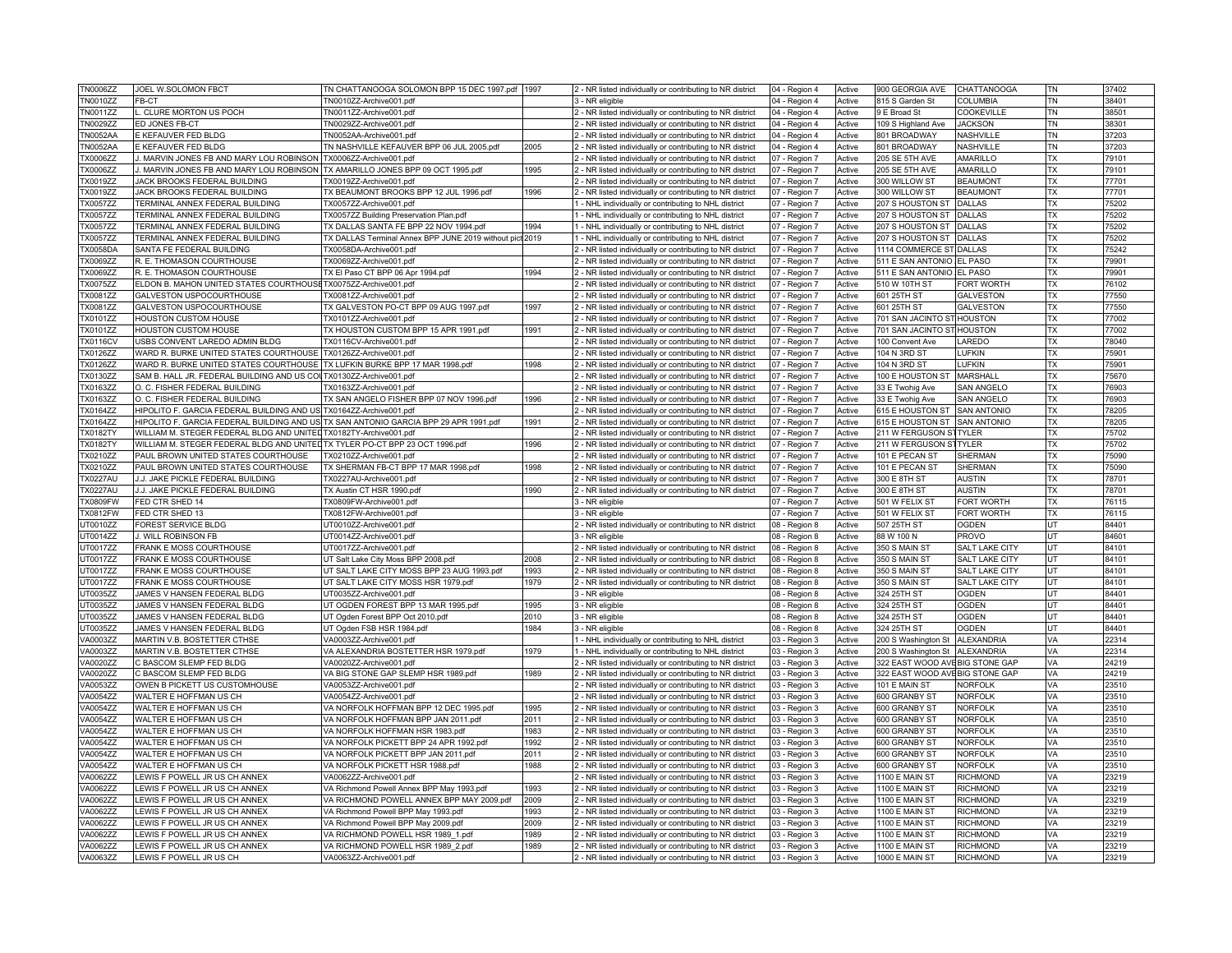| <b>VA0087ZZ</b>                    | <b>FEDERAL BUILDING</b>                                                             | VA0087ZZ_BPP_Archive.pdf                                | 2019         | 3 - NR eligible                                           | 03 - Region 3                    | Active           | 431 CRAWFORD ST                   | PORTSMOUTH             | VA        | 23704          |
|------------------------------------|-------------------------------------------------------------------------------------|---------------------------------------------------------|--------------|-----------------------------------------------------------|----------------------------------|------------------|-----------------------------------|------------------------|-----------|----------------|
| <b>VA0087ZZ</b>                    | FEDERAL BUILDING                                                                    | VA0087ZZ Building Preservation Plan.pdf                 |              | 3 - NR eligible                                           | 03 - Region 3                    | Active           | 431 CRAWFORD ST                   | PORTSMOUTH             | VA        | 23704          |
| <b>VA0450EI</b>                    | PENDLETON HALL                                                                      | VA0450El-Archive001.pdf                                 |              | 3 - NR eligible                                           | 03 - Region 3                    | Active           | 1301 EMMET ST N                   | CHARLOTTESVILLE        | VA        | 22903          |
| VA0686ZZ                           | U. S. COURTHOUSE                                                                    | VA0686ZZ-Archive001.pdf                                 |              | 2 - NR listed individually or contributing to NR district | 03 - Region 3                    | Active           | 116 N. MAIN ST                    | <b>HARRISONBURG</b>    | VA        | 22801          |
| VA0686ZZ                           | U. S. COURTHOUSE                                                                    | VA HARRISONBURG CT BPP 17 MAY 2005.pdf                  | 2005         | 2 - NR listed individually or contributing to NR district | 03 - Region 3                    | Active           | 116 N. MAIN ST                    | <b>HARRISONBURG</b>    | VA        | 22801          |
| <b>VA1405EI</b>                    | FED EXECUTIVE INSTITUTE                                                             | VA1405EI-Archive001.pdf                                 |              | 3 - NR eligible                                           | 03 - Region 3                    | Active           | 1301 EMMET ST N                   | <b>CHARLOTTESVILLE</b> | <b>VA</b> | 22903          |
| VI0008ZZ                           | ALMERIC CHRISTIAN FB-ST CROIX                                                       | VI CHRISTIANSTED PO-CUSTOM BPP 05 JAN 1993.pdf 1993     |              | 2 - NR listed individually or contributing to NR district | 02 - Region 2                    | Active           | 3013 ESTATE GOLDEST CROIX         |                        | VI.       | 00820          |
| VI0008ZZ                           | ALMERIC CHRISTIAN FB-ST CROIX                                                       | VI CHRISTIANSTED PO-CUSTOM HSR 1985.pdf                 | 1985         | 2 - NR listed individually or contributing to NR district | 02 - Region 2                    | Active           | 3013 ESTATE GOLDE ST CROIX        |                        | ΙVΙ       | 00820          |
| VT0002ZZ                           | <b>LPOE Beecher Falls</b>                                                           | VT0002ZZ-Archive001.pdf                                 |              | 2 - NR listed individually or contributing to NR district | 01 - Region 1                    | Active           | <b>VT 253</b>                     | BEECHER FALLS          | <b>VT</b> | 05902          |
| VT0007ZZ                           | LPOE Canaan                                                                         | VT0007ZZ-Archive001.pdf                                 |              | 2 - NR listed individually or contributing to NR district | 01 - Region 1                    | Active           | STATE ROUTE 102                   | CANAAN                 | VT        | 05903          |
| VT0007ZZ                           | LPOE Canaan                                                                         | VT VERMONT LPOE BPP FEB 1995.pdf                        | 1995         | 2 - NR listed individually or contributing to NR district | 01 - Region 1                    | Active           | STATE ROUTE 102                   | CANAAN                 | lvt       | 05903          |
| VT0008ZZ                           | <b>LPOE East Richford</b>                                                           | VT0008ZZ-Archive001.pdf                                 |              | - NR listed individually or contributing to NR district   | 01 - Region 1                    | Active           | 357 Glen Sutton Rd                | <b>RICHFORD</b>        | <b>VT</b> | 05476          |
| VT0014ZZ                           | <b>LPOE Richford</b>                                                                | /T0014ZZ-Archive001.pdf                                 |              | NR listed individually or contributing to NR district     | 01 - Region 1                    | Active           | 705 Province St                   | <b>RICHFORD</b>        | VT        | 05476          |
| VT0018ZZ                           | FEDERAL BLDG USPO&CU                                                                | /T0018ZZ_BPP_Archive.pdf                                | 2019         | - NR listed individually or contributing to NR district   | 01 - Region 1                    | Active           | 50 S Main St                      | <b>ST ALBANS</b>       | lvt       | 05478          |
| VT0018ZZ                           | FEDERAL BLDG USPO&CU                                                                | VT0018ZZ_BPP_Archive001.pdf                             | 2019         |                                                           | 01 - Region 1                    | Active           | 50 S Main St                      | <b>ST ALBANS</b>       | <b>VT</b> | 05478          |
| VT0018ZZ                           | FEDERAL BLDG USPO&CU                                                                |                                                         |              | 2 - NR listed individually or contributing to NR district |                                  |                  | 50 S Main St                      | ST ALBANS              | VT        | 05478          |
|                                    |                                                                                     | VT0018ZZ-Archive001.pdf                                 |              | 2 - NR listed individually or contributing to NR district | 01 - Region 1                    | Active           |                                   | <b>ST ALBANS</b>       | VT        |                |
| VT0018ZZ                           | FEDERAL BLDG USPO&CU                                                                | VT0018ZZ Building Preservation Plan.pdf                 |              | 2 - NR listed individually or contributing to NR district | 01 - Region 1                    | Active           | 50 S Main St                      |                        |           | 05478          |
| VT0018ZZ                           | FEDERAL BLDG USPO&CU                                                                | VT St. Albans FB-PO-CT BPP 03 Dec 1992.pdf              | 1992         | 2 - NR listed individually or contributing to NR district | 01 - Region 1                    | Active           | 50 S Main St                      | <b>ST ALBANS</b>       | <b>VT</b> | 05478          |
| VT0551BS                           | <b>LPOE Alburg Springs</b>                                                          | VT0551BS BPP Archive.pdf                                | 2019         | - NR listed individually or contributing to NR district   | 01 - Region 1                    | Active           | 300 Alburg Spgs Rd                | <b>ALBURG SPRINGS</b>  | lvt       | 05440          |
| VT0551BS                           | <b>LPOE Alburg Springs</b>                                                          | VT0551BS-Archive001.pdf                                 |              | 2 - NR listed individually or contributing to NR district | 01 - Region 1                    | Active           | 300 Alburg Spgs Rd                | <b>ALBURG SPRINGS</b>  | VT        | 05440          |
| VT0551BS                           | <b>LPOE Alburg Springs</b>                                                          | VT0551BS Building Preservation Plan.pdf                 |              | 2 - NR listed individually or contributing to NR district | 01 - Region 1                    | Active           | 300 Alburg Spgs Rd                | ALBURG SPRINGS         | lvt       | 05440          |
| VT0551BS                           | <b>LPOE Alburg Springs</b>                                                          | VT ALBURG SPRINGS LPOE BPP 23 FEB 1993.pdf              | 1993         | 2 - NR listed individually or contributing to NR district | 01 - Region 1                    | Active           | 300 Alburg Spgs Rd                | ALBURG SPRINGS         | VT        | 05440          |
| VT0552BS                           | LPOE Garage Alburg Springs                                                          | VT0552BS BPP Archive.pdf                                | 2019         | - NR listed individually or contributing to NR district   | 01 - Region 1                    | Active           | 300 Alburg Spgs Rd                | ALBURG SPRINGS         | <b>VT</b> | 05440          |
| <b>VT0552BS</b>                    | LPOE Garage Alburg Springs                                                          | /T0552BS BPP Archive001.pdf                             | 2019         | - NR listed individually or contributing to NR district   | 01 - Region 1                    | Active           | 300 Alburg Spgs Rd                | ALBURG SPRINGS         | lvt       | 05440          |
| VT0552BS                           | LPOE Garage Alburg Springs                                                          | VT0552BS_BPP_Archive002.pdf                             | 2019         | 2 - NR listed individually or contributing to NR district | 01 - Region 1                    | Active           | 300 Alburg Spgs Rd                | ALBURG SPRINGS         | VT        | 05440          |
| VT0552BS                           | LPOE Garage Alburg Springs                                                          | VT0552BS-Archive001.pdf                                 |              | 2 - NR listed individually or contributing to NR district | 01 - Region 1                    | Active           | 300 Alburg Spgs Rd                | ALBURG SPRINGS         | VT        | 05440          |
| VT0552BS                           | LPOE Garage Alburg Springs                                                          | VT0552BS Building Preservation Plan.pdf                 |              | 2 - NR listed individually or contributing to NR district | 01 - Region 1                    | Active           | 300 Alburg Spgs Rd                | <b>ALBURG SPRINGS</b>  | VT        | 05440          |
| VT0601BP                           | LPOE Beebe Plain                                                                    | /T0601BP-Archive001.pdf                                 |              | NR listed individually or contributing to NR district     | 01 - Region 1                    | Active           | 3136 Beebe Rd                     | <b>BEEBE PLAIN</b>     | VT        | 05855          |
| VT0601BP                           | <b>LPOE Beebe Plain</b>                                                             | VT0601BP Building Preservation Plan - Copy.pdf          |              | - NR listed individually or contributing to NR district   | 01 - Region 1                    | Active           | 3136 Beebe Rd                     | <b>BEEBE PLAIN</b>     | VT        | 05855          |
| VT0602BP                           | LPOE Garage Beebe Plain                                                             | VT0602BP-Archive001.pdf                                 |              | 2 - NR listed individually or contributing to NR district | 01 - Region 1                    | Active           | 3136 BEEBE ROAD                   | <b>BEEBE PLAIN</b>     | lvt       | 05855          |
| VT0602BP                           | LPOE Garage Beebe Plain                                                             | VT0602BP Building Preservation Plan.pdf                 |              | 2 - NR listed individually or contributing to NR district | 01 - Region 1                    | Active           | 3136 BEEBE ROAD                   | <b>BEEBE PLAIN</b>     | VT        | 05855          |
| VT0651PD                           | LPOE & USPO Derby Line Rt-5                                                         | VT0651PD-Archive001.pdf                                 |              | 2 - NR listed individually or contributing to NR district | 01 - Region 1                    | Active           | 84 Main St                        | <b>DERBY LINE</b>      | lvt       | 05830          |
| VT0652PD                           | LPOE Garage Derby Line Rt-5                                                         | VT0652PD-Archive001.pdf                                 |              | NR listed individually or contributing to NR district     | 01 - Region 1                    | Active           | 84 Main St                        | <b>DERBY LINE</b>      | VT        | 05830          |
| VT0653PD                           | LPOE APHIS Shed Derby Line Rt-5                                                     | /T0653PD-Archive001.pdf                                 |              | NR listed individually or contributing to NR district     | 01 - Region 1                    | Active           | 84 Main St                        | <b>DERBY LINE</b>      | lvt       | 05830          |
| VT0751BT                           | LPOE North Troy - Moth                                                              | VT0751BT-Archive001.pdf                                 |              | 2 - NR listed individually or contributing to NR district | 01 - Region 1                    | Active           | 743 VT-243                        | <b>NORTH TROY</b>      | <b>VT</b> | 05859          |
| VT0801BN                           | <b>LPOE Norton</b>                                                                  | VT0801BN-Archive001.pdf                                 |              | 2 - NR listed individually or contributing to NR district | 01 - Region 1                    | Active           | STATE ROUTE 114                   | NORTON                 | lvt       | 05907          |
| <b>VT0851BW</b>                    | <b>LPOE West Berkshire</b>                                                          | VT0851BW-Archive001.pdf                                 |              | 2 - NR listed individually or contributing to NR district | 01 - Region 1                    | Active           | <b>STATE ROUTE 118</b>            | <b>WEST BERKSHIRE</b>  | lvt       | 05457          |
| VT0851BW                           | <b>LPOE West Berkshire</b>                                                          | VT0852BW-Archive001.pdf                                 |              | 2 - NR listed individually or contributing to NR district | 01 - Region 1                    | Active           | STATE ROUTE 118                   | <b>WEST BERKSHIRE</b>  | VT        | 05457          |
| <b>WA0028ZZ</b>                    | RICHARD B. ANDERSON FEDERAL BU                                                      | WA0028ZZ-Archive001.pdf                                 |              | - NR listed individually or contributing to NR district   | 10 - Region 10                   | Active           | 138 W 1 ST                        | PORT ANGELES           | <b>WA</b> | 98362          |
| WA0028ZZ                           | RICHARD B. ANDERSON FEDERAL BU                                                      | WA Port Angeles Anderson BPP 28 Jul 1997.pdf            | 1997         | 2 - NR listed individually or contributing to NR district | 10 - Region 10                   | Active           | 138 W 1 ST                        | PORT ANGELES           | <b>WA</b> | 98362          |
| <b>WA0035ZZ</b>                    | WILLIAM KENZO NAKAMURA CTHS                                                         | WA0035ZZ-Archive001.pdf                                 |              | 2 - NR listed individually or contributing to NR district | 10 - Region 10                   | Active           | 1010 5TH AVE                      | SEATTLE                | <b>WA</b> | 98104          |
| <b>WA0035ZZ</b>                    | WILLIAM KENZO NAKAMURA CTHS                                                         | WA0035ZZ Building Preservation Plan.pdf                 |              | 2 - NR listed individually or contributing to NR district | 10 - Region 10                   | Active           | 1010 5TH AVE                      | <b>SEATTLE</b>         | WA        | 98104          |
| WA0036ZZ                           | FED OFFICE BLDG                                                                     | WA0036ZZ-Archive001.pdf                                 |              | - NR listed individually or contributing to NR district   | 10 - Region 10                   | Active           | 909 1ST AVE                       | SEATTLE                | WA        | 98104          |
| <b>WA0045ZZ</b>                    | FED BLDG U S POST OF                                                                | WA0045ZZ-Archive001.pdf                                 |              | NR listed individually or contributing to NR district     | 10 - Region 10                   | Active           | 904 W RIVERSIDE AV SPOKANE        |                        | <b>WA</b> | 99201          |
| <b>WA0045ZZ</b>                    | FED BLDG U S POST OF                                                                | WA0045ZZ Building Preservation Plan.pdf                 |              | - NR listed individually or contributing to NR district   | 10 - Region 10                   | Active           | 904 W RIVERSIDE AV SPOKANE        |                        | <b>WA</b> | 99201          |
| <b>WA0045ZZ</b>                    | FED BLDG U S POST OF                                                                | WA SPOKANE FB-PO BPP 30 OCT 1996.pdf                    | 1996         | 2 - NR listed individually or contributing to NR district | 10 - Region 10                   | Active           | 904 W RIVERSIDE AV SPOKANE        |                        | WA        | 99201          |
| <b>WA0045ZZ</b>                    | FED BLDG U S POST OF                                                                | WA SPOKANE FB-PO HSR 1980.pdf                           | 1980         | 2 - NR listed individually or contributing to NR district | 10 - Region 10                   | Active           | 904 W RIVERSIDE AV SPOKANE        |                        | <b>WA</b> | 99201          |
| <b>WA0053ZZ</b>                    | WM O DOUGLAS FBUSCT                                                                 | WA0053ZZ-Archive001.pdf                                 |              | 2 - NR listed individually or contributing to NR district | 10 - Region 10                   | Active           | 25 S 3RD ST                       | YAKIMA                 | <b>WA</b> | 98901          |
| <b>WA0053ZZ</b>                    | WM O DOUGLAS FBUSCT                                                                 | WA YAKIMA DOUGLAS BPP 27 FEB 1992.pdf                   | 1992         | 2 - NR listed individually or contributing to NR district | 10 - Region 10                   | Active           | 25 S 3RD ST                       | YAKIMA                 | <b>WA</b> | 98901          |
| WA0063ZZ                           | FED BLDG USPO & CH                                                                  | WA0063ZZ-Archive001.pdf                                 |              | 3 - NR eligible                                           | 10 - Region 10                   | Active           | 825 JADWIN AVE                    | RICHLAND               | <b>WA</b> | 99352          |
|                                    |                                                                                     |                                                         |              |                                                           |                                  |                  | 920 W RIVERSIDE AV SPOKANE        |                        | <b>WA</b> | 99201          |
| <b>WA0064ZZ</b><br><b>WA0064ZZ</b> | THOMAS S. FOLEY US COURTHOUSE<br>THOMAS S. FOLEY US COURTHOUSE                      | WA0064ZZ_BPP_Archive.pdf<br>WA0064ZZ_BPP_Archive001.pdf | 2019<br>2019 | 3 - NR eligible<br>3 - NR eligible                        | 10 - Region 10<br>10 - Region 10 | Active<br>Active | 920 W RIVERSIDE AV SPOKANE        |                        | WA        | 99201          |
|                                    |                                                                                     |                                                         |              |                                                           |                                  |                  |                                   |                        | <b>WA</b> |                |
| <b>WA0064ZZ</b>                    | THOMAS S. FOLEY US COURTHOUSE                                                       | WA0064ZZ Building Preservation Plan.pdf                 |              | 3 - NR eligible                                           | 10 - Region 10                   | Active<br>Active | 920 W RIVERSIDE AV SPOKANE        |                        | <b>WA</b> | 99201<br>99201 |
| <b>WA0064ZZ</b>                    | THOMAS S. FOLEY US COURTHOUSE<br><b>JACKSON FB</b>                                  | WA0064ZZ Building Preservation Plan-1.pdf               |              | 3 - NR eligible                                           | 10 - Region 10                   |                  | 920 W RIVERSIDE AV SPOKANE        |                        | <b>WA</b> | 98174          |
| WA0101ZZ                           |                                                                                     | WA0101ZZ-Archive001.pdf                                 |              |                                                           | 10 - Region 10                   | Active           | 915 SECOND AVE                    | <b>SEATTLE</b>         |           |                |
| WA0101ZZ                           | <b>JACKSON FB</b>                                                                   | WA Seattle FB 1201 BPP 19 Aug 1997.pdf                  | 1997         |                                                           | 10 - Region 10                   | Active           | 915 SECOND AVE                    | <b>SEATTLE</b>         | WA        | 98174          |
| WA0101ZZ                           | <b>JACKSON FB</b>                                                                   | WA SEATTLE FB BPP 24 MAY 2007.pdf                       | 2007         |                                                           | 10 - Region 10                   | Active           | 915 SECOND AVE                    | <b>SEATTLE</b>         | WA        | 98174          |
| WA0101ZZ                           | <b>JACKSON FB</b>                                                                   | WA SEATTLE FB-INS HSR 1984.pdf                          | 1984         |                                                           | 10 - Region 10                   | Active           | 915 SECOND AVE                    | SEATTLE                | <b>WA</b> | 98174          |
| WA0101ZZ                           | <b>JACKSON FB</b>                                                                   | WA SEATTLE FC BPP 30 SEP 1993.pdf                       | 1993         |                                                           | 10 - Region 10                   | Active           | 915 SECOND AVE                    | SEATTLE                | <b>WA</b> | 98174          |
| WA0101ZZ                           | <b>JACKSON FB</b>                                                                   | WA SEATTLE NAKAMURA HSR 1980.pdf                        | 1980         |                                                           | 10 - Region 10                   | Active           | 915 SECOND AVE                    | SEATTLE                | <b>WA</b> | 98174          |
| <b>WA0551FB</b>                    | FERRY LAND PORT OF ENTRY STATION BUILDING WA0551FB-Archive001.pdf                   |                                                         |              | 3 - NR eligible                                           | 10 - Region 10                   | Active           | US BORDER STATION CURLEW          |                        | <b>WA</b> | 99118          |
| <b>WA0553FB</b>                    | <b>FERRY STORAGE</b>                                                                | WA0553FB-Archive001.pdf                                 |              | 3 - NR eligible                                           | 10 - Region 10                   | Active           | US BORDER STATION CURLEW          |                        | <b>WA</b> | 99118          |
| <b>WA0601LB</b>                    | LAURIER LAND PORT OF ENTRY STATION BUILDINWA0601LB-Archive001.pdf                   |                                                         |              | 3 - NR eligible                                           | 10 - Region 10                   | Active           | US BORDER STATION LAURIER         |                        | <b>WA</b> | 99146          |
| <b>WA0611MB</b>                    | METALINE FALLS LAND PORT OF ENTRY STATION WA0611MB-Archive001.pdf                   |                                                         |              | - NR listed individually or contributing to NR district   | 10 - Region 10                   | Active           | 26781 HIGHWAY 31   METALINE FALLS |                        | <b>WA</b> | 99153          |
| WA0611MB                           | METALINE FALLS LAND PORT OF ENTRY STATIONWA METALINE FALLS LPOE BPP 07 APR 1997.pdf |                                                         | 1997         | - NR listed individually or contributing to NR district   | 10 - Region 10                   | Active           | 26781 HIGHWAY 31   METALINE FALLS |                        | <b>WA</b> | 99153          |
| WA0612MB                           | METALINE FALLS SOUTH RESIDENCE                                                      | WA0612MB-Archive001.pdf                                 |              | 2 - NR listed individually or contributing to NR district | 10 - Region 10                   | Active           | 26781 HIGHWAY 31   METALINE FALLS |                        | <b>WA</b> | 99153          |
| WA0613MB                           | METALINE FALLS NORTH RESIDENCE                                                      | WA0613MB-Archive001.pdf                                 |              | 2 - NR listed individually or contributing to NR district | 10 - Region 10                   | Active           | 26781 HIGHWAY 31   METALINE FALLS |                        | <b>WA</b> | 99153          |
| <b>WA0953KC</b>                    | FED CTR SO OFFICE                                                                   | WA0953KC BPP Archive.pdf                                |              | 2 - NR listed individually or contributing to NR district | 10 - Region 10                   | Active           | 4735 E MARGINAL W/SEATTLE         |                        | <b>WA</b> | 98134          |